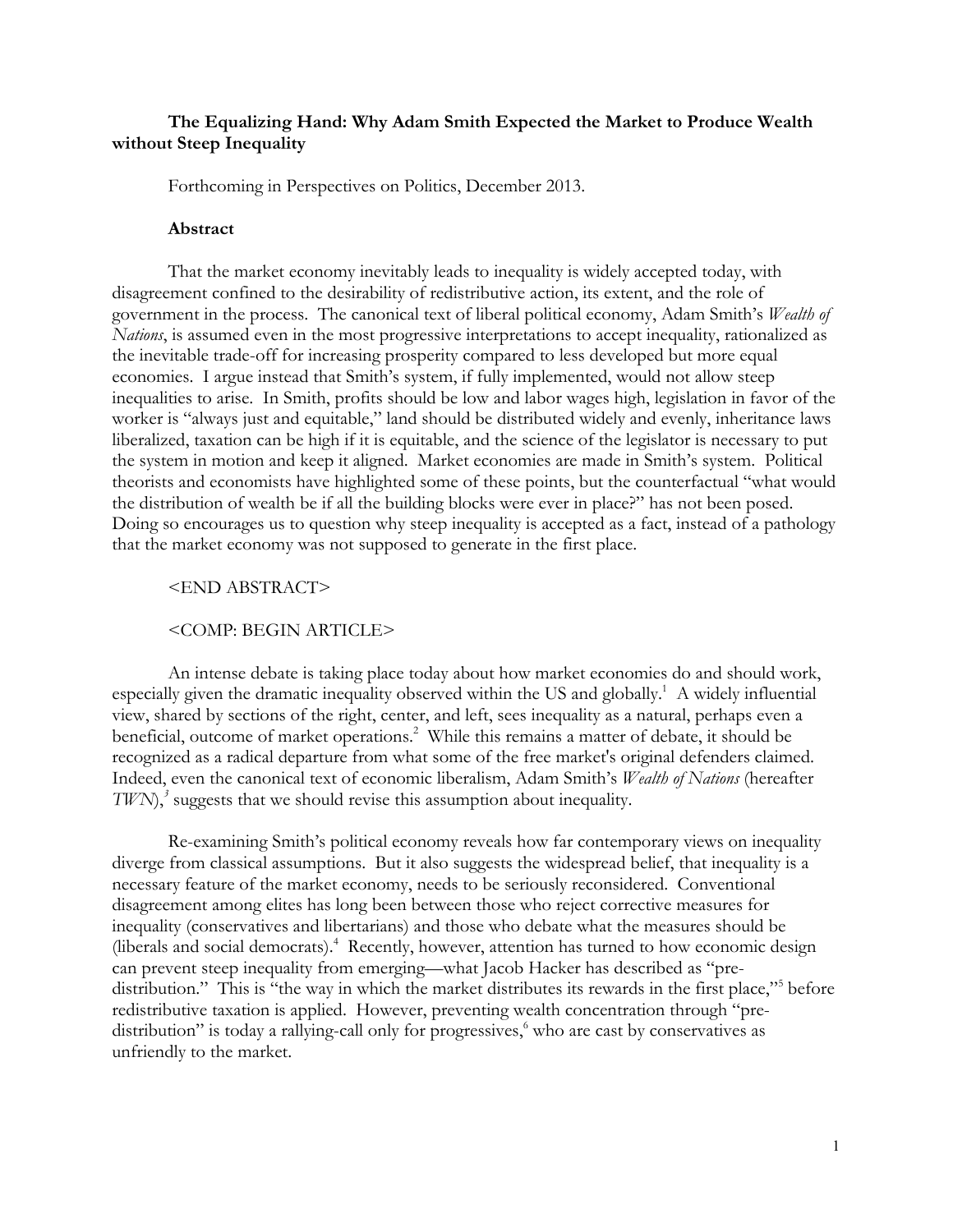Yet, the preclusion of wealth concentration is consistent with the principles of neoclassical economics: with increasing competition, monopolies are eliminated and the profit rate should fall.. Further, as I suggest, Smith's system was also designed to preclude the "hyperconcentration" of wealth.<sup>7</sup> Strong concerns with "welfare" may be absent in the text, as critiqued by progressive interpreters of Smith.<sup>8</sup> But if wealth cannot become concentrated, economic inequality is necessarily lessened. This revision of Smith confirms that, rather than proposing a "correction" of liberal theory, progressives calling for "pre-distributive" measures are simply returning it to its roots.

What prevents a more equalized pre-distribution of income? Here again, Smith's diagnosis is strikingly close to some of the most progressive analyses today. In the US, unequal outcomes have been traced both to special interests actively shaping legislation and to deliberate failure of legislative elites to counteract such pressures, what Hacker and Pierson have called "winner-take-all" politics.<sup>9</sup> Similarly, Smith dissects the "special interests" that distorted economic policy in his time. This is normally glossed as specific to his critique of Mercantilism, but his strictures apply to any system where some groups "live by profit." The persistent theme of *TWN* is how such groups can and do deceive legislatures and the public.

If these pathologies were counteracted, the economic system Smith proposes would prevent inequalities from arising in the first place. Scholars have missed this point because Smith does not emphasize it. However, it can be inferred from passages that reveal his expectations about wealth and income distribution, as I will show.

Such revision is both timely and important, as it questions why inequality has been assumed as inevitable or necessary in the market economy—an assumption that weakens efforts to reverse it. Some economists continue to argue that inequality is necessary for growth, though debate is ongoing.10 Political scientists, on the other hand, focus on inequality and distributive conflict in accounts of democratization and political stability.<sup>11</sup> But as Margaret Levi astutely notes, the political pathologies generating inequality still afflict the most inclusive regimes—established democracies.<sup>12</sup> In some works, only inequality in law is emphasized, as in recent work by North, Wallis and Weingast.<sup>13</sup> Yet "open access orders" cannot materialize if individuals have wide disparities in resources.14 Inequality thus remains at the core of central social science concerns.

Smith is also placed at the foundation of the neo-liberal anti-debt perspective that is considered to have devastated recovery prospects after the crisis of 2008. In a recent attack on austerity policies, Mark Blyth shows how Smith failed to understand the dynamics of debt- and consumption-driven growth. But placing Smith at the origin of "neoliberal ideas" and of the desire to "dodge taxes" misses a golden opportunity to take a hallowed icon of conservative thought and turn it against its followers.<sup>15</sup> The systematic treatment of Smith's taxation principles that I present revises the anti-tax assumptions about his work. Fiscal politics are also key for inequality, so the implications extend widely.<sup>16</sup>

In the next section, I present the political theory literature that has radically revised the conservative understanding of Smith and show how my argument furthers this revision. In the remaining sections, I present systematic textual evidence on the building blocks of Smith's theory: his claims regarding profits and wages, legislation, the "invisible hand" and taxation, and how concentrated wealth is gradually minimized in his system.17 The principles he proposes predict far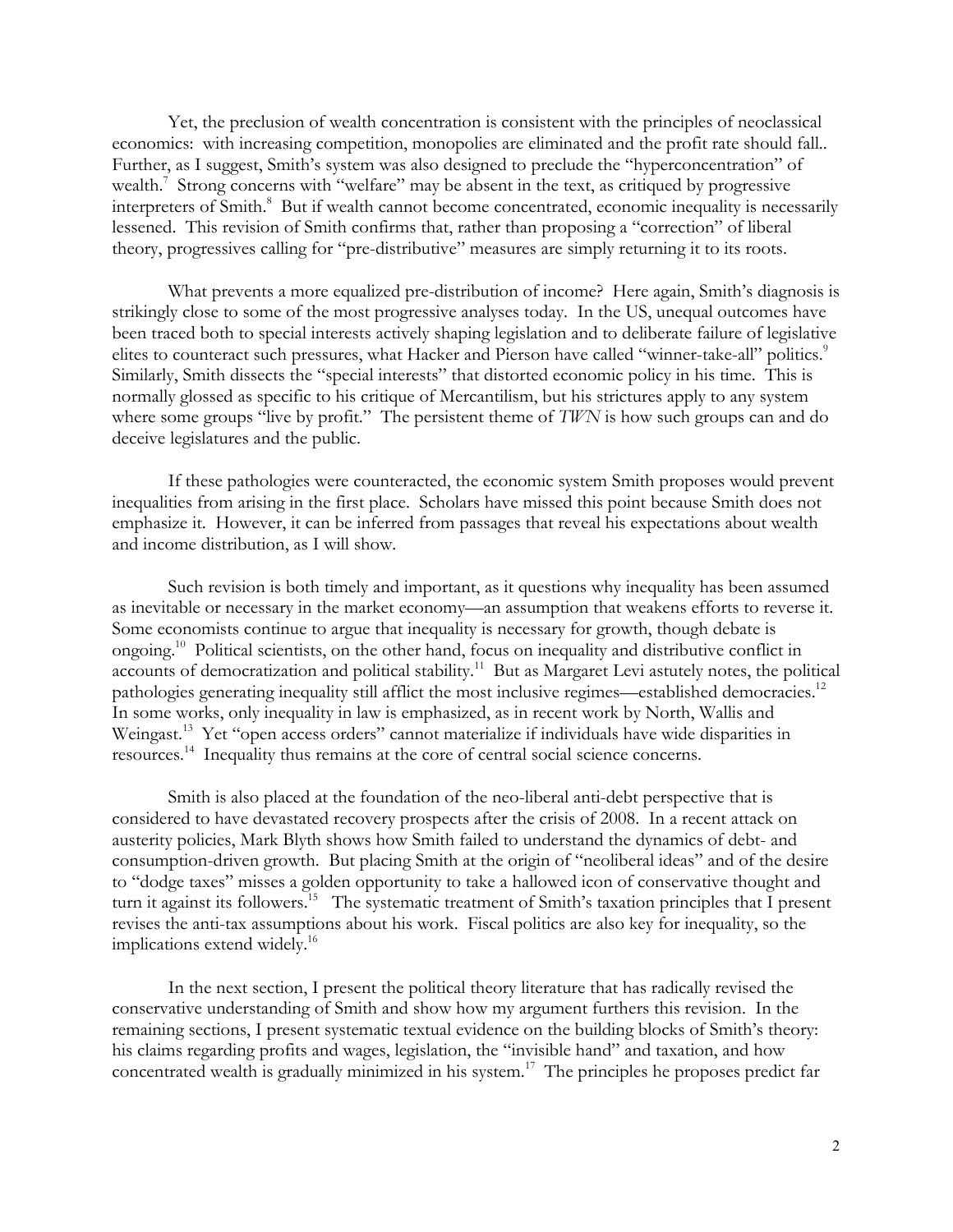more equalized outcomes in the market economy and are congruent with some of the most progressive calls for reform today.

#### **Adam Smith, Inequality, and Political Theory**

Political theorists and economic historians have radically revised the laissez-faire understanding of Smith in the last decades.<sup>18</sup> Outstanding works have shown that he is skeptical of commercial society, that he advocates the improvement of living standards of the poor, and believes in equality and freedom from personal dependence.<sup>19</sup> Further, they've shown that politics and legislation have a central role in the economy: the "invisible hand" is a minor mechanism, not a guiding economic principle of his theory.20

Yet these revisionist works still assume that Smith accepts "oppressive inequality."<sup>21</sup> For Hont and Ignatieff, Smith concedes that commercial societies are "more unequal in their distribution of property" than previous ones—the task being to "explain the compatibility of economic inequality and adequate subsistence for the wage-earner within a free-market system."<sup>22</sup> Donald Winch emphasizes Smith's concern with "what might be called economic democracy," but still sees it limited by the "primacy of the negative," as Smith fails to espouse "any positive programme of redistribution."<sup>23</sup> Samuel Fleischacker, with a strongly progressive interpretation, assumes that Smith holds inequality to be justified due to a Rawlsian bargain, "if the worst off people are better off than they would be under a more equal distribution of goods."24

Smith does hold this view.25 But he does not mean it as the end of the matter. In *TWN* he is analyzing the "commercial system" of his time, which he identifies with the "mercantile" one he attacks.26 Though a revolutionary improvement over the past, that economy does not actualize the "system of natural liberty" as he conceived it.<sup>27</sup> If the principles of the *TWN* were ever fully applied, the economy would be transformed. Smith is famously pessimistic about such change in his lifetime, dismissing it as an Oceana or Utopia;<sup>28</sup> so he does not speculate about its outcome. Nor, following him, have his interpreters. However, the building blocks of his political economy produce a much more egalitarian edifice than assumed. This follows from his purely economic premises, without any appeal to his normative theory, which I set aside for analytical purposes. The egalitarian case for Smith need not be derived from moral reasoning, though of course it can and has.<sup>29</sup> It also supports arguments resolving the "Adam Smith Problem"—i.e. the apparent inconsistency between the sympathy-based *Theory of Moral Sentiments* and the interest-based *Wealth of Nations*. 30

#### **Why Profits—and Inequality—Should Be Low in Smith's System**

That Smith's system would generate low levels of inequality can be inferred from some of his observations and his critique of high profits. For instance, in his analysis of Holland, which he praises as the most advanced economy of his time, he offers a simple explanation for Dutch prosperity. Holland's condition approximates the ideal, most advanced economies, where "the ordinary rate of clear profit would be very small, so that usual market rate of interest which could be afforded out of it, would be so low as to render it impossible for any but the very wealthiest people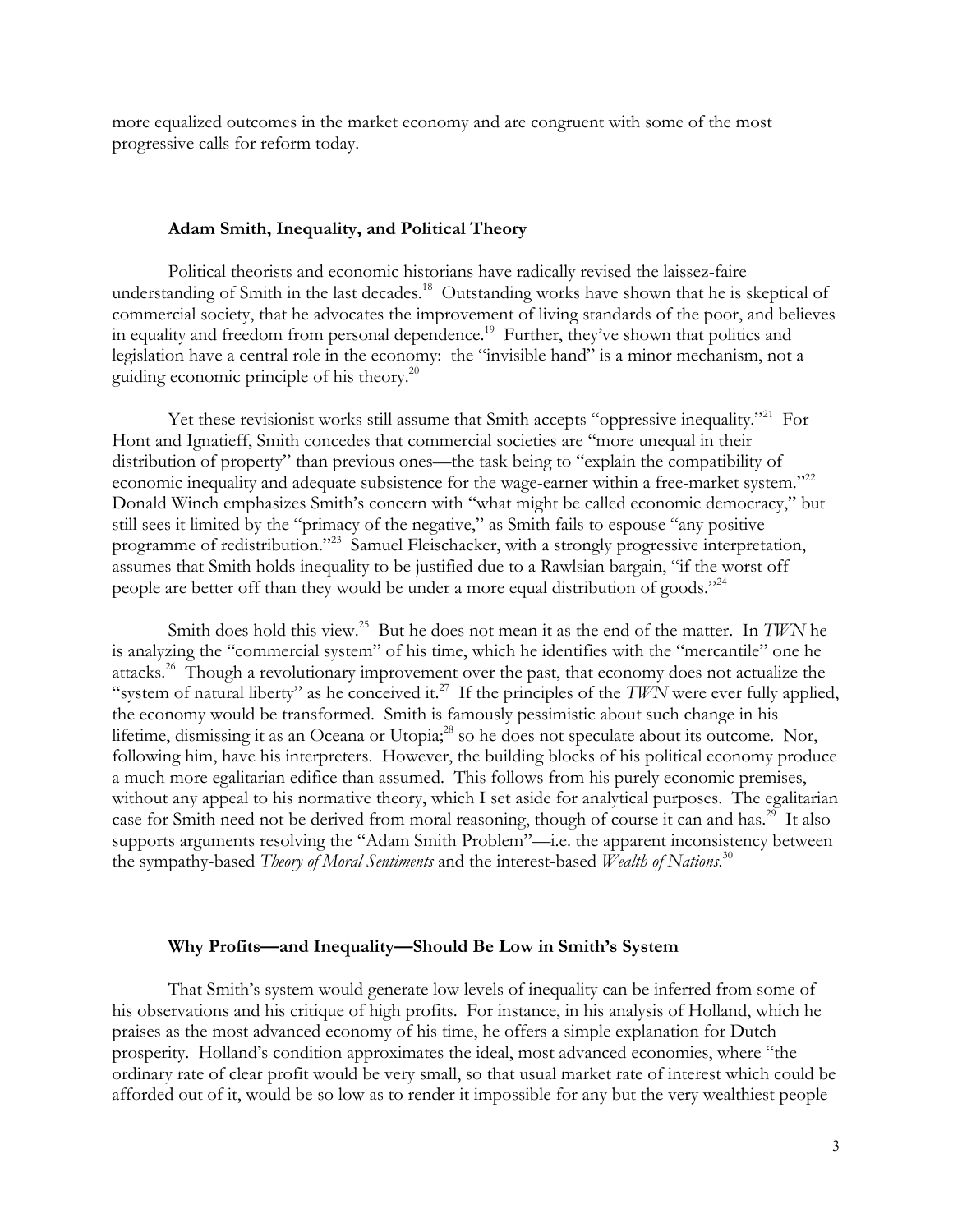to live upon the interest of their money." When profit rates are low, so are returns on capital, and thus only a few can live off revenue alone. As a result, "almost every man" in Holland was "a man of business," engaged in productive economic activity.<sup>31</sup>

The point seems inconspicuous, but it poses two unexplored counterfactuals. First, if profit rates are low and barriers to entry eliminated, how can great fortunes ever accumulate? Both factors prevent capturing high market share, so Smith's principles imply that great fortunes should not normally form. As I show, core aspects of his theory also push in this direction. Second, what would wealth distribution be in an economy where capital concentration was so limited that living off interest alone was impossible? Evidently, the maximum amount held by individuals would be highly delimited—a minute fraction of the vast personal fortunes achievable in market economies today.<sup>32</sup> Accordingly, we should expect a more equalized distribution of wealth.<sup>33</sup> The same implication emerges from other observations. Capital accumulation, he says, among landlords, farmers, master manufacturers, and merchants is usually so limited that it can only last them for "a year or two" whilst out of business.<sup>34</sup>

This is, moreover, an elementary principle of neo-classical economics: in a competitive economy, the profit rate should fall and no single firm can dominate the market such that even low return rates can accumulate high levels of capital. Instead, high return rates should indicate high risk.35 Yet today, high rates of return and certainly high profits are a measure of stock market performance and the best-performing companies are associated with the least amount of risk. This inconsistency between theory and practice is of crucial importance today, when corporate profits have reached unprecedented heights,<sup>36</sup> exacerbating inequalities. The inconsistency reflects a deeper confusion within economic theory itself, where no theoretical agreement exists about profit.<sup>37</sup>

Smith's views on profits may be far simpler than what contemporary economics accepts, but he is clear about their causes and pernicious effects. High levels of profits are inversely related to the health of the economy.<sup>38</sup> This is laid out in one of the most important sections of the work, the conclusion to Book I. There, Smith divides society into "three great orders," those who live by wages (the workers), those who live by rents (landlords), and those who live by profit (mostly merchants and manufacturers). In this pre-Ricardian system, the first two orders, workers and landlords, have an economic interest that is "strictly and inseparably connected with the general interest of the society."39

By contrast, those who live by profit, though they provide work, have interests opposed to the common good due to the peculiar character of profit: "The rate of profit does not, like rent and wages, rise with the prosperity, and fall with the declension of the society. On the contrary, it is naturally low in rich, and high in poor countries, and it is always highest in the countries which are going fastest to ruin."40 High profit rates are crucially tied to capital availability: the scarcer capital is, the worse off the economy and the higher the interest rate. When capital is abundant, by contrast, it is cheap, so interest rates are low and the economy prospers. In fact, "the diminution of profit is the natural effect of  $\ldots$  prosperity."<sup>41</sup>

High rates of profit are therefore typical in "ruined countries," like Bengal.<sup>42</sup> There, capital is scarce, lowering wages whilst increasing the price of goods, leaving everyone worse off—except manufacturers. France illustrates the point as strikingly: interest rates were high and so were profits, much higher than in Britain. Yet in France living standards were lower, despite richer natural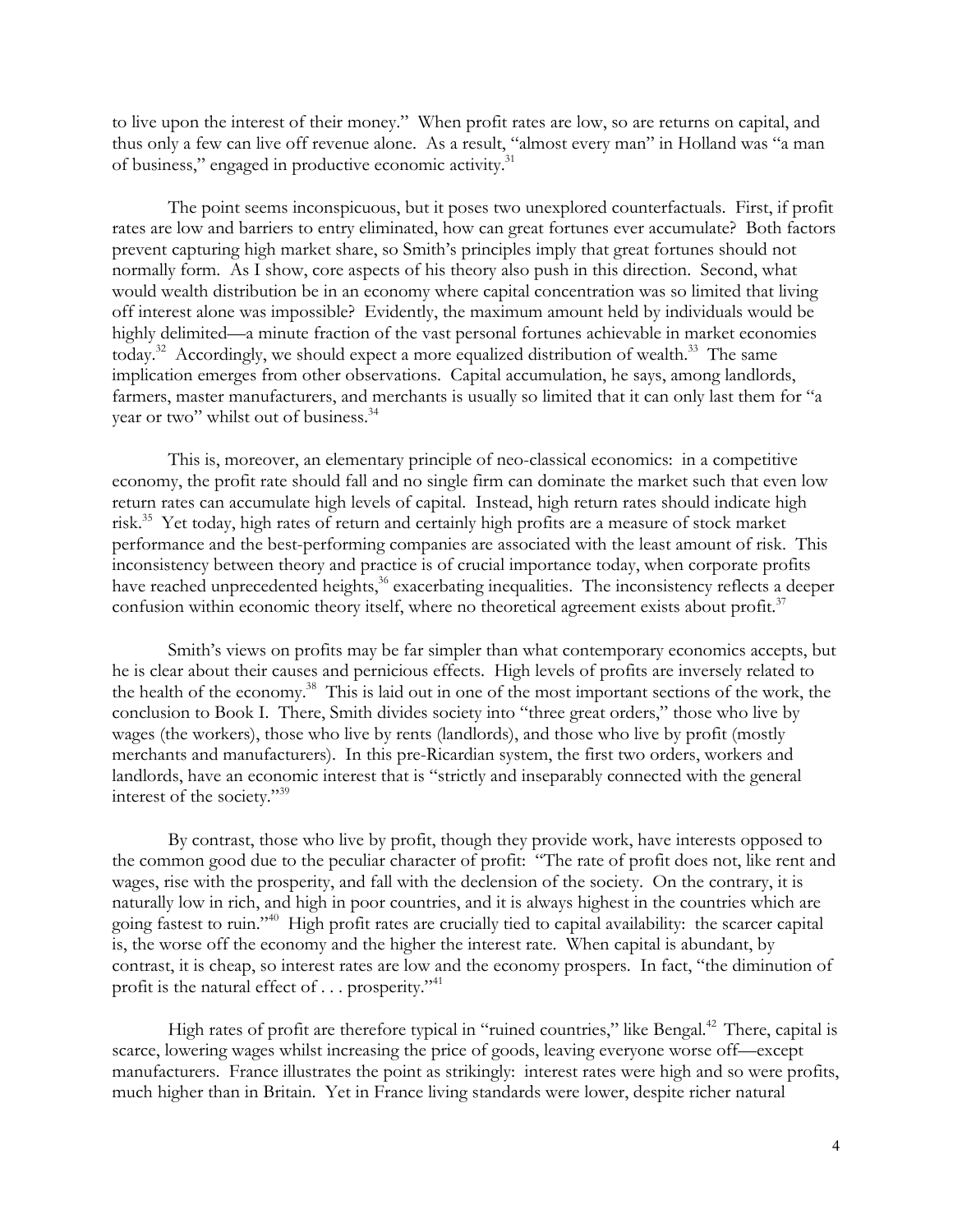resources.43 Further, as in Scotland, trade there was "in disgrace."44 By contrast, in commercial Holland<sup>45</sup> and in the wealthier parts of England profit rates were low—but, crucially, wages were high.46

Smith does not reject profit per se: the seller bringing produce to the market should be rewarded for his effort<sup>47</sup> and the investor should be compensated in proportion to his capital, not his labor.<sup>48</sup> Smith also accepts large profit margins for employments under scarcity, where profit includes wages for labor hidden in the service provided, as with apothecaries or groceries in remote areas.49

As a rule, however, high profits indicate pathology. Another factor that may increase profit rates is interference with the natural price, which prevents the market from clearing so that supply can meet demand.<sup>50</sup> Critically, such price distortions often result from coercive relations between capital and labor. When interest in China reached twelve percent, profits had to be high enough to support it.<sup>51</sup> "In every different branch, the oppression of the poor must establish the monopoly of the rich, who, by engrossing the whole trade to themselves, will be able to make very large profits." Thus, high profits are made at the expense of the poor and by lowering wages, as I expand further. But the poor are not the only losers; all consumers also suffer, as products may cost more. Higher profit margins require that prices also be adjusted higher to compensate merchants and manufacturers for the limited capital available and the lower volume of sales. This is why higher prices are observed with declining wages.

However, merchants and manufacturers have convinced the public that high wages, not high profits, are damaging to business health. Yet "in reality high profits tend much more to raise the price of work than high wages." Where wages increase, commodity prices rise in arithmetic proportion, but where profits increase, prices must rise "in geometrical proportion to this rise in profit:"<sup>52</sup> wages are a fixed cost whereas profit is proportional. But this is not broadly understood, because manufacturers "complain much of the bad effects of high wages in raising the price . . . of their goods . . . . They say nothing concerning the bad effects of high profits [and] the pernicious effects of their own gains. They complain only of those of other people."<sup>53</sup>

More than two centuries later, this insight on profit still resonates, despite radical changes to the economy and economic theory. The current crisis confirms that high returns to capital often accompany economic collapse. Rates of corporate profitability today are the highest since records began, just as real worker wages have stagnated for decades.<sup>54</sup> Some contemporary economists might be skeptical, but to Smith the correlation is clear: high profits usually mean the economy is in ruins.

Conversely, however, when profits are low and market entry is unrestricted, wealth concentrations can only be minimal. But Smith not only expects low profits for business. He also claims wages should be high for laborers, in essence offering a defense of a generous minimum wage.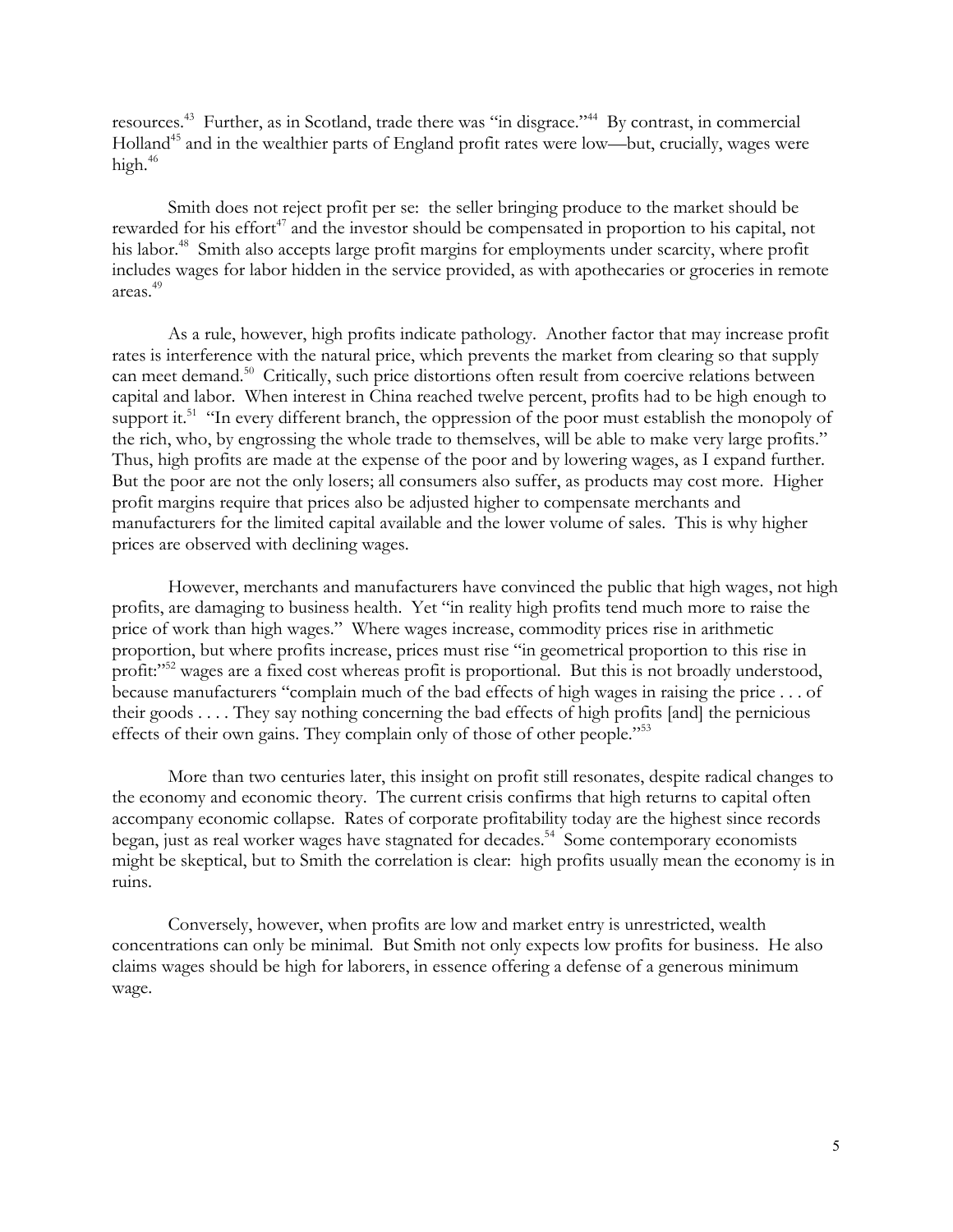# **Why High Wages for Labor Are Necessary: A Defense of a "Liberal" Minimum Wage**

Real wages for workers in the US have stagnated over the last decades just as corporate profits have soared.55 The minimum wage debate has regained strength, with new studies suggesting that its adverse effects on unemployment and welfare are questionable.<sup>56</sup> But the concept is still tied to a regulatory approach that interferes with the pricing mechanism.<sup>57</sup> Again, Smith offers a powerful corrective, with important implications on inequality.

The economic logic of high wages is clear: "The liberal reward of labour . . .as it is the necessary effect, so it is the natural symptom of increasing national wealth."<sup>58</sup> A well-maintained, healthy labor force is able to reproduce itself and be more industrious.<sup>59</sup> A multiplying labor force was crucial for prosperity in those pre-Malthusian days, as it is in today's economies with aging populations. $60$ 

Wage levels are not a simple function of supply and demand in *TWN*. Demand affects the amount of work available, but wages are also a function of the cost of living.<sup>61</sup> Smith often mentions inefficiencies raising the price of labor, including misguided taxes on wages.<sup>62</sup> But he does not believe equilibrium wage levels are low.

Rather, wages should enable the subsistence and reproduction of the laborer—a proposal he admits is "evidently the lowest which is consistent with common humanity."63 Smith's concern is primarily utilitarian, secondarily moral. Improving wages and labor living standards is tied to the general welfare: "No society can surely be flourishing and happy, of which the far greater part of the members are poor and miserable. It is but equity, besides, that they who feed, cloath and lodge the whole body of the people, should have such a share of the produce of their own labour as to be themselves tolerably well fed, cloathed and lodged."64 To contemporary sensibilities, the claim seems condescending and inadequate.<sup>65</sup>

Two important points, however, qualify this assessment. First, the "necessaries" for subsistence are defined relative to average living standards. "By necessaries I understand, not only the commodities which are indispensably necessary for the support of life, but whatever the custom of the country renders it indecent for creditable people, even of the lowest order, to be without."66 This even included the middle class "comforts" of linen shirts and leather shoes, even for the "the lowest species of common labourers."<sup>67</sup> Amartya Sen moves even further and relates Smith's position to his own capacious "capabilities" approach to welfare, where need is tied to the "substantive freedom" to secure widely shared human capabilities.<sup>68</sup>

This position also has important implications for the definition of poverty today. Smith's principles, though historically specific, challenge our baselines. The poverty threshold in the US is based on a basket of subsistence goods determined in 1955. It is simply adjusted for inflation, despite radical changes in the economy<sup>69</sup> and strong demands for revision.<sup>70</sup> Moreover, because it includes consumer "comforts," conservatives claim it is too "generous."71

These positions are wide of the mark, from Smith's perspective. Rather, more congruent is the poverty threshold of the Organisation for Economic Co-operation and Development. This is pegged to the purchasing power of an average citizen and set at a little lower than half the median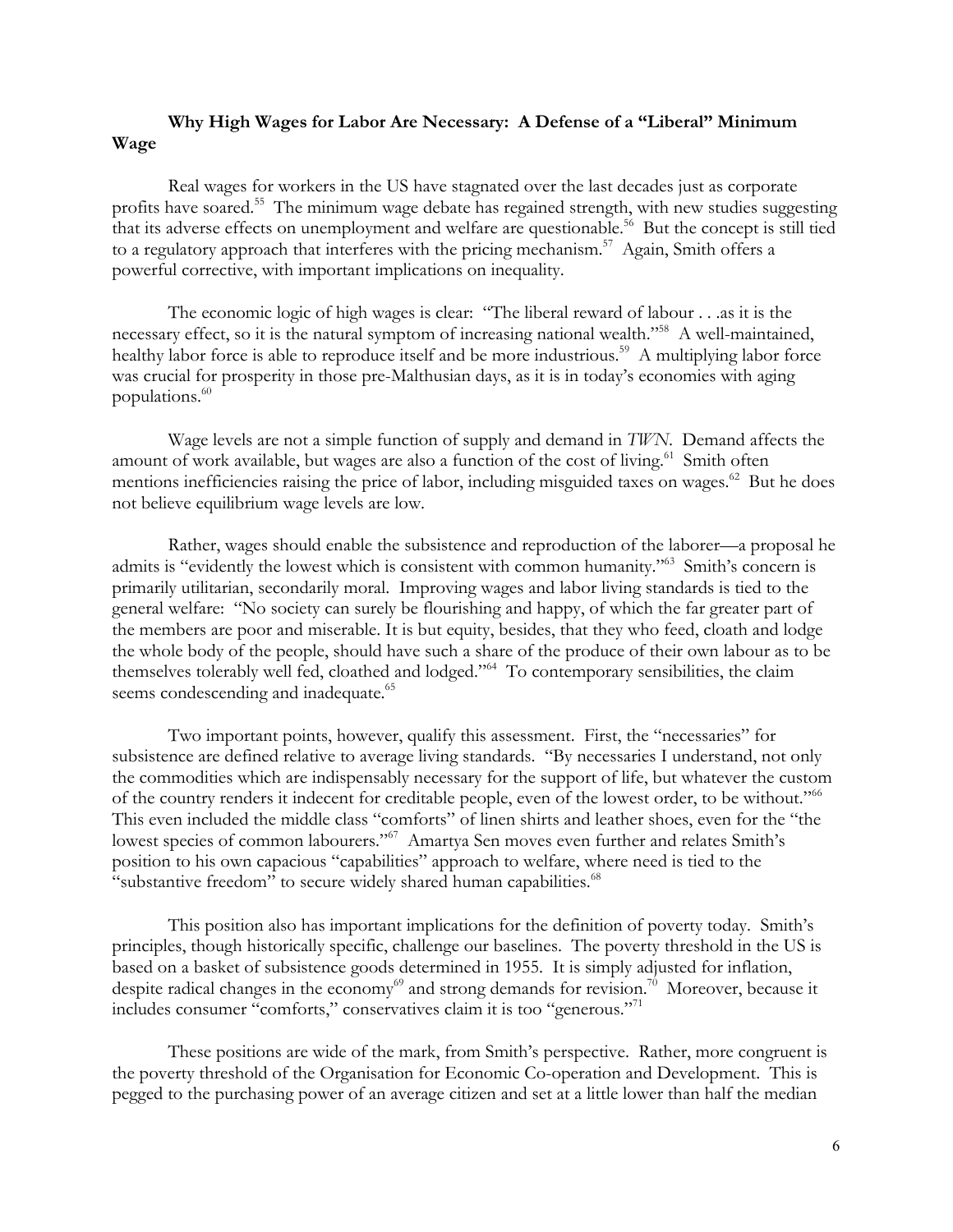income.72 Arguably, working-class conditions would be significantly improved if the minimum wage conformed to that standard.<sup>73</sup>

Second, in Smith's time, dominant views asserted that wages *had* to be low so that workers become productive. The view was long-standing.<sup>74</sup> Mandeville asserted starkly in 1714 that "the surest Wealth consists in a Multitude of laborious Poor . . . To make the Society happy . . . it is requisite that great Numbers of [the People] should be Ignorant as well as Poor"—to Marx's later delight.<sup>75</sup> High wages, in this view, encouraged idleness; the less the workers had, the more insecure they were, the more obedient a workforce they constituted.76 Blatant affirmations of this principle today are hard to find; but current practices often produce the same effect.

Smith rebuts these views not in normative terms, but with empirical evidence: where wages were high, as in England, workers were more industrious, competent, and diligent. Where they were low, as in Scotland, human capital was limited. That is why free labor is always more productive than slavery.77These were radical statements for the time. They are also a striking precursor to the core insight of efficiency wage theories and Fordism.78

Two exceptions exist to this economic logic of high wages: colonies or new economies, like North America, and economies in the "stationary state." In new economies, profit rates can be high whilst the economy is thriving, but this is due to the wide availability of cheap land and the undersupply of labor<sup>79</sup>—which also means wages are high too. By contrast, economies that "had acquired that full complement of riches" and could "advance no further"<sup>80</sup> allow only low profits due to competition, but also drive wages down to the bare minimum. Smith only devotes a paragraph to this possibility.<sup>81</sup> The conundrum of the "Stationary State" analyzed by John Stuart Mill and others<sup>82</sup> is marginal to him, possibly because "no country has ever yet arrived at this degree of opulence"83 and few were expected to do so.

In a system where high profits and the powers of the "masters" are constrained, a needsbased approach to wage determination can only create bottom-up pressures that will close large wealth gaps. In the following sections we see that Smith opposes the coercion of the economically weak as well and sought legislative remedies to it.

# **The Causes of High Profits and Low Wages: Incentive, Information, and Bargaining Asymmetries**

So, if high profits and low wages are not just pernicious but inefficient, what causes them? According to conventional wisdom, market inefficiencies stem mainly from mercantilist regulations of "police"—from any regulation restricting freedom of trade and competition, preserving guild secrets, or creating monopolies.<sup>84</sup> This implies that the role of the state should be minimal, aiming simply to block mercantilist policies.<sup>85</sup>

However, in Smith's account these inefficiencies mostly result not from state activism, but from unopposed actions by the rich. High profits result from deceit and the power advantages of those "who live by profit," mostly merchants and manufacturers, but also bankers and stockbrokers. Specifically, they stem from information and bargaining asymmetries favoring these groups, much as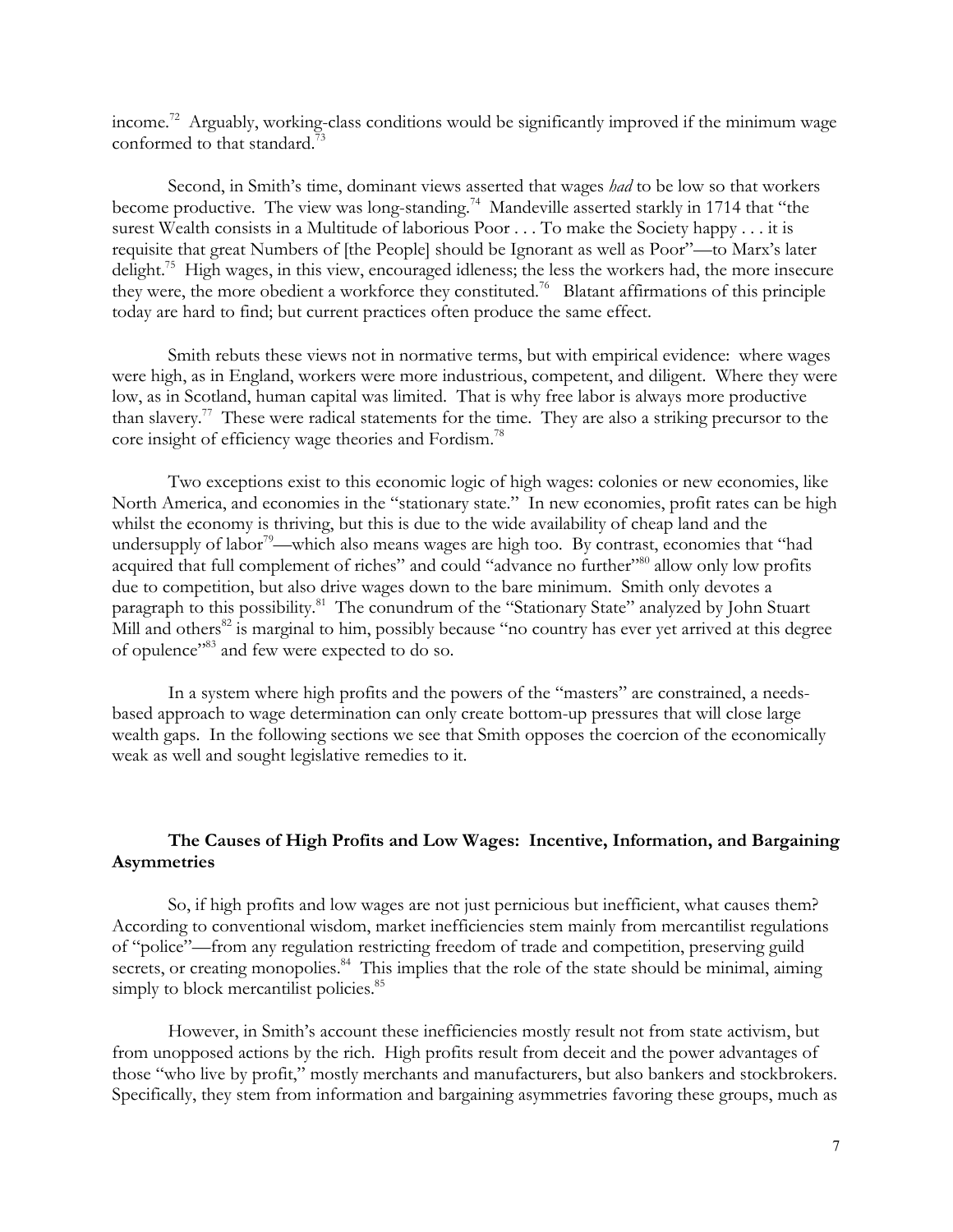they do today. A major goal of *TWN* is to instruct the public and the government how to counteract profit-seekers, through legislation and taxation. Smith attacks such groups with a vehemence he never used against government, which he only criticizes when inept and spendthrift.<sup>86</sup>

The causes of high profits thus need systematic analysis. Rosenberg's classic study showed how high profits affect the social role of the capitalist.<sup>87</sup> But a causal account is also in order and this involves analyzing asymmetries of incentives, of information, and of bargaining.

### *Incentive Asymmetries*

Were high profits caused by Mercantilism? Can we assume that in a "free" market economy the pathologies of profit-seeking would disappear? I argue not. For Smith, these tendencies are inherent in the structure of economic interest and of incentives of those who live by profit. This is concisely articulated in the conclusion of Book I discussed earlier.<sup>88</sup> Mercantilism was only the period-specific result of the pathology of profit, not its cause.

In fact, the interest of those who "live by profit" is "directly opposite to that of the great body of the people," the workers and landlords.<sup>89</sup> Any profit-seeker will exploit their deeper knowledge of economic realities, as did stock-jobbers and bankers.<sup>90</sup> "The mean rapacity, the monopolizing spirit of merchants and manufacturers"<sup>91</sup> are constant characteristics of any capitalholder. This structural fact meant that profit-seekers should always be mistrusted and counterbalanced. The interests of merchants are aligned with those of the public only under specific and rare conditions: only when traders are isolated and merchant collusion is structurally constrained, as in the domestic trade of corn, does merchant self-interest serve the common good.<sup>92</sup>

The pathology of profit-seeking is thus endemic in any economic system—even in a global order based on free trade, as Muthu has shown.<sup>93</sup> The underlying threat to Smith's system remains so long as the pursuit of profit remains unchecked—by government or competition. Monopolies have not disappeared, after all, even after Mercantilism ended. The same pathology, ultimately, afflicts anyone with power: "All for ourselves, and nothing for other people, seems, in every age of the world, to have been the vile maxim of the masters of mankind."<sup>94</sup>

### *Information Asymmetries.*

Those who live by profit prevail by exploiting information asymmetries. Such actors are relentless in surreptitiously influencing Parliament so as to "enrich themselves." They succeed because members of Parliament scarcely understand the basic principles of political economy.<sup>95</sup> Merchants are the "pretended doctors" of the system,  $96$  who convince "parliaments . . . councils of princes . . . nobles and . . . country gentlemen" to pursue policies that enrich the merchants at the expense of the people, simply because men of politics "knew nothing about the matter."<sup>97</sup> "The interested sophistry of merchants and manufacturers confounded the common sense of mankind."<sup>98</sup> A fundamental asymmetry of information privileges profit-seekers against the rest of society.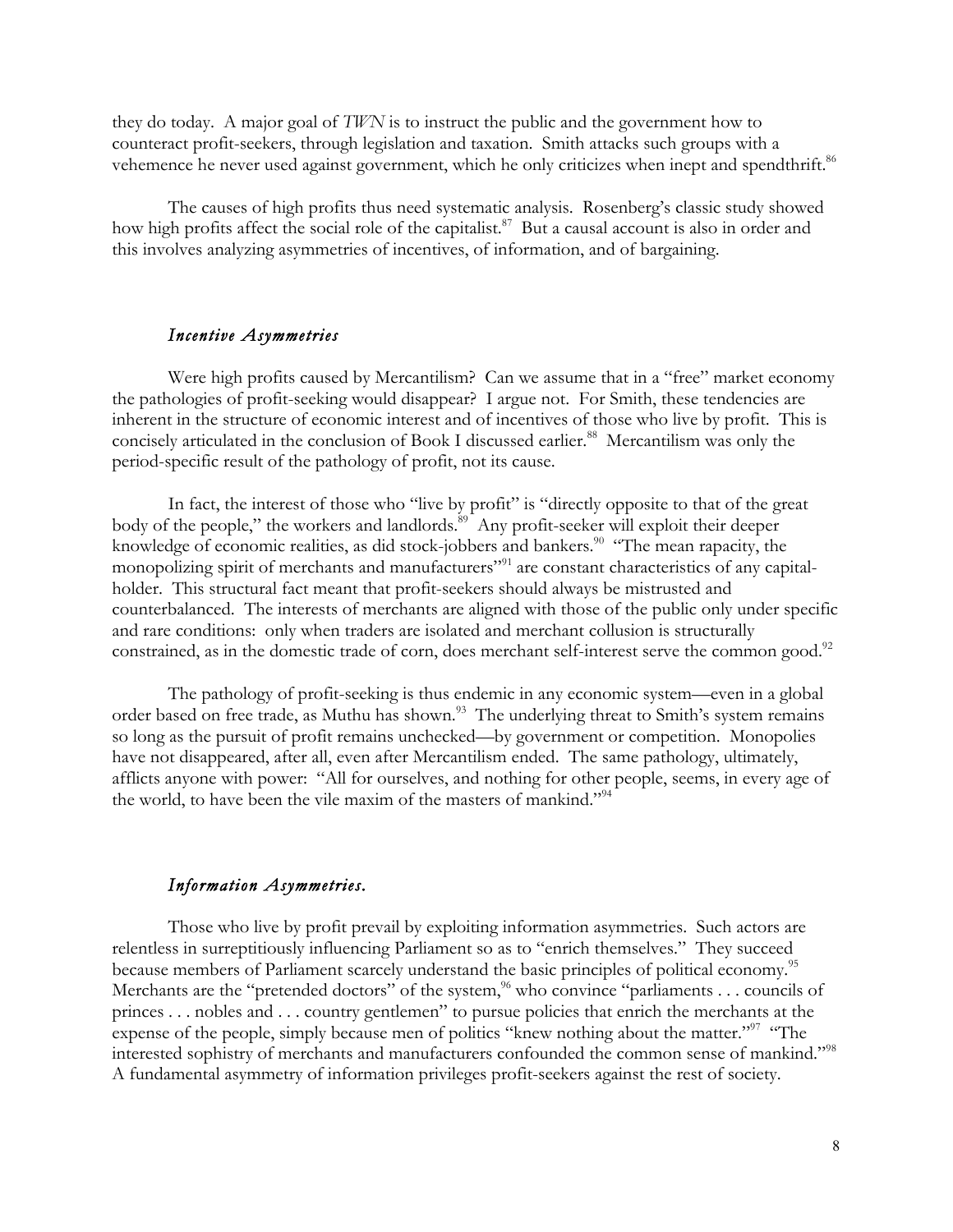Accordingly, Smith is adamant that law and policy should never be entrusted to those who live by profit.

The proposal of any new law or regulation of commerce which comes from this order ought always to be listened to with great precaution, and ought never to be adopted till after having been long and carefully examined, not only with the most scrupulous, but with the most suspicious attention. It comes from an order of men, whose interest is never exactly the same with that of the publick, who have generally an interest to deceive and even to oppress the publick, and who accordingly have, upon many occasions, both deceived and oppressed it."99

As I argue later on, such deception underlies most of the regulation that Smith opposes. What appears as an attack on government regulation is, in Smith, usually an attack on those who exploit such information asymmetries to secure profits the system should not normally generate.

## *Bargaining Asymmetries*

Merchants and manufacturers thus impose their preferences on Parliament through asymmetries of information and of incentives. But, Smith argues, they have similar strategic advantages when bargaining with labor. In wage bargaining, "masters" want to lower wages, workers to raise them. Masters, however, have the advantage, since they can more easily collude. In fact, masters "are always and every where in a sort of tacit, but constant and uniform combination, not to raise the wages of labour above their actual rate…We seldom [however] hear of this combination, because it is the usual, and one may say, the natural state of things which nobody ever hears of."100

Just as in today's labor market, where laws punish workers and management asymmetrically,<sup>101</sup> the legal system in Smith's time exacerbated bargaining imbalances. Anticombination laws only applied to labor. "We have no acts of parliament against combining to lower the price of work; but many against combining to raise it." This is no accident: "Whenever the legislature attempts to regulate the differences between masters and their workmen, its counsellors are always the masters."<sup>102</sup>

Workers are at a systemic disadvantage. Smith rejects the contractual equality that permeates Burke's defense of the market economy,<sup>103</sup> as well as neo-classical theorizing and calls for deregulation.<sup>104</sup> Wages are ultimately set by a "contract usually made between [masters and workers], whose interests are by no means the same.<sup>"105</sup> "It is not, however, difficult to foresee which of the two parties must . . . have the advantage in the dispute, and force the other into a compliance with their term": masters can hold out longer.

A landlord, a farmer, a master manufacturer, or merchant, though they did not employ a single workman, could generally live a year or two upon the stocks which they have already acquired. Many workmen could not subsist a week, few could subsist a month, and scarce any a year without employment. In the long-run the workman may be as necessary to his master as his master is to him; but the necessity is not so immediate.<sup>106</sup>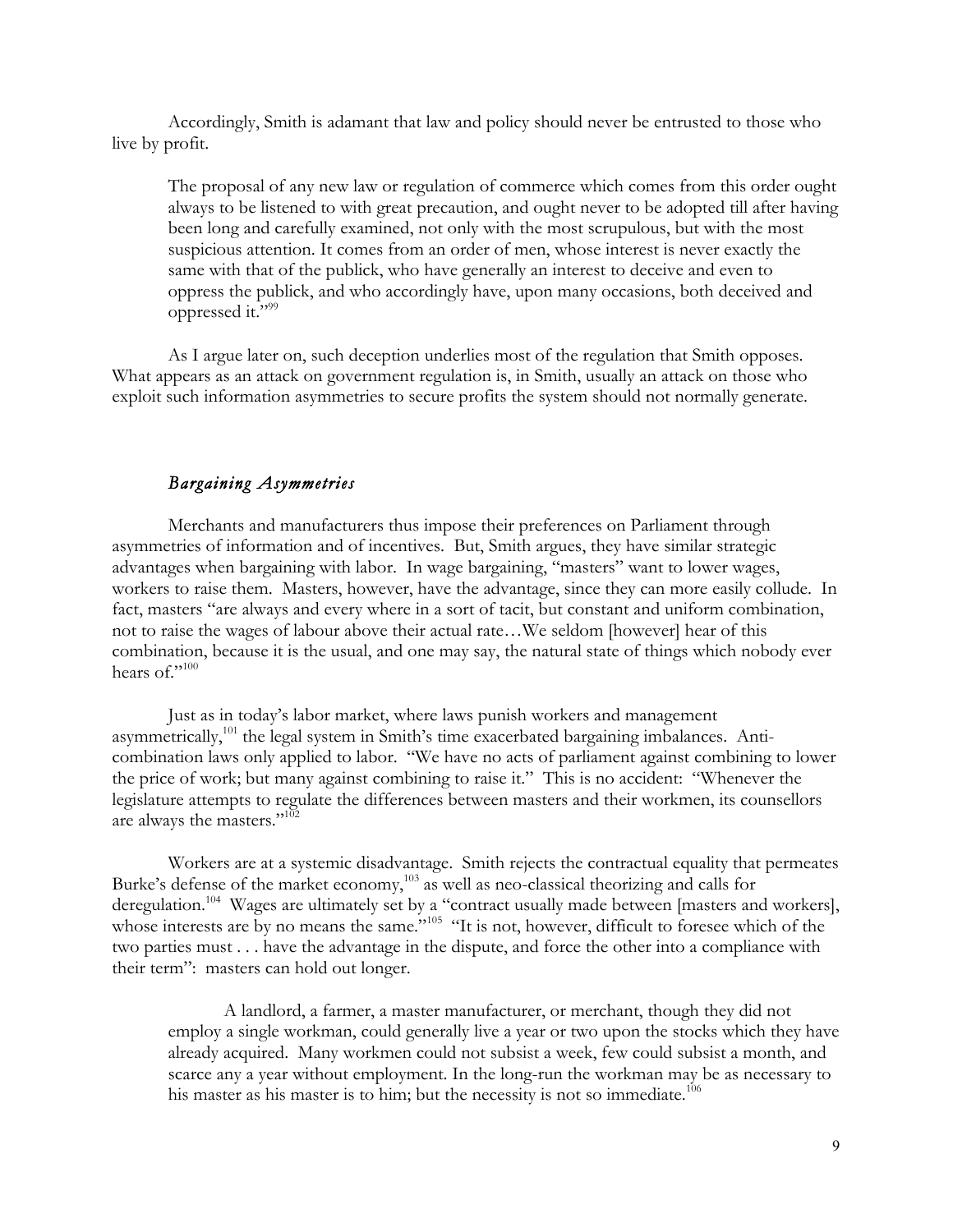Protests and violence by the workers don't alter the asymmetry. They are always loud and widely noted, but workers "very seldom derive any advantage" from them,<sup>107</sup> partly because the employer is assisted by the civil magistrate, but partly because of the differential capacity of the two sides to sit out the protest.<sup>108</sup>

That is why, he continues in a startling statement, when the "regulation . . . is in favor of the workmen, it is always just and equitable":<sup>109</sup> it supports the economic actor whose interests coincide with the public good and thwarts the monopolistic or coercive practices of those who live by profit.<sup>110</sup>

Smith does not accept these information, incentive, and bargaining asymmetries as inevitable or minor in importance. Nor does he believe that an "invisible hand" will spontaneously iron them out. Asymmetries should be counteracted, he argues, through legislation and constant vigilance. Such action depends upon and consolidates what we would call today a "strong state." Smith's prescriptions, therefore, aren't far from contemporary arguments for the necessity of state capacity in securing liberal political and economic outcomes.<sup>111</sup>

## **Wise legislation Against the Powerful, Not the "Invisible Hand," Resolves Asymmetries.**

Proactive legislation and regulation are constitutive of Smith's economic system—especially regulation that deliberately targeted the economically powerful so as to serve the public good. Although Smith is widely known for passages that seem to suggest a minimal approach to government,<sup>112</sup> in almost all of them he is in fact targeting the "masters" and even prescribed measures that harm them.

The minimalist interpretation usually starts with Smith's three duties of the sovereign: the provision of defense, of justice, and of public goods and institutions. However, his definition of justice does not imply the "primacy of the negative."113 It describes a much more capacious understanding of government obligations: it includes "that of protecting, as far as possible, every member of the society from the injustice or oppression of every other member of it."<sup>114</sup> Such calls for legislative protection of the weak are not perfunctory in Smith. No less than Spanish economic underdevelopment is attributed chiefly to the "partial administration of justice," for instance by protecting "the rich and powerful debtor from the pursuit of his injured creditor."<sup>115</sup>

Smith castigates the unfair information and bargaining advantages of the rich over workers. He criticizes acts of the English Parliament regulating wages because they systematically set an *upper* limit to wages, not a lower one. He explicitly condemns the partiality of the law, which penalized workers severely for combining to prevent the lowering of wages, whereas "if it dealt impartially, it would treat the masters in the same manner." Instead, the law itself ensured that wages remained depressed.<sup>116</sup>

In almost every case, when he appears to condemn a regulation, he is targeting the unfair advantage of the powerful. 117 For instance, he attacks regulations that limited the freedom and mobility of workers whilst favoring employers.<sup>118</sup> He also castigates market restrictions and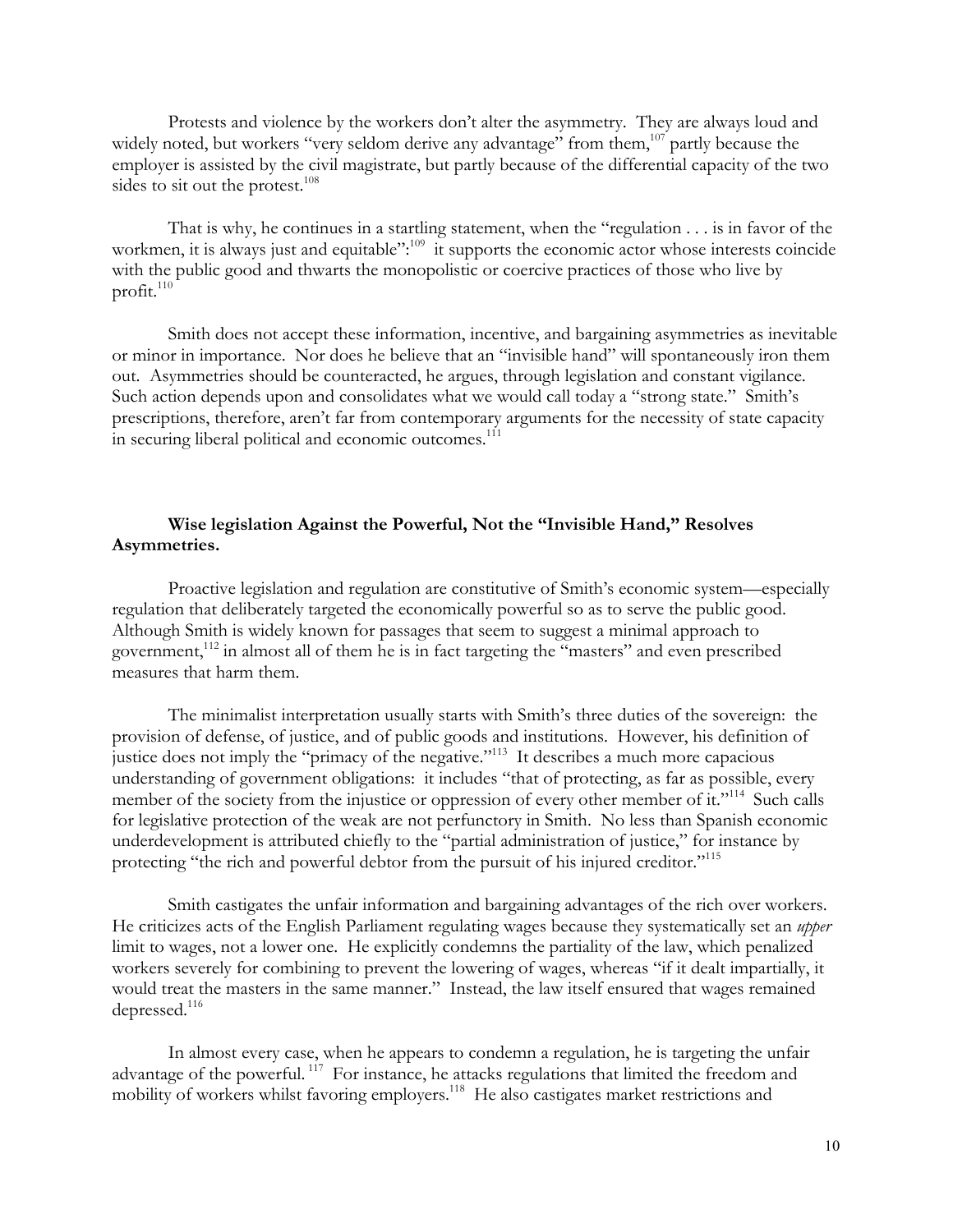monopoly laws because they harmed the public, whilst benefiting "traders and artificers" and monopolists.<sup>119</sup>

Moreover, he supports proactive steps to shape outcomes when the intervention benefits a party being economically harmed.<sup>120</sup> This is usually missed because of decontextualized readings of key passages. For instance, he claims that "to hurt in any degree the interest of any one order of citizens, for no other purpose but to promote that of some other, is evidently contrary to that justice and equality of treatment which the sovereign owes to all . . . his subjects."<sup>121</sup> However, in this passage he defends the party harmed by organized interests: the provincial sheep-owners were being regulated to favor the cloth manufacturers, who influenced the legislature.<sup>122</sup> Further, this statement is no blanket rejection of regulatory harm. The proviso, "for no other purpose," has a clear implication: if the purpose were more than to promote the interest of *one* other order, but served instead the common good, he does not reject harm to a group.

In fact, recommendations to harm the strong so as to protect the weak abound in the text. Regulations on banks, for instance, are advisable in areas such as coinage, where fixing the rate of silver meant "bankers only would suffer by this regulation." Bankers would be prevented from manipulative actions, while offering "considerable security to their creditors."<sup>123</sup> Even upper limits on interest rates are advisable, keeping them just above the lowest market rate. This would help channel money to "sober people" who are likelier to employ capital productively. Only "prodigals and projectors" (i.e., speculators) ever borrow at high rates. They are also the least likely to repay their debts. $124$ 

Smith's overriding criterion is clear when discussing why paper money should be regulated:

But those exertions of the natural liberty of a few individuals, which might endanger the security of the whole society, are, and ought to be, restrained by the laws of all governments; of the most free, as well as of the most despotical. The obligation of building party walls, in order to prevent the communication of fire, is a violation of natural liberty, exactly of the same kind with the regulations of the banking trade which are here proposed.125

Just as strikingly, under monopoly conditions, regulating the price of a "first necessary of life" is in the public interest. Price limits are misguided only where competition can respond to change and local conditions more effectively.126 As with Smith's tax prescriptions, the key criterion between good and bad intervention is securing the most productive use of capital—and not burdening the poor. Regulation of the right kind is thus necessary in his "system of liberty." The institution of the market has to be "made" in Smith—only the practice of barter, as well as collusion and deceit, emerges spontaneously.<sup>127</sup>

### **The "Invisible Hand:" A Localized Mechanism**

So what is the role of the "invisible hand" in Smith's system? Naïve notions of it as a mechanism of laissez-faire in Smith have been rejected by political theorists and historians.128 Yet vestiges of them remain, as some passages in the *Theory of Moral Sentiments* are invoked to claim that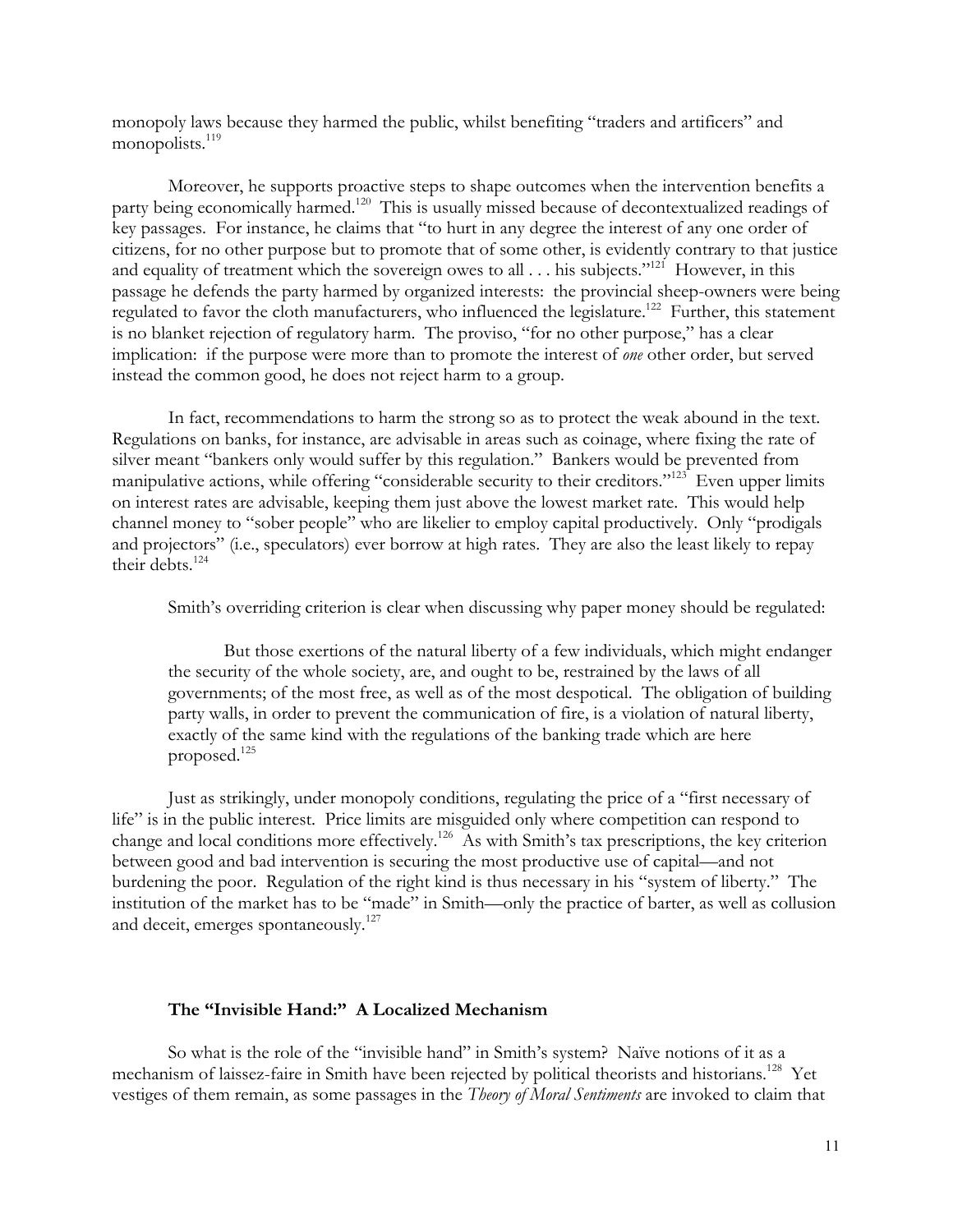Smith accepted a natural order guided by an invisible hand, where the wealth of the rich 'trickles down' to the poor just as if "the earth [had] been divided into equal portions among all its inhabitants."129 Viner long ago emphasized that *TWN* discarded this notion and that the book could "provide ammunition for several socialist orations."130 But this isn't widely known outside the field of Smith specialists.

Moreover, the "invisible hand" isn't usually treated in the context of the structural asymmetries between economic orders—this alone shows how limited its role was. Those who live by profit have a self-interest that runs counter to the common good. Workers and rentiers face asymmetries necessitating constant corrective action by the legislator and, as argued below, the taxman. No "natural harmony" working through an "invisible hand" exists in Smith's system.

The "invisible hand" is in fact a local, not an overarching, mechanism in his theory. It appears in his description of how domestic industry is naturally more advantageous both individually and collectively,<sup>131</sup> as it carries fewer risks than foreign trade.<sup>132</sup> "By directing that industry in such a manner as its produce may be of the greatest value, [the individual] intends only his own gain, and he is in this, as in many other cases, led by an invisible hand to promote an end which was no part of his intention."<sup>133</sup>

Smith accordingly condemns government efforts to dictate individual economic choice, suggesting implicit support for an "invisible hand" mechanism: "The statesman, who should attempt to direct private people in what manner they ought to employ their capitals . . . would assume an authority which could safely be trusted . . . to no council or senate whatever, and which would nowhere be so dangerous as in the hands of a man who had folly and presumption enough to fancy himself fit to exercise it."<sup>134</sup>

However, Smith's point here is unobjectionable: the government cannot dictate to individuals which industry to choose. The individual can be a better judge of this.<sup>135</sup> The point is only radical because confining people to certain trades was common in Smith's time, though unthinkable today. Moreover, such regulations were initiated by the trades themselves, not the state.

Relatedly, Smith often praises "the desire of bettering our condition" as powerful enough to overcome even counter-productive institutions.136 After all, the division of labor assumes selfinterested actions aggregating to a social good.<sup>137</sup> However, such localized mechanisms do not mean government has no role. Smith certainly does not hold this view, as his views on taxation prove.

Before examining these, however, I will note the implications of Smith's proactive use of legislation for our original hypothesis. If, as Smith recommended, laws protect the weaker party in contractual exchanges, economic oppression and exploitation would be reduced and the concentration of profits would accordingly decline. The steeply unequal outcomes preoccupying market critics today would thus be averted.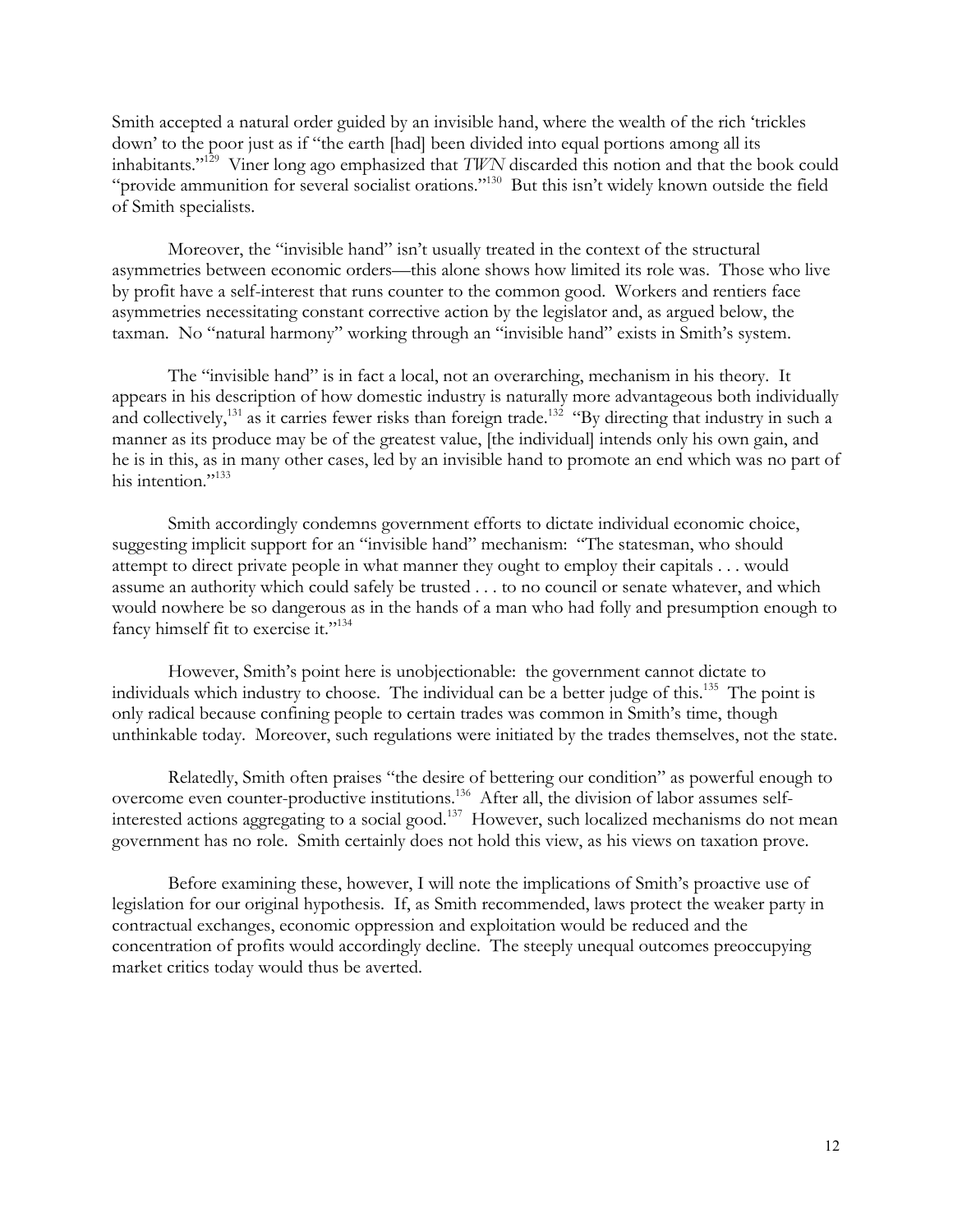### *Taxation Encourages Economic Rationality Where Self-Interest Fails*

Perhaps the clearest evidence that Smith did not conceive of the free market as selfcorrecting in the face of individual economic irrationality is in his treatment of taxation. Despite many revisionist statements on *TWN*, with only a few exceptions,<sup>138</sup> Smith's system of taxation has not been assessed as a whole. Taxation, however, plays a critical role in studies of inequality.<sup>139</sup> Examining its role in Smith's theory dispels quite a few myths, foremost the one that associates the "free market" with low taxation. Smith praises the English system that imposed *double* the per capita burden of the French. For him, the main criterion is whether taxes undermine productivity.

Clarifying when that happens, however, places him at odds with conventional market wisdom both in scholarly and public discourse. He consistently advises against taxing the working poor and castigates employers for deceiving legislators about whom taxes ultimately impacted. By contrast, taxing the rich more than in proportion to their wealth provides needed revenue to the state. But it can also incentivize the rational use of economic resources by a group least likely to do so spontaneously: the rich. Finally, taxes are necessary as long as their goal is state revenue, rather than monopoly. High taxation is opposed only where it violates one or more of these principles.

#### **Taxes Can Be High, As Long As They Are Equitable and Encourage Productivity**

Smith is easily assumed to oppose high taxes. But Smith praises English high taxation even while specifying, correctly, that England raised double amounts per capita compared to France (1.25 pound sterling per capita versus  $0.652$ .<sup>140</sup> Scholars miss this point.<sup>141</sup> Moreover, he continues, the French "are much more oppressed by taxes than the people of Great Britain," where it isn't "possible to say that any particular order is oppressed."142 What Smith specifies to be lighter in Britain were "the inconveniences" imposed by taxes, not their weight.<sup>143</sup> This was achieved because British taxation followed the four maxims he outlines.

But none of his four "maxims" oppose high taxation. They stipulate, first, that taxes should fall equally on all subjects "in proportion to the revenue which they respectively enjoy under the protection of the state"; that the amount should be certain and not arbitrary; that taxes should be levied at a regular and convenient time; and, finally, that they should be levied in the most efficient manner.<sup>144</sup> The fourth maxim may be mistaken as an injunction against high taxes: "Every tax," he says, "ought to be so contrived as both to take out and to keep out of the pockets of the people as little as possible."<sup>145</sup> But the point is about the efficiency of collection, as he continues, "over and above what it brings into the publick treasury." References to "easy taxes" also relate to ease of administration and collection.<sup>146</sup>

The motive in imposing a tax is critical, because it determines its economic impact. Taxes should aim to provide revenue to the state to fulfill its functions, not to create a monopoly.<sup>147</sup> Otherwise, Smith is pragmatic about the *level* of taxes. Duties, for instance, can be "occasionally either heightened or lowered according as it was most likely . . . to afford the greatest revenue to the state."<sup>148</sup> "Moderate" taxes should be preferred when high ones would decrease consumption,<sup>149</sup> thus reducing revenue. But decreasing the overall tax rate is nowhere a concern.<sup>150</sup> Moreover, if an income, such as ground-rent, owes its high value "to the good government of the state," it "should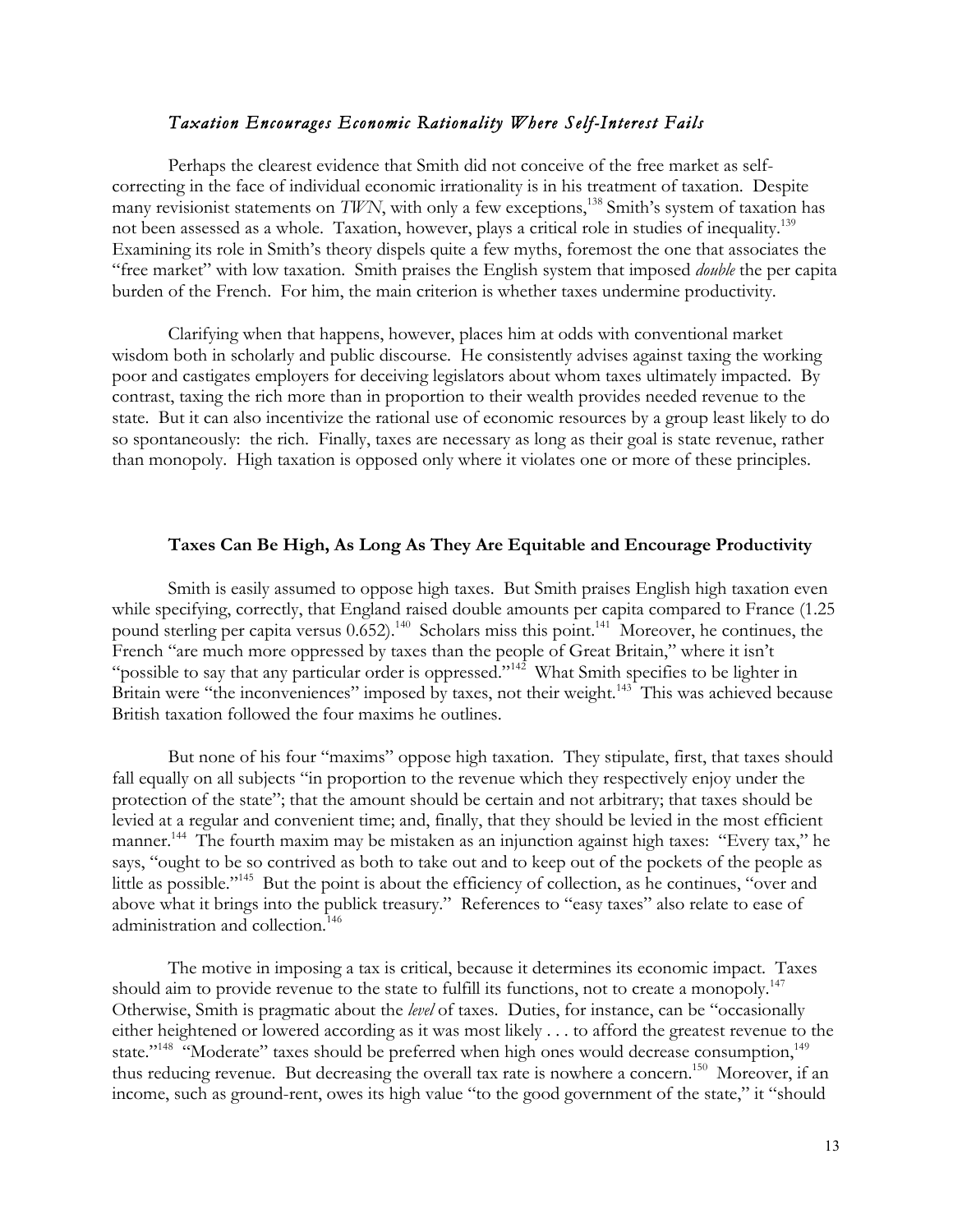be taxed peculiarly, or should contribute something more than the greater part of other funds, towards the support of that government."<sup>151</sup>

Smith's overriding concern is productivity. Even when echoing an anti-tax, anti-government sentiment, his real concern is with how a tax distorts incentives on the productive use of capital. For instance, he claims, there "is no art which one government sooner learns of another than that of draining money from the pockets of the people." In this passage, he is critiquing the newfangled stamp duties on house sales.<sup>152</sup> But the quote seems anti-tax only when removed from this context. His point is that "so far as they diminish the capital value of that property, [duties] tend to diminish the funds destined for the maintenance of productive labour."153 Smith's objection isn't that revenue is raised from the people per se; it is doing so in a manner that "drains [their] pockets," instead of encouraging productive activities and ensuring they do not burden the "necessitous person," e.g., the seller, which would be "very cruel and oppressive."<sup>154</sup>

By contrast, he recommends high taxes on expenditures that are non-productive and discretionary. House-rent, for instance, should be taxed highly to discourage profligacy and renting large houses. "If the tax indeed was very high, the greater part of people would endeavour to evade it, as much as they could, by contenting themselves with smaller houses, and by turning the greater part of their expence into some other channel."<sup>155</sup> Smith does not enable any assumption that frivolous consumption by the rich has trickle-down effects; he believes it should be strongly curtailed and sent in more productive directions.

## **Taxes Should Incentivize Economic Rationality and Counterbalance Wealth Asymmetries**

Taxation is thus proposed as a mechanism to correct irrational behavior. Singled out for "correction" through tax incentives are landowners and the rich. The former, for instance, harm their tenants by seeking short-term windfalls. They tend to charge tenants a one-off large fine to renew the lease, rather than raise the monthly rent, which would apportion the increase throughout the year. "This practice is in most cases the expedient of a spend-thrift, who for a sum of ready money sells a future revenue of much greater value."<sup>156</sup> It hurts all parties, but chiefly the tenant who must forego a lump sum that could be invested in his business. As a result productive capacity is diminished—and so is the wealth of the community. Similarly, higher taxes should apply when landlords "foolishly" dictate to farmers how to cultivate land, due to their "conceit" of possessing superior knowledge.<sup>157</sup> Corrections, however, also applied to the poor: taxes on alcohol act as sumptuary laws and discourage consumption. Such frugality enables them to raise better families and be more productive workers.<sup>158</sup> Smith recommends irrational behavior be penalized and taxed at a higher rate: the state should instead incentivize the productive use of capital.

Smith thus does not believe that individuals always know best. The irrationality he critiques foreshadows the pathologies afflicting taxpayers in advanced democracies.159 Instances of myopia are routinely castigated in the text, as when the "middling" and "superior" ranks demand taxes on necessaries, which they would not "if they understood their own interest."160 When necessaries are taxed, the rich have to raise wages so that the workers can afford the higher-priced goods, while the rich have to pay the higher tax through their own consumption of necessaries as well.<sup>161</sup> Yet they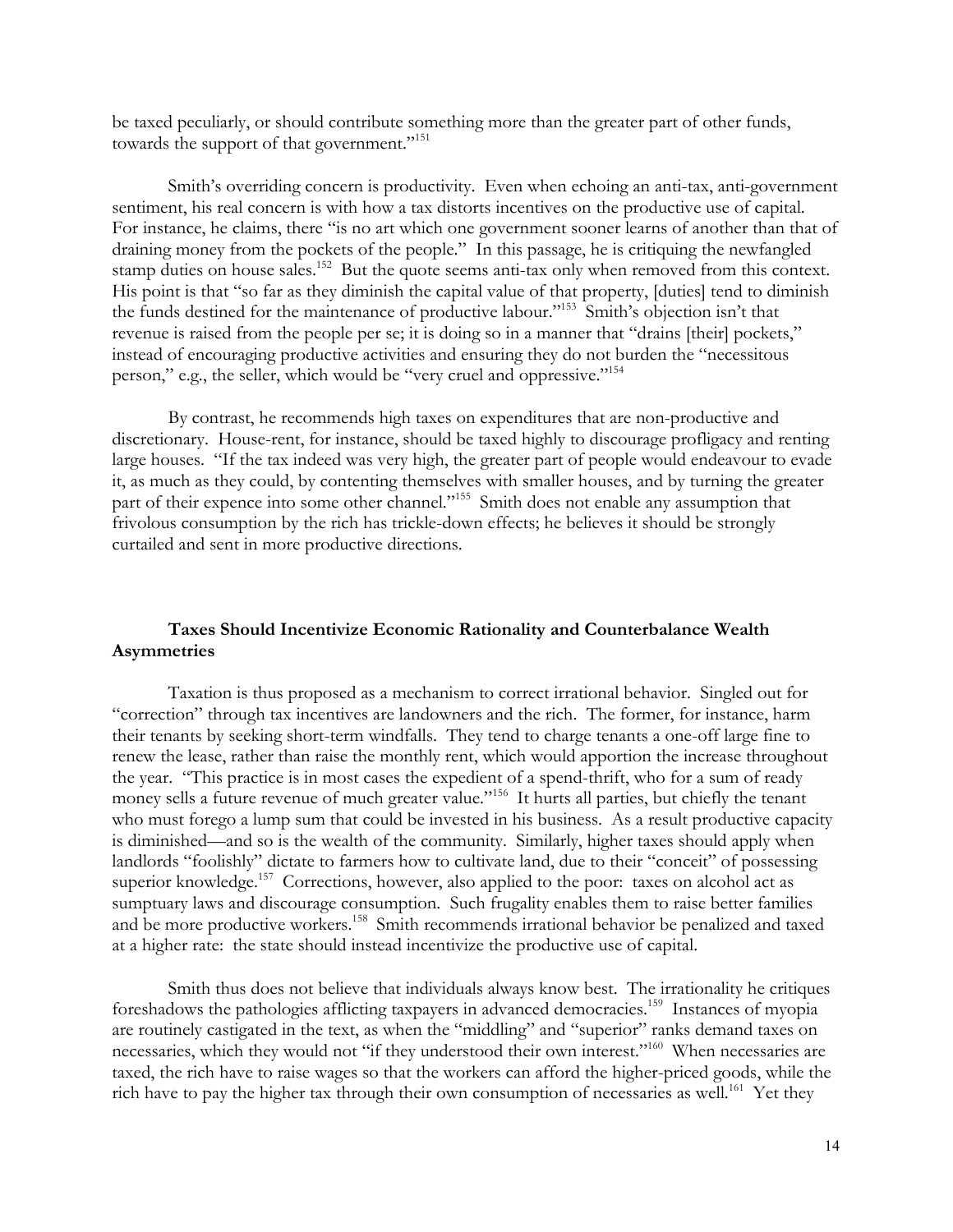think they are passing on the burden to the poor. When luxuries are taxed, by contrast, wages don't rise, since luxuries are discretionary and in any case out of the reach of the poor.<sup>162</sup>

The fundamental concern is the incidence of taxation: whom does the tax really affect and how does that impact productivity?<sup>163</sup> Smith repeatedly emphasizes the negative effects of shifting the burden to the poor, again echoing contemporary progressive concerns.<sup>164</sup> He also opposes the taxation of labor for the same reasons: advocates fail to understand that the tax is passed onto the consumer through higher prices, without increasing productivity.165 Government officials alone could be taxed, as they are not engaged in "productive" labor. In England, the higher-paid officials were even taxed at a higher rate.<sup>166</sup> These were the only direct taxes on wages of labor. This discerning policy demonstrates the superiority of the British tax system. Smith thus clearly opposes regressive taxes both on labor and on necessary consumption.

The other systematic goal of taxation in Smith was to counterbalance asymmetries in wealth. Burdening the rich "more than in proportion" to their wealth and lightening the burden on the poor were criteria he applied repeatedly—not because morality demanded it, but because sound economics did. For instance, luxuries and irrational landlord practices should be taxed more heavily, as discussed above. Similarly, taxes on house rents should fall "heaviest upon the rich," who are prone and able to spend more on luxuries and vanities, rather than productive activities.<sup>167</sup>

His tone is indeed tentative when recommending higher taxes on the rich. He simply asserts that it is "not very unreasonable that the rich should contribute to the publick expense . . . something more than in proportion" to their revenue. And that such inequality would "perhaps" not be "unreasonable."168 But that might be expected from an eighteenth-century text that never intended to be revolutionary, but which attacks the interests of the most powerful group in society.

Smith is far less qualified when condemning the "inequality of the worst kind": when taxes "fall much heavier upon the poor than upon the rich," an outcome he takes great and explicit pains to avoid at multiple points.<sup>169</sup> For instance, taxes on tolls and roads should burden the rich more than the poor. Carriages should not be taxed by weight, as this would burden the poor who carry bulk goods more than the rich, who carry luxuries and small-volume goods. In this way, "the indolence and vanity of the rich is made to contribute in a very easy manner to the relief of the poor."<sup>170</sup> He objects to government raising revenue from turnpikes for the same reason—rather than for some ideological opposition to government per  $se^{171}$ .

Overall, the primary criteria for Smith are how taxes affect the productive use of capital, whom they ultimately burden, and how they encourage economic rationality, especially among the rich and spendthrift. As I will show, he also supports the taxation of inheritance. He criticizes taxation only when it minimizes revenue to the state, burdens the poor and the workers, and undermines productivity. His philosophy is thus not far from the principles informing contemporary liberal defenses of taxation and critiques of regressive taxation.<sup>172</sup>

Productive use of resources is thus hardly expected to occur by an "invisible hand." Taxation has to encourage it and so does regulation. These points are less noted because Smith is often critical both of the state and of regulation. But Smith does not reject regulation across the board, as scholars have noted.<sup>173</sup> His approach to regulation consistently implies a more efficient use of the state.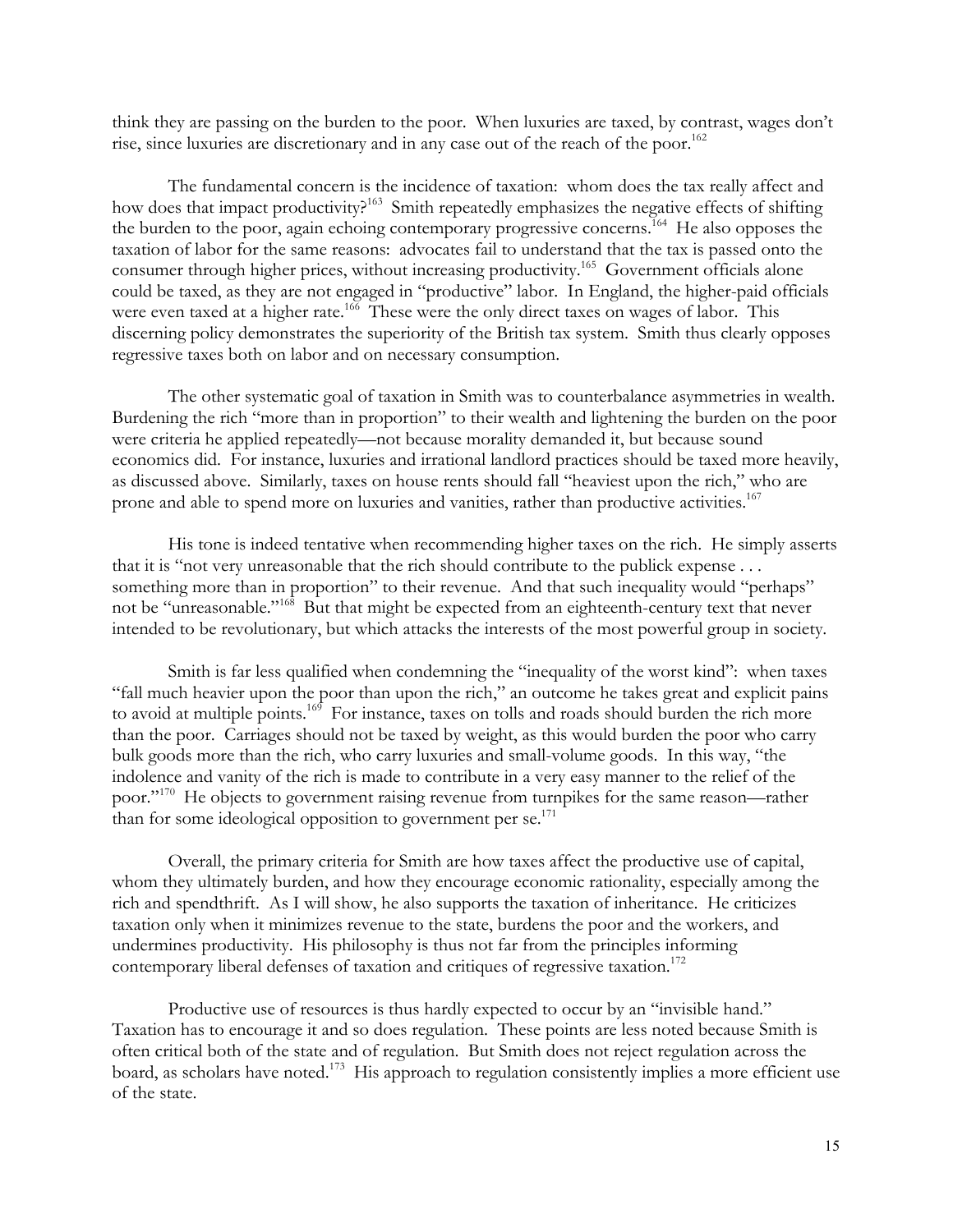## *Regulation, The State, and "The Science of Political Œconomy"*

Smith often highlights limits to the capacity of government, lending support to the "invisible hand" interpretation of his theory<sup>174</sup> and to the conservative attack on government regulation and labor protection that has been critical to the growth of inequality.<sup>175</sup> For instance, craftsmen, he argues, should not be disciplined by a guild, but by the fear of losing their customers. And he opposes guilds even when their purpose is to provide for the widows, orphans, the poor, and the sick.<sup>176</sup> Moreover, nowhere in *TWN* does he support welfare provisions for the weak.<sup>177</sup>

However, his critique of regulation is highly conditional. As already argued, Smith recommends regulation to constrain abuse by economically powerful actors. And when he condemns a specific regulation, he usually offers a replacement.

Smith indeed condemns guilds for favoring employers and workers at the expense of apprentices and the public. He objects to the long apprenticeships because they allowed masters to profit from apprentice labor, while protecting the wages of the already employed at the expense of apprentices living in penury. But increasing labor competition in his system did not mean a race to the bottom: as shown, he stipulated generous wages for workers. Further, apprenticeships were supposed to protect customers from fraud and bad craftsmanship. However, Smith proposes instead "quite different regulations . . . to prevent this abuse." Marks or stamps on products "give the purchaser much greater security than any statute of apprenticeship."178 Smith does not reject regulation: he proposes alternatives that are more efficient and which presume public authority.

Smith's attitude towards the state's role in the economy is similarly pragmatic. Regarding public works, at issue is not whether the state could or should manage the resource; rather, it is whether the public utility can be self-sufficient. If it is, the state does not have to devote public revenue to it: it can be locally managed. Some departments, such as the mint or the post office, produce a surplus, part of which could be returned to the state.<sup>179</sup> In some cases, state provision is inefficient, as with turnpikes. But high roads are different: since traffic is guaranteed, they remain profitable even if their private owners neglect maintenance. In such cases, state management would be more efficient.<sup>180</sup>

Even when the management of resources becomes problematic, Smith does not turn to market forces. He expects Parliament to intervene. He acknowledges, for instance, that corruption is "very justly complained of" in the case of roads. But it isn't inevitable in his view. Road management is a recent practice and maybe "mean and improper persons" are in control. The practice "has not yet been brought to that degree of perfection of which it seems capable." Notably, state action is clearly necessary for improved management: the "greater part [of its defects] may in due time be gradually remedied . . . *by the wisdom of parliament*."181

Further, crucial sectors, such as tax farming, are categorically entrusted to the state, since the dangers of private corruption are overwhelming. Only state commissioners have both the incentives and the knowledge to collect taxes efficiently and fairly.<sup>182</sup> State management of banks could also be optimal: national banks could be highly profitable, as in Holland and Venice. If he rejected one for Britain, it is because of the profligate history specific to the English monarchy.<sup>183</sup>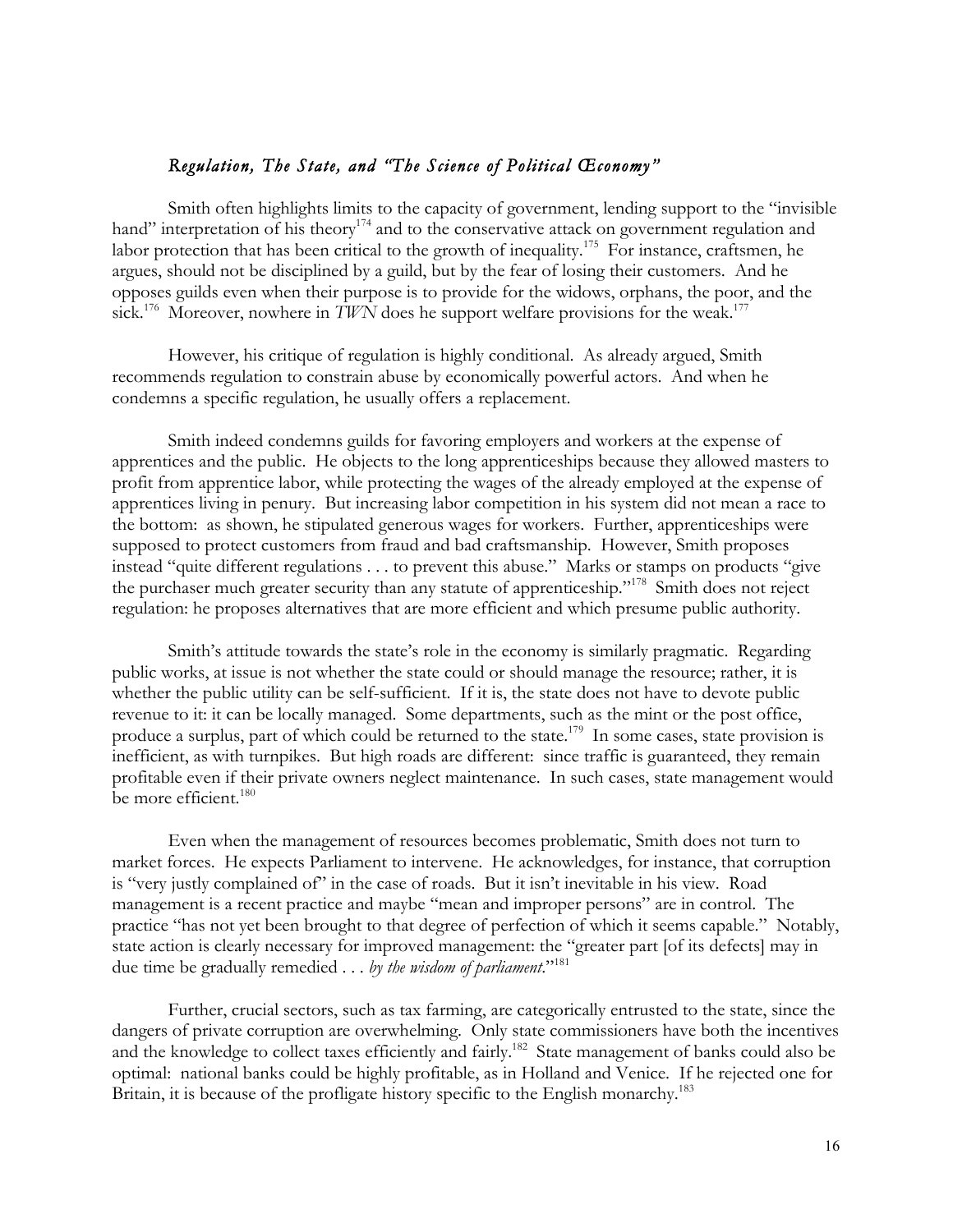The decision itself of whether to allocate the management of public resources to the private or the public sector belongs to the statesman or legislator. The legislator practices the science of "political œconomy," which "proposes to enrich both the people and the sovereign."<sup>184</sup> He must understand how the economy works to raise the revenue necessary for government but also to direct individuals to productive activities. He should prevent asymmetries between economic actors. As for "that insidious and crafty animal, vulgarly called a statesman or politician," only more limited policy questions should be entrusted to him.<sup>185</sup>

Legislation should certainly not be entrusted to profit-seekers. Merchants had proven cruel and disastrous as rulers, as the East India Company had shown.186 But we should not make too much of his equally caustic dismissals of the kings and ministers of his time, "the greatest spendthrifts in the society." They were extravagant, prone to excessive debt,"<sup>187</sup> and were indeed incompetent.<sup>188</sup> Moreover, government interference in foreign trade is counter-productive and under scarcity it can be disastrous, causing famine when intending to help, as in Bengal.<sup>189</sup> But Smith hardly holds that opinion about himself and students of the science of "political economy": their task is to educate Parliament how to resist the sophistry of rent-seeking groups and avoid the errors of incompetent politicians.

In short, the pattern is systemic in Smith's work. Reservations about the state are context and incentive specific. Taxation should be used to micro-manage incentives, to decrease the counter-productive burden of the poor and to encourage the productive use of resources, while generating state revenue to cover the expenses that the "public stock and publick lands" do not.<sup>190</sup> Institutions are perfectible and the "wisdom of parliament," guided by the "science of the legislator," will enable them to reach such perfection.

However, "great property" already existed and even with judicious and pro-active state action in the economy and regulation against unfair practices of the economically powerful, much wealth was inherited and new accumulation would inevitably emerge. Next I consider the fate of the rich and inherited wealth in Smith's system.

# *Attacking "the Rich," Defending Equality*

Smith acknowledges that in "thriving nations" some individuals are so rich they consume the produce "of a hundred times more labour than the greater part of those who work,"191 and that "the affluence of the few supposes the indigence of the many."<sup>192</sup> However, these are features of societies with "great property."<sup>193</sup> I show that his own system is designed to minimize such concentrations. Further, as with the *Theory of Moral Sentiments*, the *TWN* does not reflect a deferential attitude towards the rich.<sup>194</sup> The word itself almost always has a pejorative or regulatory meaning when applied to individuals in  $TWN$ .<sup>195</sup> The "rich" live off revenue, which only encourages "idleness."<sup>196</sup>

Most importantly, however, Smith emphasizes two empirical points. First, structural factors prevent the concentration of wealth: either the behavioral patterns of the rich dissipate wealth or low profits prevent its accumulation in the first place. Second, growth requires legislative change, which additionally counters capital concentration.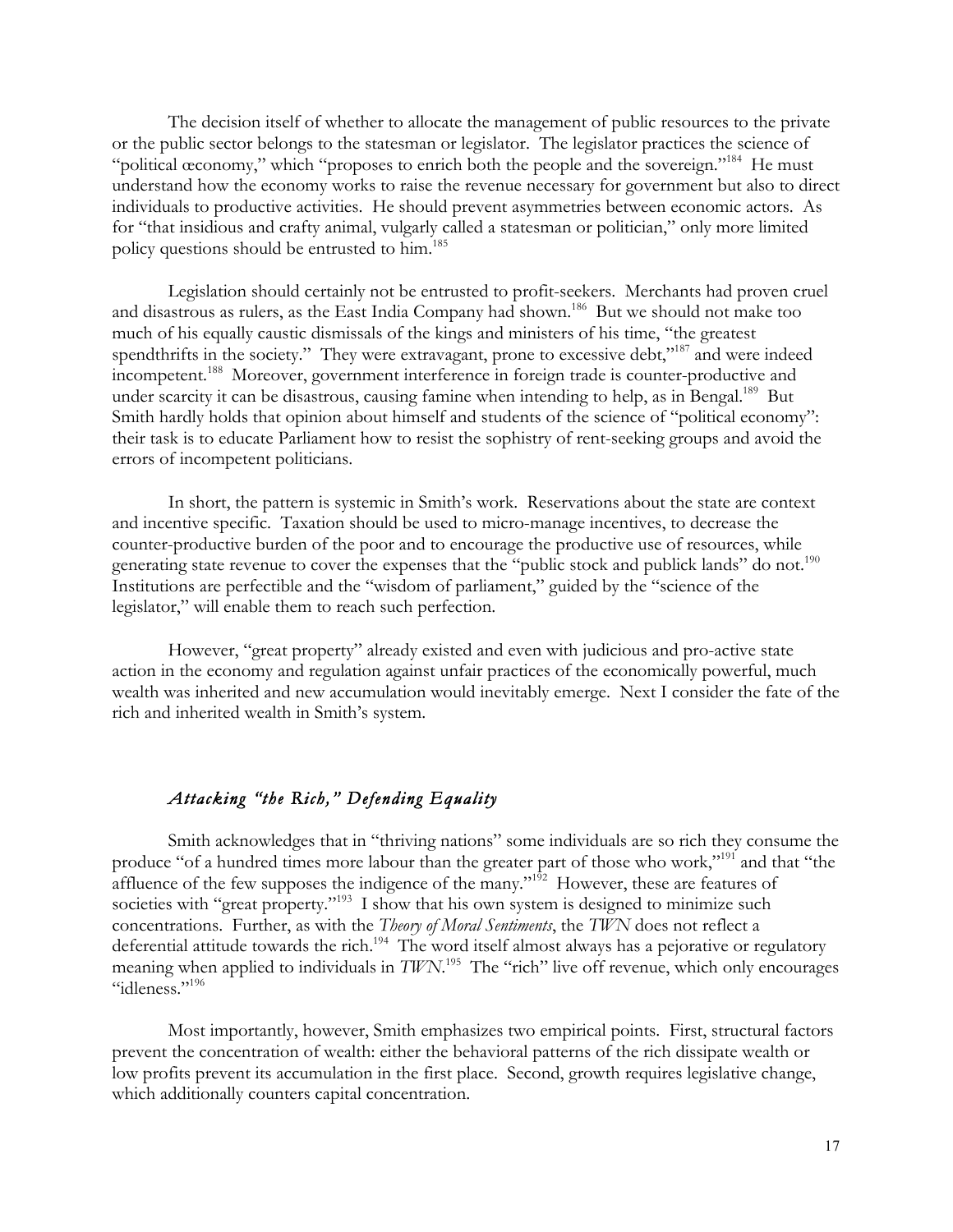First, the rich tend to dissipate their fortunes. This is not specific to any period: it occurs in both commercial and agrarian/feudal societies. The medieval nobility, for instance, lost the basis of its power (retained men) when it squandered its wealth for the "trinkets and baubles" newly available through long-distance trade. The irrationality of the rich had thus generated one the major social transformations in the book: the transition from a feudal to a commercial economy.197

The same tendency to dissipate wealth is evident in "commercial countries," though the mechanism is different. "Riches, in spite of the most violent regulations of law to prevent their dissipation, very seldom remain long in the same family," mainly due to vanity and self-love, which encourages spending.<sup>198</sup> In France, the problem was even cruder. Bankers and financiers were usually of "mean birth" and could not find socially suitable spouses, so they often remained bachelors and consumed their whole fortunes.<sup>199</sup>

Merchants, on the other hand, who can at least raise and sustain a fortune, are not expected to accumulate much, because profit "in most cases . . . is no more than a very moderate compensation."200 Even in the corn trade, "great fortunes are as seldom made in this as in any other trade."201 He assumes *individual* wealth would be low in another unlikely place: when he advises against taxing profits,<sup>202</sup> echoing Montesquieu. His reasons for advising this are not only fear of capital flight and difficulty of assessment; rather, merchants "engaged in the hazardous projects of trade" will "tremble" at disclosing the bad state of their credit which would lead to their ruin.<sup>203</sup> Again, no assumption of great wealth is discernible in these passages.

The second dynamic that would dissipate wealth involved land. Smith is deeply critical of "great property." He castigates the "human institutions" that enabled its inheritance and concentration, primogeniture and entail, and prescribes their abolition. The former allocated all land to the first-born, even though "nothing can be more contrary to the real interest of a numerous family, than a right which, in order to enrich one, beggars all the rest of the children."<sup>204</sup> It also undermined productivity, because large plots could not be efficiently cultivated.<sup>205</sup> Concentration was increased by entails, which constrained the sale of land over successive generations. Entails were "founded upon the most absurd of all suppositions…that every successive generation of men have not an equal right to the earth…; but that the property of the present generation should be restrained and regulated according to the fancy of those who died perhaps five hundred years ago."206

These are not simply inefficient practices; they are for Smith the key reasons why Western Europe had dramatically slower growth for centuries compared to countries with a free market of land and greater equality among landowners, such as America.<sup>207</sup> The institutions most responsible for the sluggish growth of Europe were thus ones protecting the property rights of the *rich*. Where lands are concentrated, incentives to improve cultivation are suppressed. "If landed estates . . . were divided equally among all the children, upon the death of any proprietor who left a numerous family, the estate would generally be sold. So much land would come to market, that it could no longer sell at a monopoly price."208 The property rights crucial for development are those of the yeoman or small farm owner.<sup>209</sup>

Smith unequivocally condemns inheritance laws<sup>210</sup> and, unlike Locke, he rejects property as a "natural, presocial right."<sup>211</sup> Yet, he expresses deep pessimism that inheritance laws would ever be repealed, since they feed family "pride."212 He was correct: entails were not abolished in England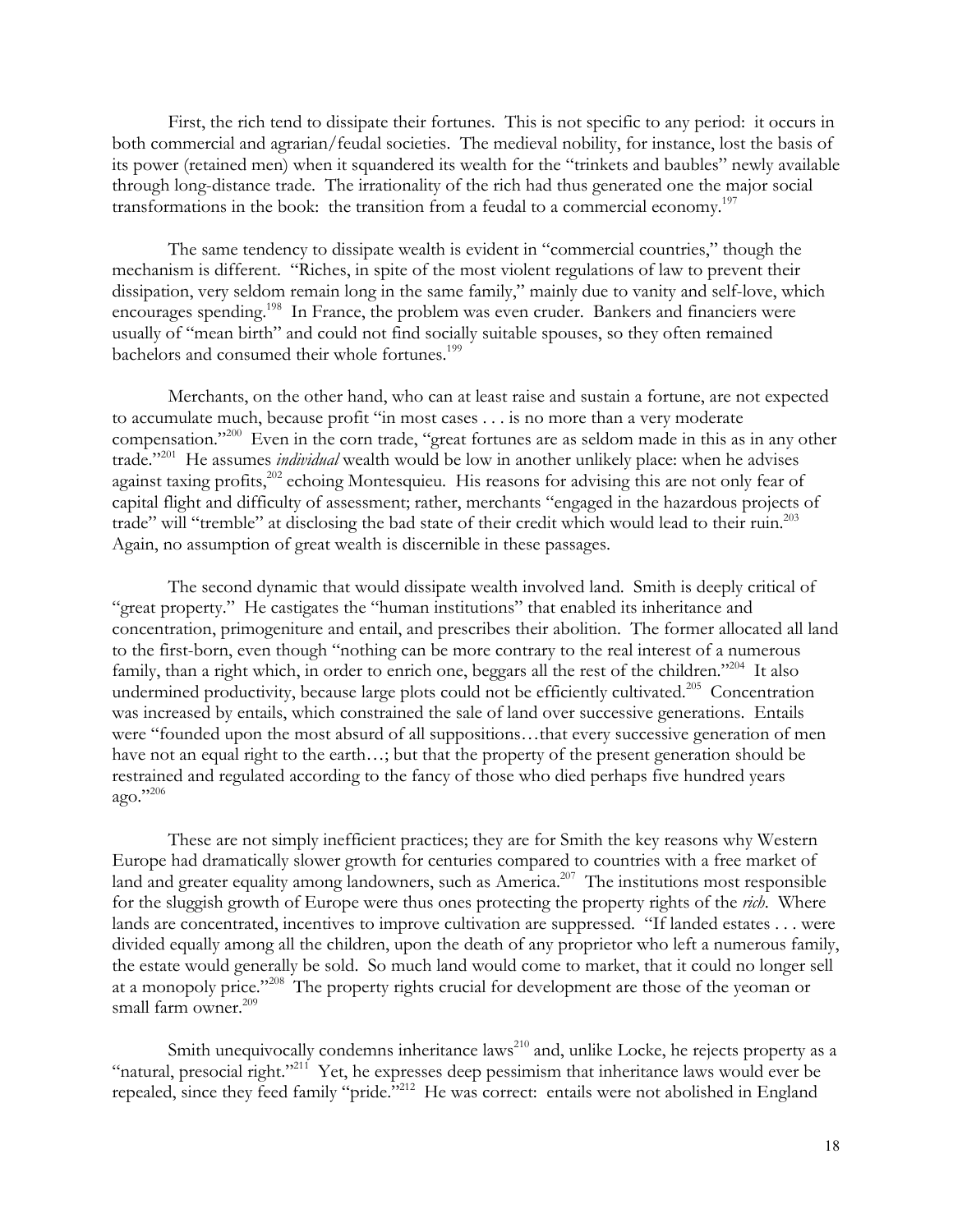until  $1925$ <sup>213</sup> But his principles have clear empirical implications. If such institutions were abolished, concentration of land would be drastically reduced. In Britain, where to this day 0.6 percent of the population owns about 70 percent of the land,<sup>214</sup> these were radical propositions. Smith even goes so far as to suggest the redistribution of Crown lands, through the market mechanism: "It would . . . be for the interest of the society to . . . divide the [royal] lands among the people [better perhaps through] publick sale."215

Moreover, Smith supports inheritance taxes.<sup>216</sup> Taxing orphans is only "cruel and oppressive" when they are minors, since a father's death deprives them of income. It is "otherwise" when the descendants are adults with independent income. In Holland, he notes without disapproval, such taxes ranged between five and thirty percent.<sup>217</sup> These were "ancient" types of direct taxes that legitimately contributed to sovereign revenue. His critique is focused on the "modern inventions" that replaced such direct taxes, the stamp and sale duties,<sup>218</sup> as discussed earlier.

This may fall short of a heavy estate tax, but Smith's system would in any case block large estates from forming. He predicts that inherited or accumulated wealth will first fall prey to the frivolous consumption patterns of the rich. His own principles on the inheritance of wealth and especially land, even though not expected by him to be instituted, would serve to distribute property even further if applied in any contemporary economy.

In all, the rich are either parasitical, self-destructive, or manipulative. But does natural inequality make economic inequalities inevitable? In fact, unlike half of the American public, $^{219}$ Smith does not believe that human inequality is set at birth.<sup>220</sup> Instead, he attributes it to the division of labor. "The difference . . . between a philosopher and a common street porter . . . seems to arise not so much from nature, as from habit, custom, and education." After people become employed, the "difference of talents comes then to be taken notice of, and widens by degrees, till at last the vanity of the philosopher is willing to acknowledge scarce any resemblance."<sup>221</sup>

Nonetheless, even such a revision allows substantial gradations in wealth, social status and in the burdens of labor. There is no return to the idyllic egalitarianism of Smith's primitive "savages,"<sup>222</sup> who were all equal because they were all equally "naked."<sup>223</sup> The division of labor in commercial societies has introduced great variation in professions at the same time as it has improved living standards. This is presumably irreversible. Smith's claim remains valid.<sup>224</sup>

The relevant question in this article, rather, has been whether this necessarily means steep *economic* inequality within commercial societies.<sup>225</sup> The key here is that in a rightly-structured economy, labor wages should be high and profits low, so sharp inequalities should disappear. Executive pay, for instance, would no longer have a ratio of 243:1 to that of the average worker, as is currently the case.<sup>226</sup> The distribution of income, in such a system, would be radically reconfigured. And wealth would not be allowed to accumulate.

## **Conclusion**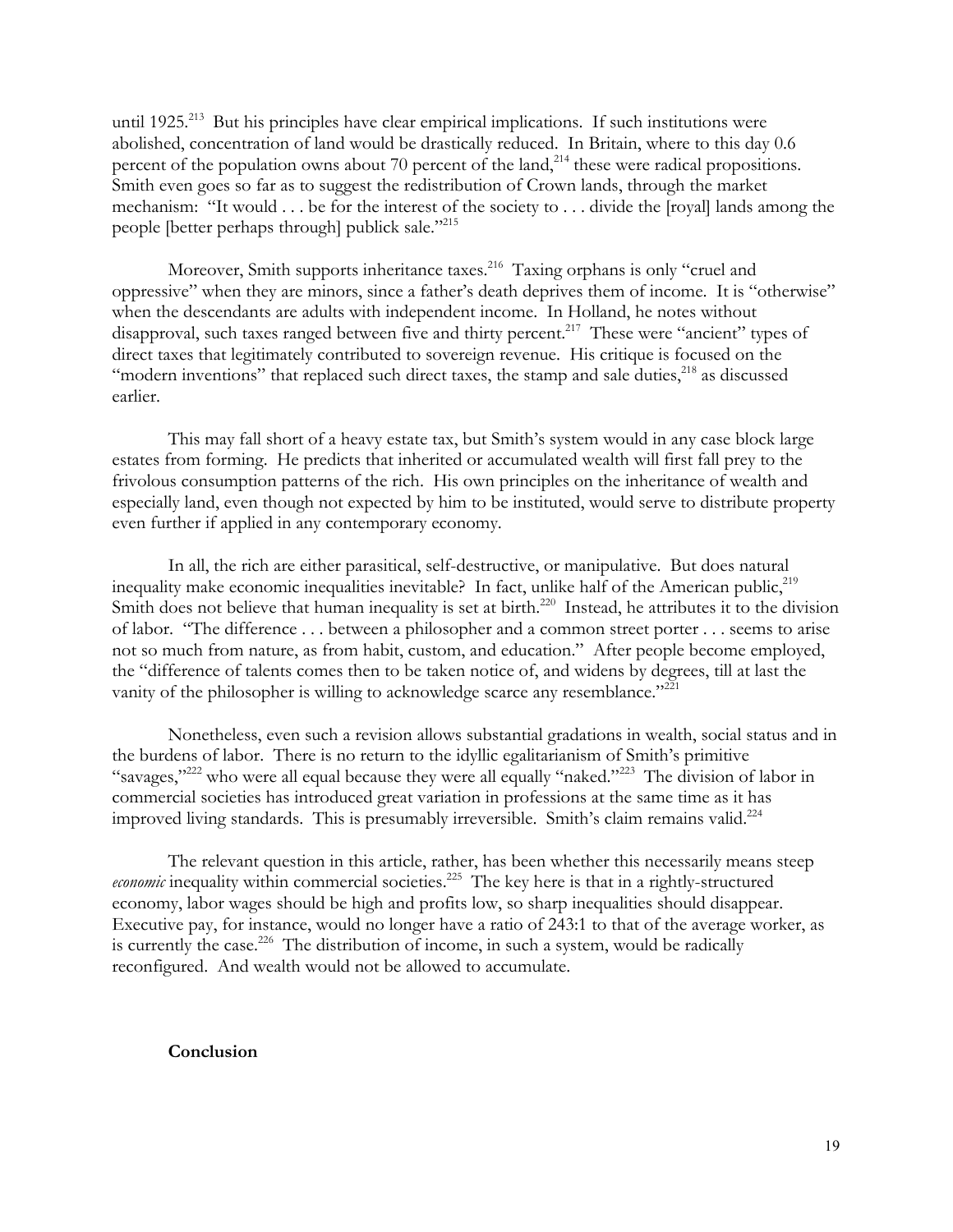As argued, Smith's principles imply that inequality should not prevail in the market economy. Like contemporary progressives, he thinks inequality is normatively and economically undesirable. Smith's theory is often contrasted to more radical calls for revolutionary change or redistribution in the contemporary capitalist economy.<sup>227</sup> Certainly, nothing as radical as, for instance, Paine's demand for a basic income and pension fund in the 1790s can be discerned in Smith.<sup>228</sup>

Nonetheless, if I am right, his political economy constitutes a radical indictment of contemporary inequality. His model assumes limited profits and high labor wages. The legislator must use taxation to incentivize the productive employment of capital, while targeting the rich "something more than in proportion." Legislation and regulation should also prevent those who live by profits from oppressing weaker economic groups. Finally, because laws enabling the hereditary concentration of wealth are damaging, Smith opposes them. In all, such a system should not allow concentrations either of income or of wealth to emerge.

Smith's diagnosis thus resonates with critiques of the neo-classical paradigm, as leveled by Robert Bates against development economics<sup>229</sup> and by social scientists concerned with growing inequality in the US today.230 Like them, Smith believes inequality is mostly due to rentier practices unopposed by legislation.

Equally troubling to scholars today is another finding: the public lacks consistent and informed positions against inequality-producing policies.<sup>231</sup> As Lisa Martin notes in this journal,<sup>232</sup> this confusion critically enables government inaction. However, confusion exists because opinion is divided on whether inequality is indeed undesirable or inefficient, both at the normative and the empirical level.

Normatively, particularly in the US, inequality is far from universally condemned. Economic freedom is commonly defined "as an equal chance to become unequal."<sup>233</sup> As mentioned, half of the American public believes inequality between persons is set at birth: from such a worldview, economic inequality is inevitable in a meritocracy.234 As argued here, revising Smith prompts us to reconsider such widespread assumptions.

Even more influential and intractable, however, is the efficiency objection to equality. The trade-off between efficiency and equality is a commonplace in economic thinking, given classic expression by Arthur Okun in 1975: "Any insistence on carving the pie into equal slices would shrink the size of the pie."235 Acemoglu, Robinson and Verdier recently posited inequality as crucial for innovation: "A greater gap of incomes between successful and unsuccessful entrepreneurs (thus greater inequality) increases entrepreneurial effort and hence a country's contribution to the world technology frontier."<sup>236</sup> If growth is predicated on inequality, efforts to reverse it aren't only misguided, they are counterproductive. But the debate remains open and the logic can be strongly questioned.<sup>237</sup>

An eighteenth-century text of classical political economy cannot decide such complex questions. Moreover, these are long-standing debates in economic theory. Shortly after Smith, David Ricardo tied high profits to "the motive for accumulation" that was the engine of growth and he set profits at odds with high wages.<sup>238</sup> But Smith's text shows that the alternative view advocated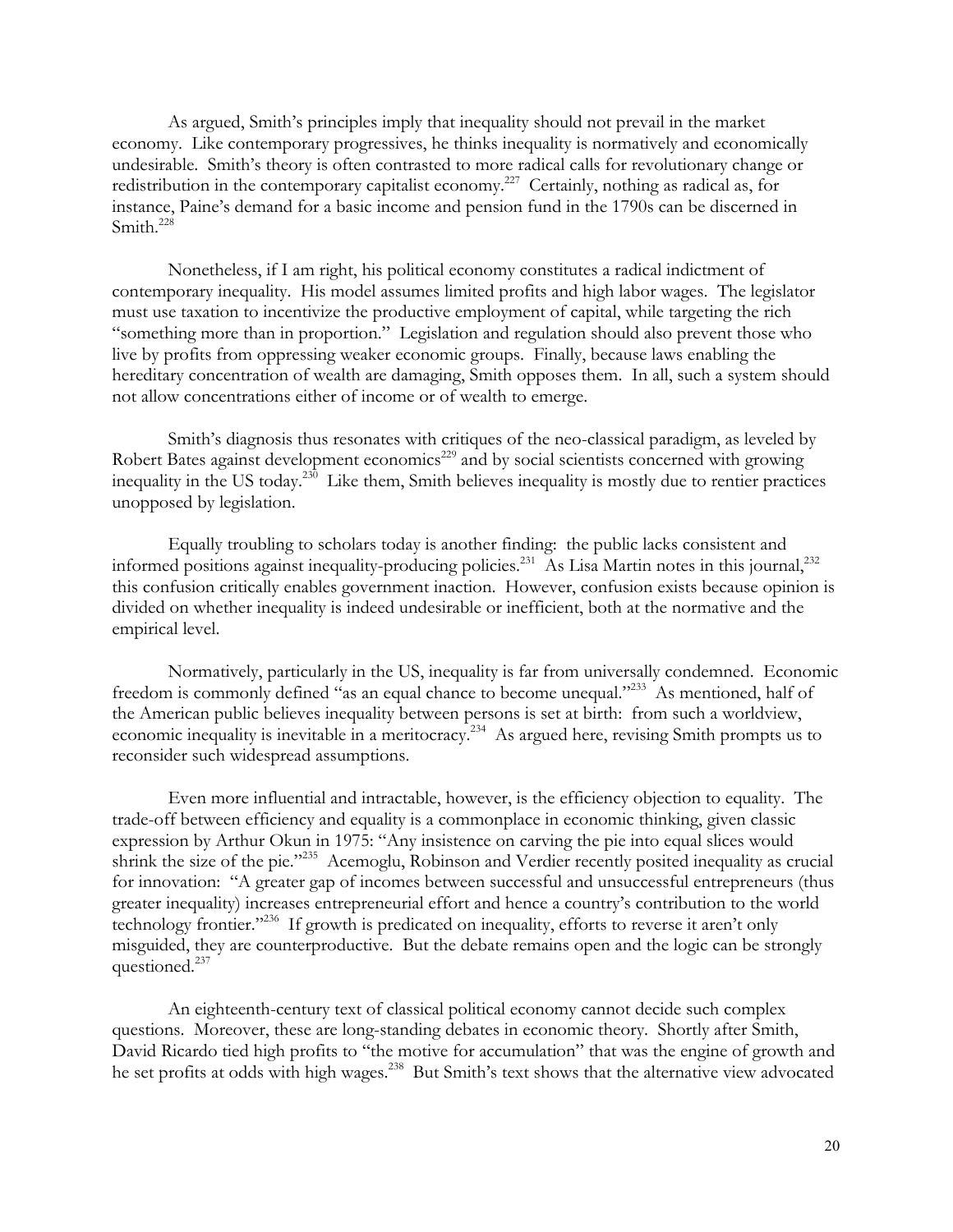by many economists and social scientists today—that steep inequality, high profits, and low wages are inimical to market principles—is by no means a departure from the liberal tradition.

Critically, Smith issues a caution: he suggests that inequalities result from the "persuasive trickery" of those who live by profit. It is perhaps only an irony that the true progenitor of current assumptions about profits and wages, David Ricardo, was a stockbroker and a speculator, who amassed a large fortune. Smith, the customs collector, aims instead to explain in *TWN* how to counterbalance deceitful profit-seekers. He is not optimistic and is also clear of the dangers: anyone who attempts to do so, "and still more if he has authority enough to be able to thwart them, neither the most acknowledged probity, nor the highest rank, nor the greatest public services can protect him from the most infamous abuse and detraction, from personal insults, nor sometimes from real danger, arising from the insolent outrage of furious and disappointed monopolists."<sup>239</sup>

Two centuries later, there is no reason to believe that conditions have changed or that calls for "pre-distribution" will be better received. So the argument that high profits and inequality are a sign that the "free" market economy has failed or at least has deviated from first principles—even while some firms and individuals might be highly successful—remains as timely as ever.

**Notes**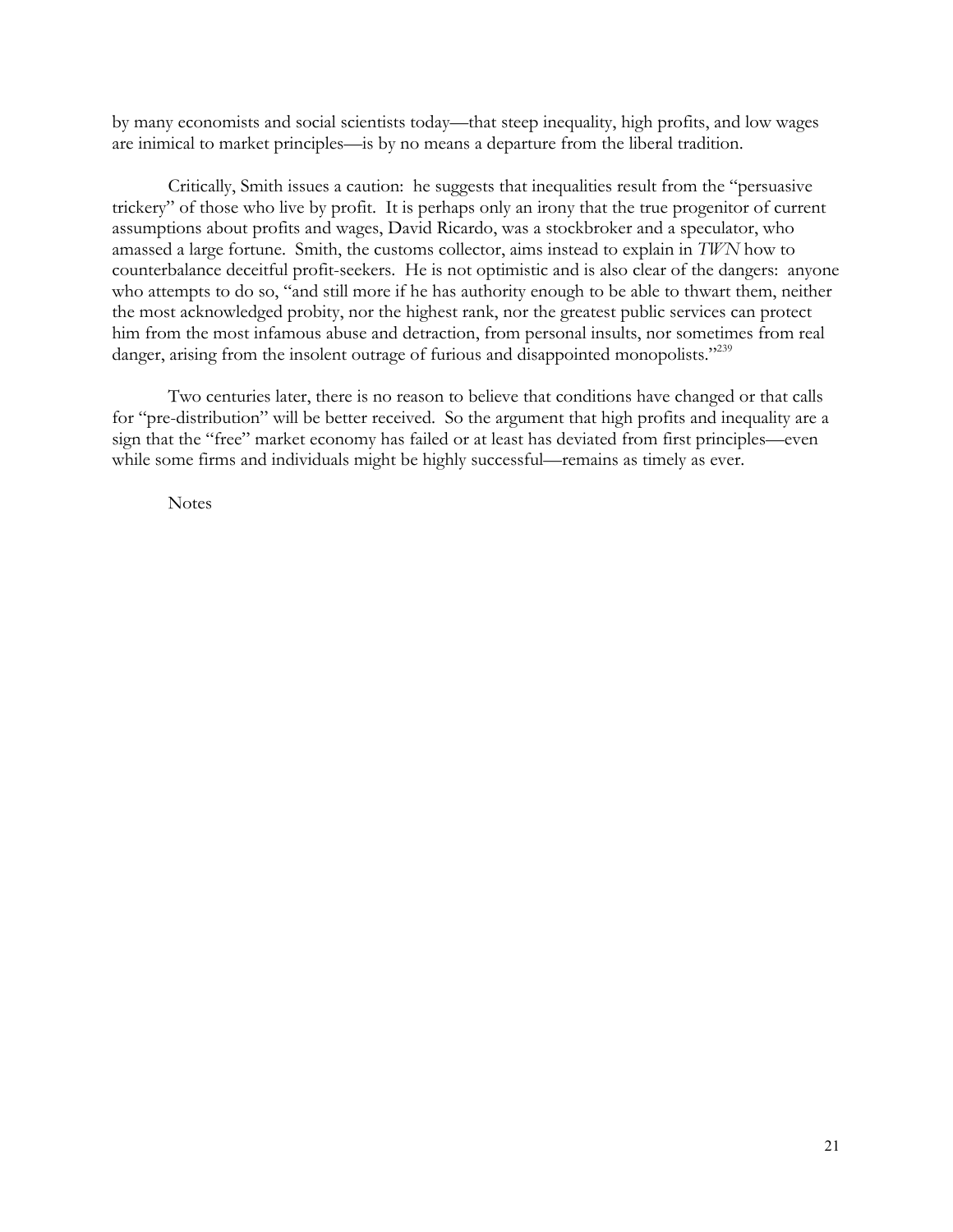### **References**

Acemoglu, Daron, and James A. Robinson. 2005. *Economic Origins of Dictatorship and Democracy: Economic and Political Origins*. Cambridge: Cambridge University Press.

———. 2012. *Why Nations Fail: The Origins of Power, Prosperity and Poverty*. New York: Crown Business.

Acemoglu, Daron, James A. Robinson, and Thierry Verdier. 2012. "Can't We All Be More Like Scandinavians? Asymmetric Growth and Institutions in an Interdependent World." MIT Department of Economics Working Paper No. 12-22.

Akerlof, George A., and Janet L. Yellen, eds. 1986. *Efficiency Wage Models of the Labor Market*. Cambridge: Cambridge University Press.

Alesina, Alberto, and Dani Rodrik. 1994. "Distributive Politics and Economic Growth." *Quarterly Journal of Economics* 109(2): 465-90.

Allen, Robert C. 2001. "The Great Divergence in European Wages and Prices from the Middle Ages to the First World War." *Explorations in Economic History* 38(4): 411-47.

Baker, Dean. 2013. "Capitalism, Steven Pearlstein, and Morality." In *Beat the Press,*  http://www.cepr.net/index.php/blogs/beat-the-press/capitalism-steven-pearlstein-and-morality.

Bartels, Larry M. 2005. "Homer Gets a Tax Cut: Inequality and Public Policy in the American Mind." *Perspectives on Politics* 3(1): 15-31.

———. 2008. *Unequal Democracy: The Political Economy of the New Gilded Age*. Princeton, NJ: Princeton University Press.

Bates, Robert H. 2005. *Beyond the Miracle of the Market: The Ppolitical Economy of Agrarian Development in Kenya*. New ed. Cambridge: Cambridge University Press.

———. 2008. *When Things Fell Apart: Sstate Failure in Late-Century Africa*. New York: Cambridge University Press.

———. 2010. *Prosperity and Violence: The Political Economy of Development*. 2nd ed. New York: W.W. Norton.

Becker, Gary S., and Nigel Tomes. 1986. "Human Capital and the Rise and Fall of Families." *Journal of Labor Economics* 4(3): S1-S39.

Blank, Rebecca M. 2008. "Why the United States Needs an Improved Measure of Poverty." Testimony to the Subcommittee on Income Security and Family Support House Ways and Means Committee.

Blyth, Mark. 2013. *Austerity: The History of a Dangerous Idea*. Oxford: Oxford University Press.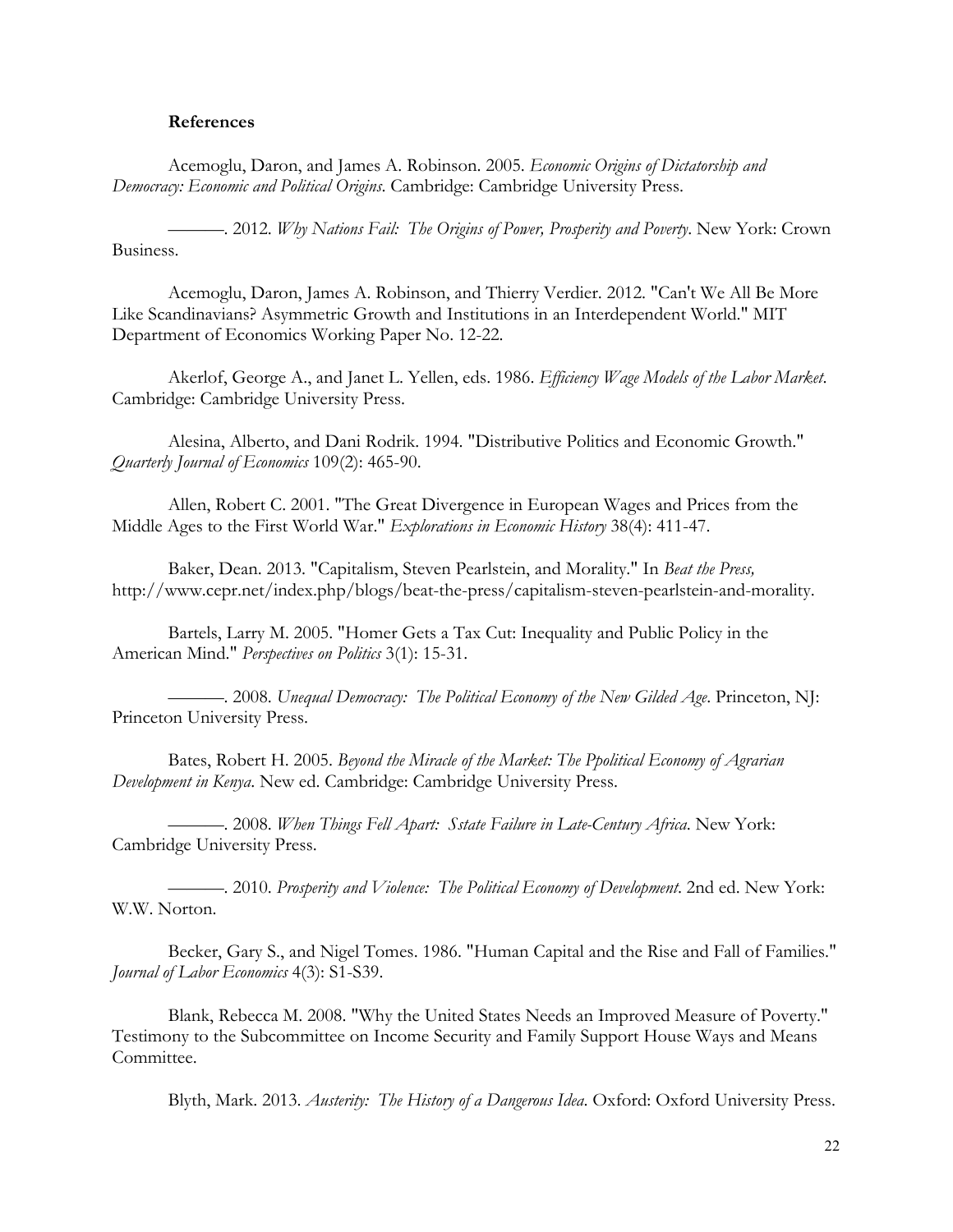Boix, Carles. 2003. *Democracy and Redistribution*. Cambridge: Cambridge University Press.

Bowles, Samuel, and Herbert Gintis. 2002. "The Inheritance of Inequality." *Journal of Economic Perspectives* 16(3): 3-30.

Cahill, K. 2001. *Who Owns Britain.* Edinburgh: Canongate.

Card, David E., and Alan B. Krueger. 1995. *Myth and Measurement: The New Economics of the Minimum Wage*. Princeton, NJ: Princeton University Press.

Citro, Constance F., and Robert T. Michael, eds. 1995. *Measuring Poverty: A New Approach*. Washington, DC: National Academy Press.

Cropsey, Joseph. 1957. *Polity and Economy: An Interpretation of the Principles of Adam Smith*. The Hague: M. Nijhoff.

de Vries, Jan, and A. M. van der Woude. 1997. *The First Modern Economy: Success, Failure, and Perseverance of the Dutch Economy, 1500–1815*. Cambridge: Cambridge University Press.

Fleischacker, Samuel. 2002. "Adam Smith's Reception among the American Founders, 1776- 1790." *William and Mary Quarterly* 59(4): 897-924.

———. 2004. *On Adam Smith's Wealth of Nations: A Philosophical Companion*. Princeton, NJ: Princeton University Press.

Forman-Barzilai, Fonna. 2010. *Adam Smith and the Circles of Sympathy: Cosmopolitanism and Moral Theory*. Cambridge: Cambridge University Press.

Frazer, M.L. 2010. *The Enlightenment of Sympathy : Justice and the Moral Sentiments in the Eighteenth Century and Today*. Oxford: Oxford University Press.

Friedman, Milton, and Rose D. Friedman. 1990. *Free to Choose: A Personal Statement*. San Diego: Harcourt Brace Jovanovich.

Galbraith, James K. 2000. *Created Unequal: The Crisis in American Pay*. Chicago: University of Chicago Press.

———. 2012. *Inequality and Instability: A Study of the World EconomyJust before the Great Crisis*. New York: Oxford University Press.

Gelman, Andrew. 2008. *Red State, Blue State, Rich State, Poor State: Why Americans Vote the Way They Do*. Princeton, NJ: Princeton University Press.

Haakonssen, Knud. 1981. *The Science of a Legislator: The Natural Jurisprudence of David Hume and Adam Smith*. Cambridge: Cambridge University Press.

———, ed. 1998. *Adam Smith*. Aldershot Hants, England: Ashgate.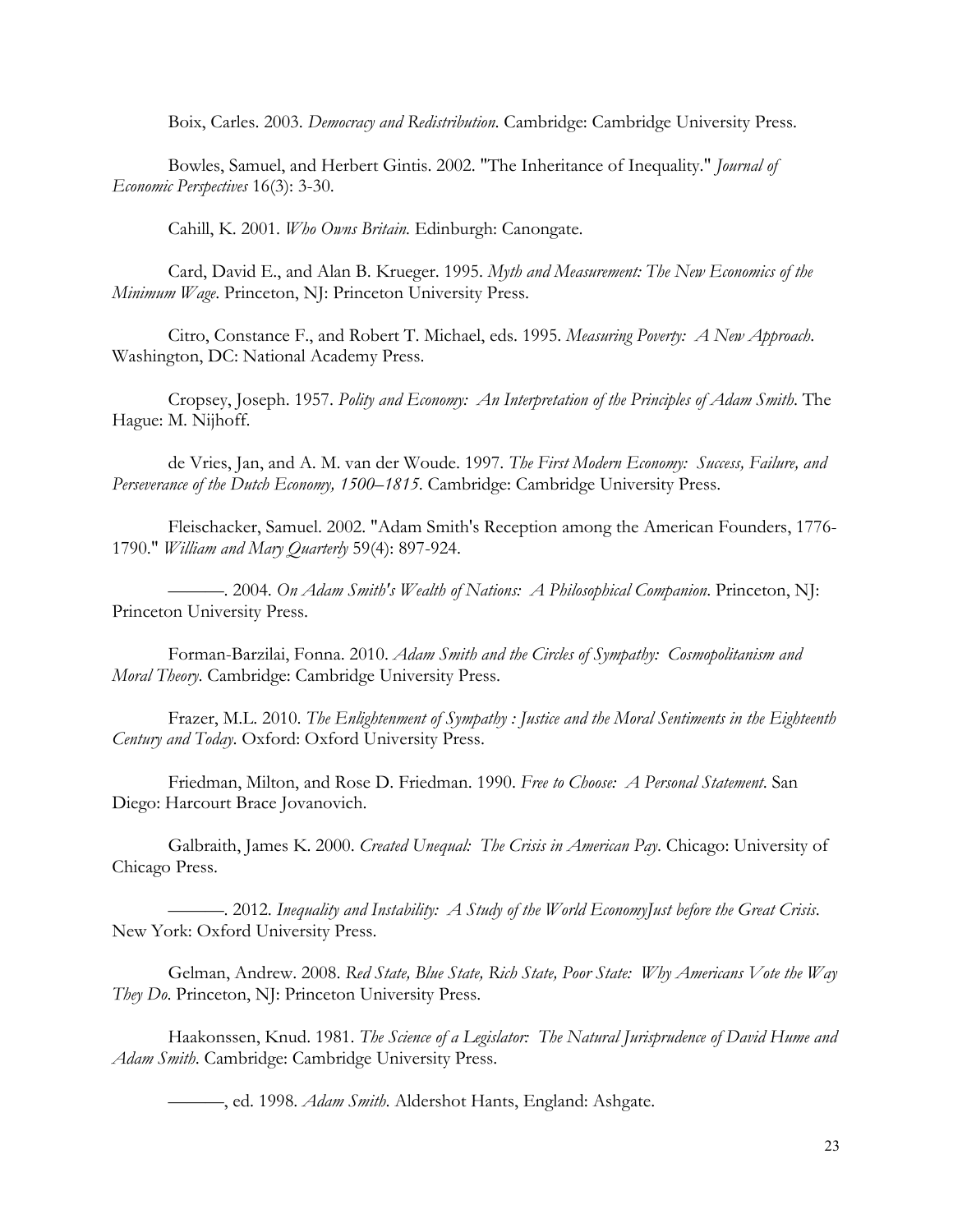Hacker, Jacob S. 2011. "The Institutional Foundations of Middle-Class Democracy." In *Priorities for a New Political Economy: Memos to the Left*. London: Policy Network.

Hacker, Jacob S., and Paul Pierson. 2005. *Off Center: The Republican Revolution and the Erosion of American Democracy*. New Haven, CT: Yale University Press.

———. 2010. *Winner-Take-All Politics: How Washington Made the Rich Richer-and Turned Its Back on the Middle Class*. New York: Simon & Schustser.

Hartzell, Caroline. 2010. "The State and Violence." *Perspectives on Politics* 8(1): 289-91.

Heldman, Dan C., James T. Bennett, and Manuel H. Johnson. 1981. *Deregulating Labor Relations*. Dallas, TX: Fisher Institute.

Hicks, John. 1932. *The Theory of Wages*. London: Macmillan.

Hochschild, Jennifer L. 1981. *What's Fair? American Beliefs about Distributive Justice*. Cambridge: Harvard University Press.

Holmes, Stephen. 1995. *Passions and Constraint: On the Theory of Liberal Democracy*. Chicago: University of Chicago Press.

Holmes, Stephen, and Cass R. Sunstein. 1999. *The Cost of Rights: Why Liberty Depends on Taxes*. New York: W.W. Norton.

Hont, Istvan, and Michael Ignatieff. 1983. "Needs and Justice in *The Wealth of Nations*: An Introductory Essay." In *Wealth and Virtue: The Shaping of Political Economy in the Scottish Enlightenment*, ed. I. Hont and M. Ignatieff. Cambridge: Cambridge University Press.

Judis, John B. 2013. "Paul Krugman vs. Joseph Stiglitz: How Income Inequality Could Be Slowing Our Recovery from the Great Recession." *New Republic*, January 30.

Kalyvas, Andreas, and Ira Katznelson. 2001. "The Rhetoric of the Market: Adam Smith on Recognition, Speech and Exchange." *Review of Politics* 63(3): 549-79.

Kenworthy, Lane. 2004. *Egalitarian Capitalism: Jobs, Incomes, and Growth in Affluent Countries*. New York: Russell Sage Foundation.

———. 2012. "Will Everyone Be Worse Off If the United States Turns Social Democratic?" In *Consider the Evidence*. http://lanekenworthy.net/2012/09/29/will-everyone-be-worse-off-if-theunited-states-turns-social-democratic/.

Kenworthy, Lane, and Jonas Pontusson. 2005. "Rising Inequality and the Politics of Redistribution in Affluent Countries." *Perspectives on Politics* 3(3): 449-71.

Krugman, Paul R., and Robin Wells. 2009. *Microeconomics*. 2d ed. New York: Worth Publishers.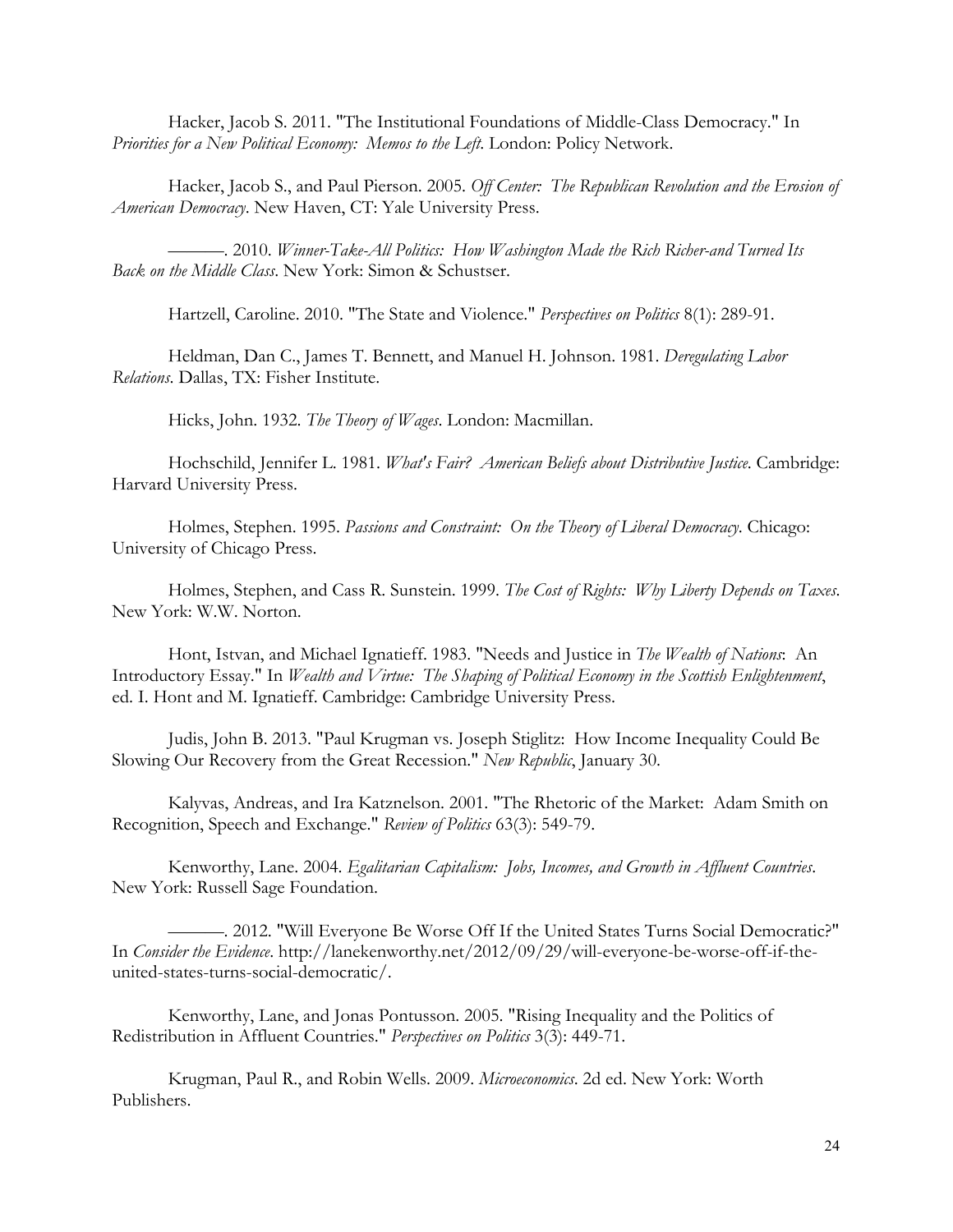Levi, Margaret. 2013. "Can Nations Succeed?" *Perspectives on Politics* 11(1): 187-92.

Levy, David, and Sandra Peart. 2003. "An Inquiry into the Causes Which Affect the Happiness of Nations: The Comfort of the Lower Orders." Accessed 15 February 2013. http://www.econlib.org/library/Columns/LevyPeartwealth.html.

Maddison, Angus. 2001. *The World Economy: A Millennial Perspective*. Paris: Organisation for Economic Co-operation and Development.

Malthus, T. R. 1826. *An Essay on the Principle of Population*. 6th ed. 2 vols. London: J. Murray.

Mandeville, Bernard. 1924 [1714].. "An Essay on Charity, and Charity-Schools." In *Fable of the Bees: Or, Private Vices, Publick Benefits*, ed. F. B. Kaye. Oxford: Clarendon Press.

Mankiw, N. Gregory. 2009. *Principles of Economics*. 5th ed. Mason: South-Western Cengage Learning.

Martin, Isaac William, Ajay K. Mehrotra, and Monica Prasad, eds. 2009. *The New Fiscal Sociology: Taxation in Comparative and Historical Perspective*. Cambridge: Cambridge University Press.

Martin, Lisa L. 2013. "Polanyi's Revenge." *Perspectives on Politics* 11(1): 177-86.

Marx, Karl. 1906. *Capital: A Critique of Political Economy*. Ed. F. Engels and E. Untermann. Chicago: C.H. Kerr & Co.

Mathias, Peter, and Patrick O'Brien. 1976. "Taxation in Britain and France, 1715–1810: A Comparison of the Social and Economic Incidence of Taxes collected for the Central Governments." *Journal of European Economic History* 5: 601-50.

McCarty, Nolan M., Keith T. Poole, and Howard Rosenthal. 2006. *Polarized America: The Dance of Ideology and Unequal Riches*. Cambridge: MIT Press.

Mehta, Pratap B. 2006. "Self-Interest and Other Interests." In *The Cambridge Companion to Adam Smith*, ed. K. Haakonssen. Cambridge: Cambridge University Press.

Milanovic, Branko. 2005. *Worlds Apart: Measuring International and Global Inequality*. Princeton, NJ: Princeton University Press.

Mill, John Stuart. 1909. *Principles of Political Economy, with Some of Their Applications to Social Philosophy*. 7th ed. London: Longmans, Green, and Co.

Montes, L. 2004. *Adam Smith in Context : A Critical Reassessment of Some Central Components of His Thought*. New York: Palgrave Macmillan.

Moran, Beverly. 2009. "Adam Smith and the Search for an Ideal Tax System." In *The New Fiscal Sociology: Taxation in Comparative and Historical Perspective*, ed. I. W. Martin, A. K. Mehrotra and M. Prasad. Cambridge: Cambridge University Press.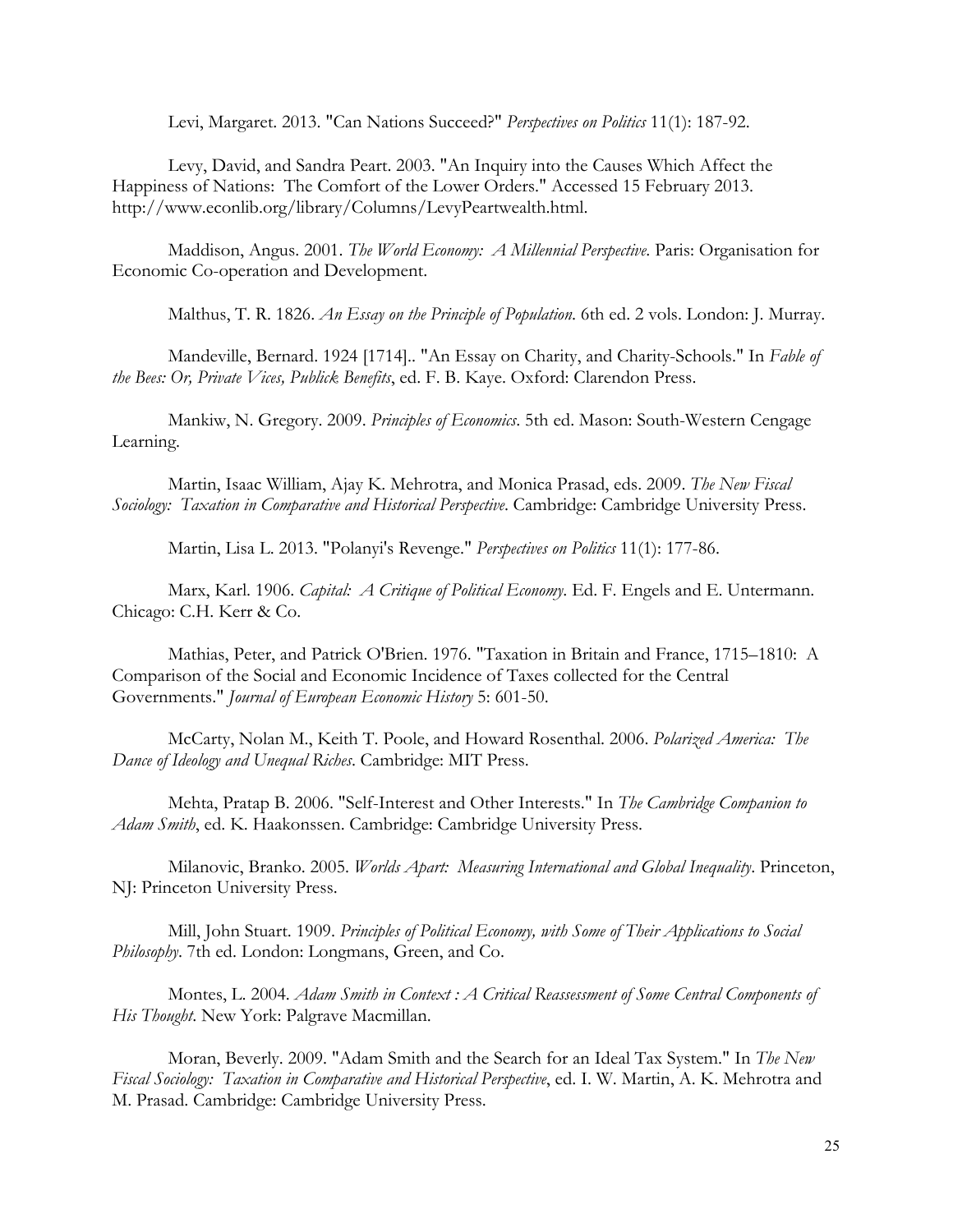Muthu, Sankar. 2008. "Adam Smith's Critique of International Trading Companies." *Political Theory* 36(2): 185-212.

Naples, Michele I., and Nahid Aslanbeigui. 1996. "What Does Determine the Profit Rate? The Neoclassical Theories Presented in Introductory Textbooks." *Cambridge Journal of Economics* 20(1): 53-71.

National Election Studies. 2002. "The 2002 National Election Study [dataset]." Ann Arbor, MI: University of Michigan, Center for Political Studies. http://www.umich.edu/~nes.

Neumark, David, and William Wascher. 2000. "Minimum Wages and Employment: A Case Study of the Fast-Food Industry in New Jersey and Pennsylvania: Comment." *American Economic Review* 90(5): 1362-96.

Newman, Katherine S., and Rourke L. O'Brien. 2011. *Taxing the Poor: Doing Damage to the Truly Disadvantaged*. Berkeley: University of California Press.

Norris, Floyd. 2011. "For Business, Golden Days; For Workers, the Dross." *New York Times*, November 25.

North, Douglass Cecil, John Joseph Wallis, and Barry R. Weingast. 2009. *Violence and Social Orders: A Conceptual Framework for Interpreting Recorded Human History*. Cambridge: Cambridge University Press.

Noss, Amanda. 2012. "Household Income for States: 2010 and 2011." U.S. Census Bureau.

O'Neill, Martin. 2012. "Predistribution: An Unsnappy Name for an Inspiring Idea." *The Guardian*, 12 September.

OECD. 2011. "Poverty." In *Society at a Glance 2011: OECD Social Indicators*: OECD Publishing.

Okun, Arthur M. 1975. *Equality and Efficiency, the Big Tradeoff*. Washington, DC: The Brookings Institution.

Olson, Mancur. 2000. *Power and Prosperity: Outgrowing Communist and Capitalist Dictatorships*. New York: Basic Books.

Pack, S.J. 2010. *Capitalism as a Moral System : Adam Smith's Critique of the Free Market Economy*. Cheltenham, UK: Edward Elgar.

Page, Benjamin I., and Lawrence R. Jacobs. 2009. *Class War? What Americans Really Tthink about Economic Inequality*. Chicago: The University of Chicago Press.

Paine, Thomas. 1797. *Agrarian Justice*. London: J. Adlard and J. Parsons.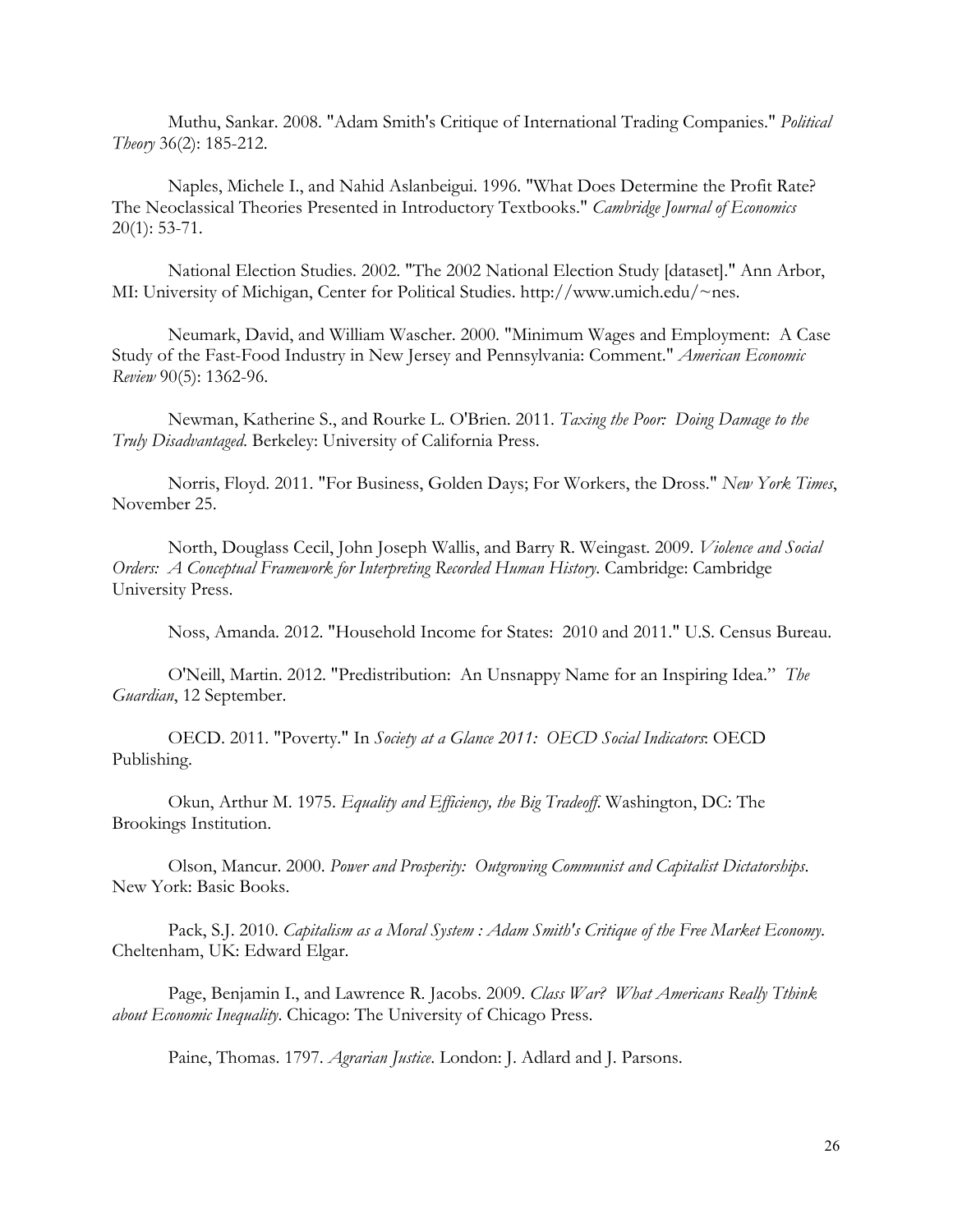Peart, S., and D.M. Levy. 2008. *The Street Porter and the Philosopher : Conversations on Analytical Egalitarianism*. Ann Arbor: University of Michigan Press.

Persson, Torsten, and Guido Tabellini. 1994. "Is Inequality Harmful for Growth?" *American Economic Review* 84(3): 600-21.

Polanyi, Karl. 1944. *The Great Transformation*. New York: Farrar & Rinehart.

Pontusson, Jonas. 2011. "Class Politics, American-Style." *Perspectives on Politics* 9(3): 654-58.

Raff, Daniel M. G., and Lawrence H. Summers. 1987. "Did Henry Ford Pay Efficiency Wages?" *Journal of Labor Economics* 5(4): S57-S86.

Rampell, Catherine. 2010. "Corporate Profits Were the Highest on Record Last Quarter." *New York Times*, November 24.

Rawls, John. 1971. *A Theory of Justice*. Cambridge: Harvard University Press.

Rector, Robert, and Rachel Sheffield. 10/17/2012. *Air Conditioning, Cable TV, and an Xbox: What Is Poverty in the United States Today?* The Heritage Foundation 2011. Accessed 10/17/2012. Available from http://www.heritage.org/research/reports/2011/07/what-is-poverty.

Ricardo, David. 1817. *On the Principles of Political Economy and Taxation*. 3d ed. London: J. Murray.

Rosenberg, Nathan. 1974. "Adam Smith on Profits—Paradox Lost and Regained." *Journal of Political Economy* 82(6): 1177-90.

Rothschild, Emma. 1992. "Adam Smith and Conservative Economics." *Economic History Review* 45(1): 74-96.

———. 1994. "Adam Smith and the Invisible Hand." *American Economic Review* 84(2): 319- 22.

———. 2001. *Economic Sentiments: Adam Smith, Condorcet, and the Enlightenment*. Cambridge, MA: Harvard University Press.

Rothschild, Emma, and Amartya Sen. 2006. "Adam Smith's Economics " In *The Cambridge Companion to Adam Smith*, ed. K. Haakonssen. Cambridge: Cambridge University Press.

Schliesser, E. 2008. "The Measure of Real Price: Adam Smith's Science of Equity." In *The Street Porter and the Philosopher : Conversations on Analytical Egalitarianism*, ed. S. Peart and D. M. Levy. Ann Arbor: University of Michigan Press.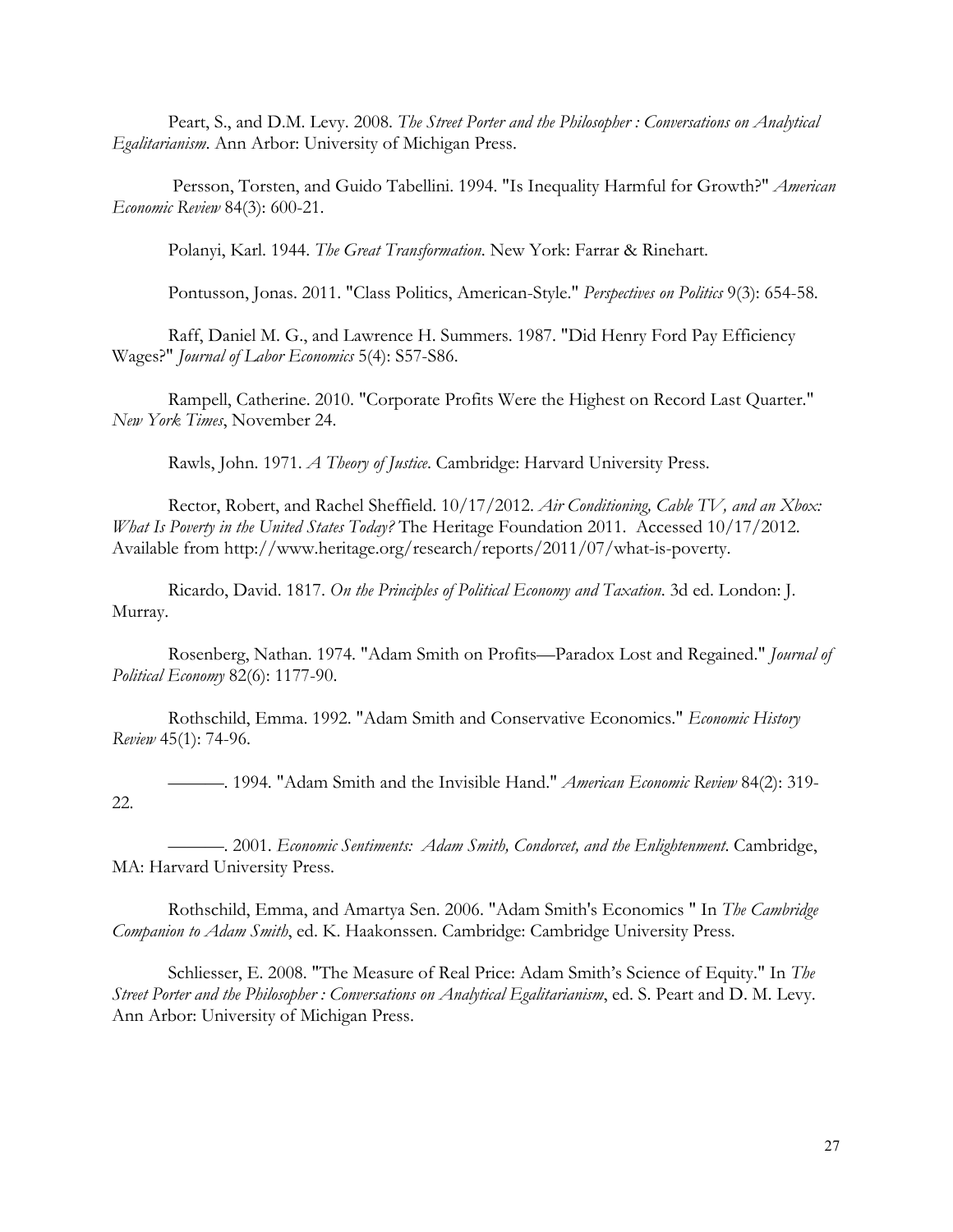Schlozman, Kay Lehman, and John T. Tierney. 1986. *Organized Interests and American Democracy*. New York: Harper & Row.

Schmitt, John. 2013. "Why Does the Minimum Wage Have No Discernible Effect on Employment?". Washington, DC: Center for Economic and Policy Research.

Seager, Ashley. 2007. "A Land Tax Is 200 Years Overdue: A Levy on What Lies Beneath Our Overpriced Houses Could Reduce Ssociety's Inequalities." *The Guardian*, January 8.

Sen, Amartya. 1999. *Development as Freedom*. New York: Oxford University Press.

Shiller, Robert J. 2000. *Irrational Exuberance*. Princeton, NJ: Princeton University Press.

Simpson, A. W. B. 1986. *A History of the Land Law*. 2d ed. Oxford: Clarendon Press.

Skinner, Andrew S., and Thomas Wilson, eds. 1975. *Essays on Adam Smith*. Oxford: Clarendon Press.

Smith, Adam. 1976a [1759] *The Theory of Moral Sentiments*. Ed. A.L. Macfie and D.D. Raphael. Oxford: Oxford University Press.

———. 1976b [1776] *An Inquiry into the Nature and Causes of the Wealth of Nations*. Ed. R.H. Campbell, A.S. Skinner, and W.B. Todd. Oxford: Oxford University Press.

———. 1978a [1762]. "Early Draft of Part of the Wealth of Nations." In *Lectures on Jurisprudence*. Oxford: Oxford University Press.

———. 1978b [1762]. *Lectures on Jurisprudence*. Ed. R.L. Meek, D.D. Raphael, and P. Stein. Oxford: Oxford University Press.

Stepan, Alfred, and Juan J. Linz. 2011. "Comparative Perspectives on Inequality and the Quality of Democracy in the United States." *Perspectives on Politics* 9(4): 841-56.

Stigler, George J. 1946. "The Economics of Minimum Wage Legislation." *American Economic Review* 36(3): 358-65.

Stiglitz, Joseph E. 2012. *The Price of Inequality: How Today's Divided Society Endangers Our Future*. New York: W.W. Norton & Co.

Temple, William. 1673. *Observations upon the United Provinces of the Netherlands*. London: A. Maxwell for Sa. Gellibrand.

Thirsk, Joan. 1990. *Chapters from the Agrarian History of England and Wales, 1500–1750*. Cambridge: Cambridge University Press.

van Zanden, Jan Luiten. 1995. "Tracing the Beginning of the Kuznets Curve: Western Europe during the Early Modern Period." *Economic History Review* 48(4): 643-64.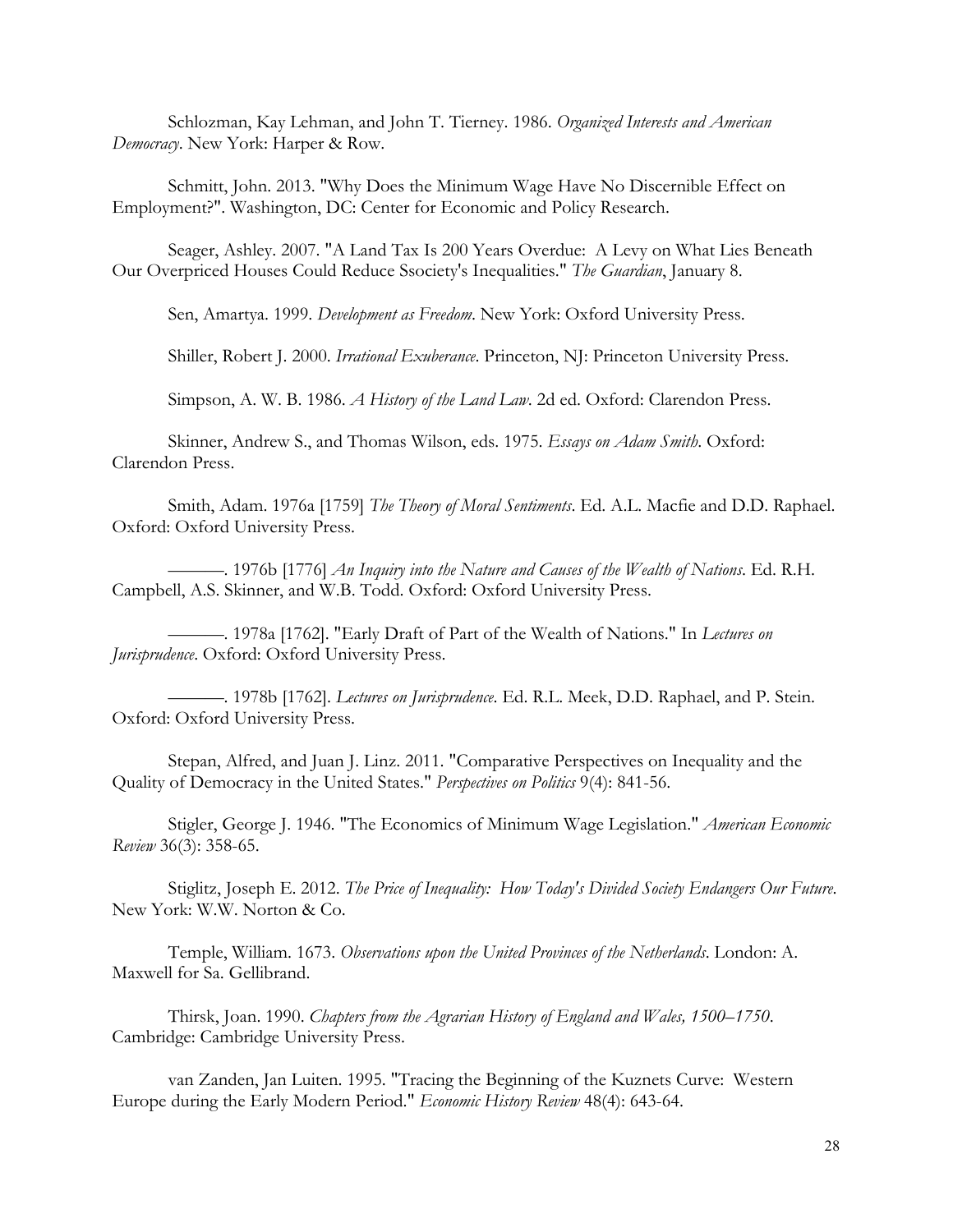Viner, Jacob. 1927. "Adam Smith and Laissez Faire." *Journal of Political Economy* 35(2):98-232.

Von Mises, Ludwig. 1996. *Human Action: A Treatise on Economics*. 4th ed. San Francisco: Fox & Wilkes.

Winch, Donald. 1978. *Adam Smith's Politics: An Essay in Historiographic Revision*. Cambridge: Cambridge University Press.

———. 1985. "The Burke-Smith Problem and Late Eighteenth-Century Political and Economic Thought." *Historical Journal* 28(1): 231-47.

———. 1996. *Riches and Poverty: An Intellectual History of Political Economy in Britain, 1750-1834*. Cambridge: Cambridge University Press.

World Bank. 1994. *Averting the Old Age Crisis: Policies to Protect the Old and Promote Growth*. New York: Oxford University Press.

Young, Arthur. 1771. *Farmer's Tour through the East of England . . . to Enquire into the State of Agriculture,Etc*. London: W. Strahan.

l

 $<sup>5</sup>$  Hacker 2011, 35.</sup>

<sup>&</sup>lt;sup>1</sup> The literature is more than extensive; see, for example, Milanovic 2005; Hacker and Pierson 2010.

<sup>2</sup> Rawls 1971; Von Mises 1996, 287; Acemoglu, Robinson, and Verdier 2012.

 $3$  Smith 1976b.

<sup>4</sup> Among many, McCarty, Poole, and Rosenthal 2006; Gelman 2008; Kenworthy and Pontusson 2005; Hacker and Pierson 2005. The American public mostly wishes to counter inequality; Page and Jacobs 2009.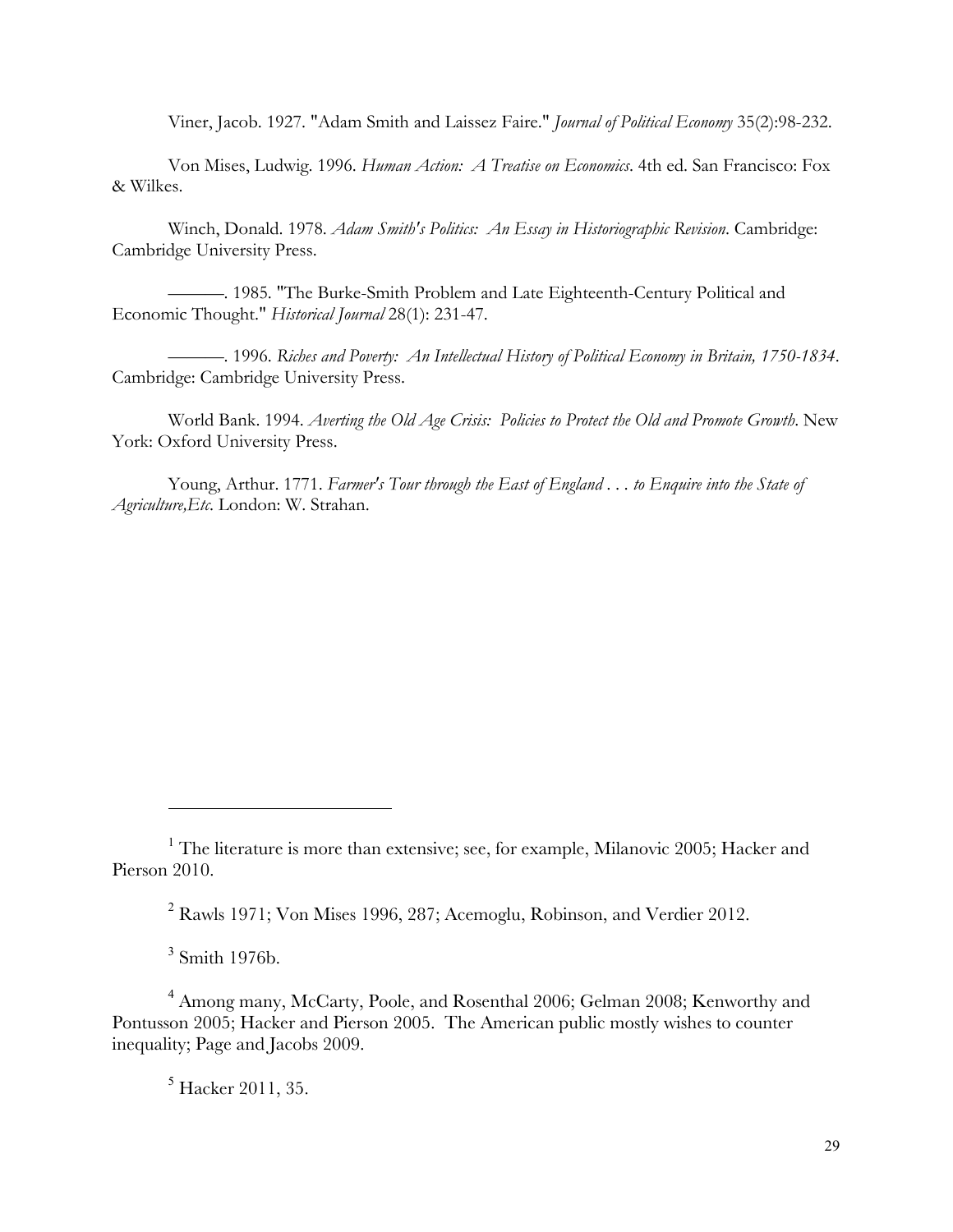<sup>6</sup> Hacker 2011, 35; O'Neill 2012.

<sup>7</sup> Hacker and Pierson 2010, 3.

 $\overline{a}$ 

<sup>8</sup> I discuss political theory scholarship in the next section.

<sup>9</sup> Hacker and Pierson 2010; Stiglitz 2012; Galbraith 2000; Stepan and Linz 2011.

<sup>10</sup> Acemoglu, Robinson, and Verdier 2012; Alesina and Rodrik 1994; Persson and Tabellini 1994; Judis 2013.

 $11$  Acemoglu, and Robinson 2012, 2005; North, Wallis, and Weingast 2009; Bates 2008, 2010; Olson 2000; Boix 2003.

<sup>12</sup> Levi 2013, 190.

<sup>13</sup> North, Wallis, and Weingast 2009, 112.

<sup>14</sup> Hartzell 2010, 290.

<sup>15</sup> Blyth 2013, 101, 114.

<sup>16</sup> Martin, Mehrotra, and Prasad. 2009

<sup>17</sup> I don't offer an economic proof of these predictions, or a defense of their plausibility—a task more appropriate for economists.

<sup>18</sup> Winch 1985; Rothschild 1992; Mehta 2006; Muthu 2008.

<sup>19</sup> Cropsey 1957; Hont and Ignatieff 1983; Rothschild and Sen 2006; Kalyvas and Katznelson 2001; Fleischacker 2004; Forman-Barzilai 2010; Pack 2010; Frazer 2012.

<sup>20</sup> Viner 1927; Skinner and Wilson 1975; Winch 1978, 1996; Haakonssen 1981; Rothschild 1994, 2001.

<sup>21</sup> Smith [1762] 1978a, 5; Rothschild and Sen 2006, 321.

 $22$  Hont and Ignatieff 1983, 1, 2.

<sup>23</sup> Winch 1996, 101-2.

<sup>24</sup> Fleischacker 2004, 225, also 55, 79; Rothschild and Sen 2006, 321; Cropsey 1957, 72, 95; Winch 1978, 58, 87-92, 96, 99. In Winch 1978, 70-102, "oppressive inequality" is counteracted by the system of justice generated by commercialization. Rothschild mentions in a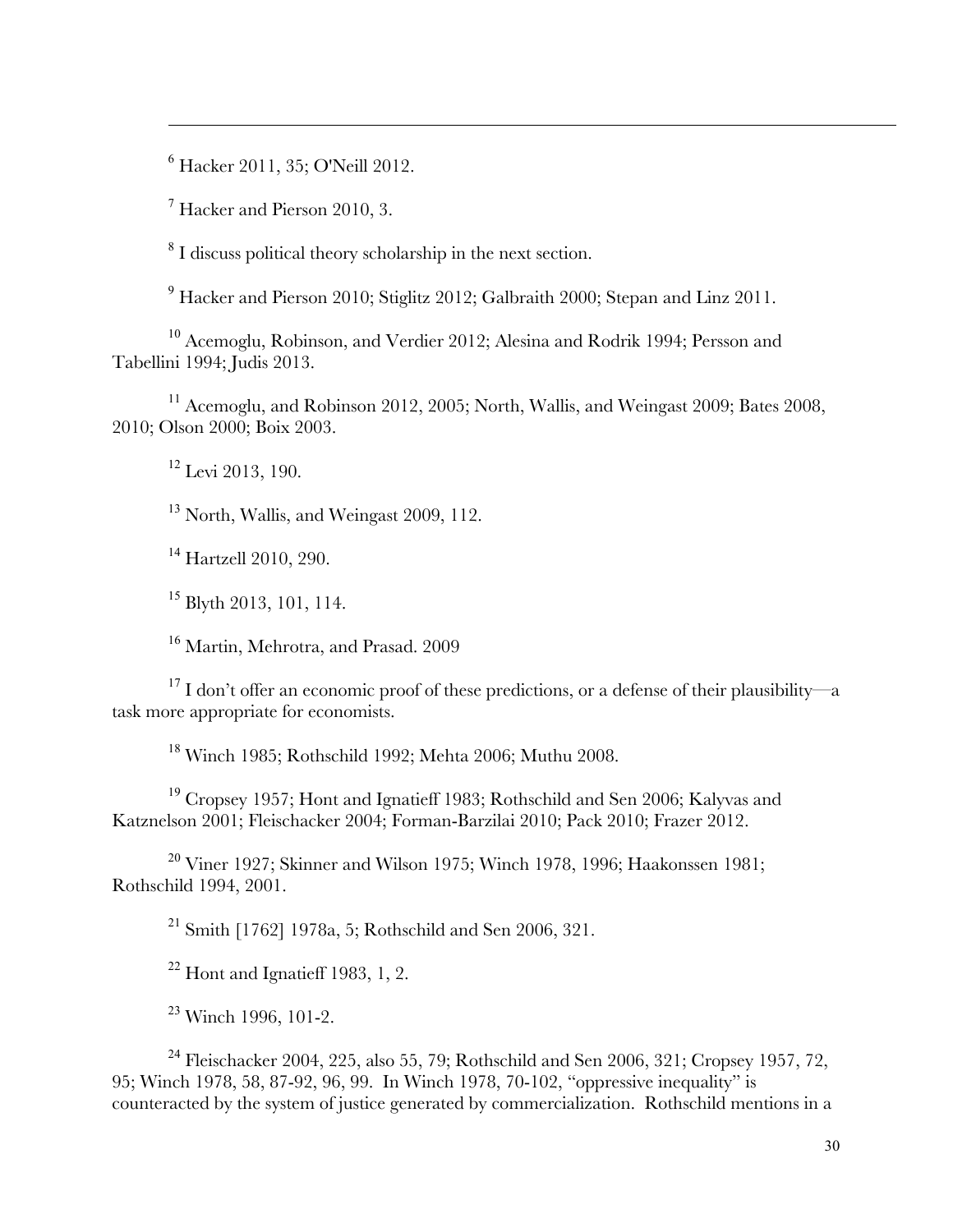footnote "the equitable distribution of goods" is an "objective" in *TMS* and "increased national income" in *TWN;* 2001, 312n144.

<sup>25</sup> Smith [1776] 1976, I.i.11, [1762] 1978a, §3.

<sup>26</sup> The terms "commercial" and "mercantile" appear almost always in tandem *in TWN*; IV.i.45, IV.iii.I, V.iii.a.41, V.ill.c.15, especially IV.v.a.25. Sometimes, passages refer to the "civilized society" that emerged with the accumulation of property.

<sup>27</sup> *TWN,* IV.ix.51.

 $\overline{a}$ 

<sup>28</sup> Smith [1776] 1976, IV.ii.43.

 $^{29}$  Accordingly, I will not consider Smith's moral philosophy (1976a) and jurisprudence (1978b). Eric Schliesser 2008) showed the merits of this approach in his analysis of equity.

<sup>30</sup> Montes (2004)

 $31$  I.ix.20. Dutch return rates in the late 1700s were indeed about 3.5 percent for both savings (government bonds) and investments (Dutch East India Company stocks); de Vries and van der Woude 1997, 448. Inflation was not yet theorized but if returns didn't keep up with it, productive activity would be even more pressing.

 $32$  Determining such an amount is relative to average living standards. In the formula given here,  $C_0$  is initial capital, N is life expectancy in years, f is the average rate of inflation, i is the average interest rate,  $P_1$  is the initial payment and j is the starting year.

$$
C_0 = P_1 \sum_{j=1}^{N} \frac{\left(1+f\right)^{N-j}}{\left(1+i\right)^{N-j}}
$$

<sup>33</sup> Equalized outcomes follow logically from Smith's premises, but Dutch inequality was in fact the highest in Europe; van Zanden 1995, 652-3.

 $34$  I viii. 12.

<sup>35</sup> Except in new economies, discussed later.

<sup>36</sup> Norris 2011; Rampell 2010.

<sup>37</sup> Naples and Aslanbeigui 1996. Economics textbooks elide the inconsistency by analyzing the difference between economic and accounting cost; Krugman and Wells 2009, 227- 9, 33-6; Mankiw 2009, 260-2, 282-3.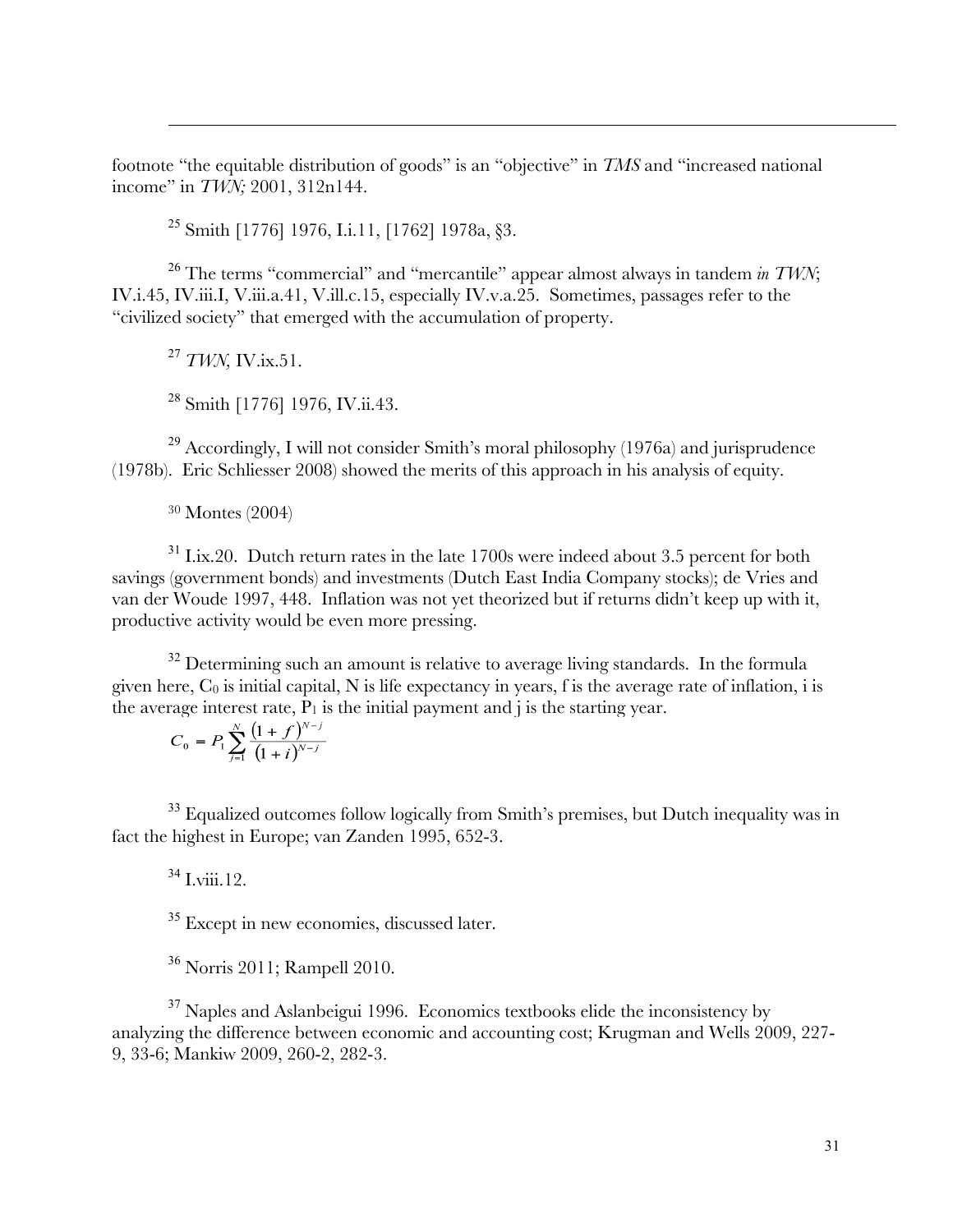<sup>38</sup> Smith discussed both high profits and high profit rates. But if competition blocks the accumulation of capital, the distinction is not as consequential.

 $39$  I.xi.p.7, 8-9.  $40$  I.xi.p.10.  $^{41}$  I.ix.10.  $^{42}$  Lix.13.

 $\overline{a}$ 

<sup>43</sup> I.ix.9. Smith is correct. Estimates suggest English per capita GDP was 50 percent higher than the French (Maddison 2001) and that worker living standards in London were double compared to Paris (Allen 2001).

<sup>44</sup> I.ix.8; I.viii.44.

 $45$  I.ix.10

<sup>46</sup> The Dutch had the highest wealth per capita in Europe in the late 1700s. But the "profitless growth" that begun in the early 1700s, with low interest and profit rates, combined with heavy war burdens, led to a large debt, and eventually decline; de Vries and van der Woude 1997, 682-4, 128. Smith excoriated debt, V.iii, but he only condemned some Dutch taxes, on necessaries, for being counter-productive—not the high level of Dutch taxes in general; V.ii.k.79.

 $47$  I vii 5.  $^{48}$  I.vi.5.  $^{49}$  Lx.b.35-36.  $50$  I.vii.9-16. <sup>51</sup> I.ix.15, 10-13.  $52$  Lix. 24.  $53$  Lix.24. <sup>54</sup> Shiller 2000; Norris 2011; Rampell 2010.

<sup>55</sup> Norris 2011.

<sup>56</sup> Schmitt 2013; Card and Krueger 1995; c.f. Neumark and Wascher 2000.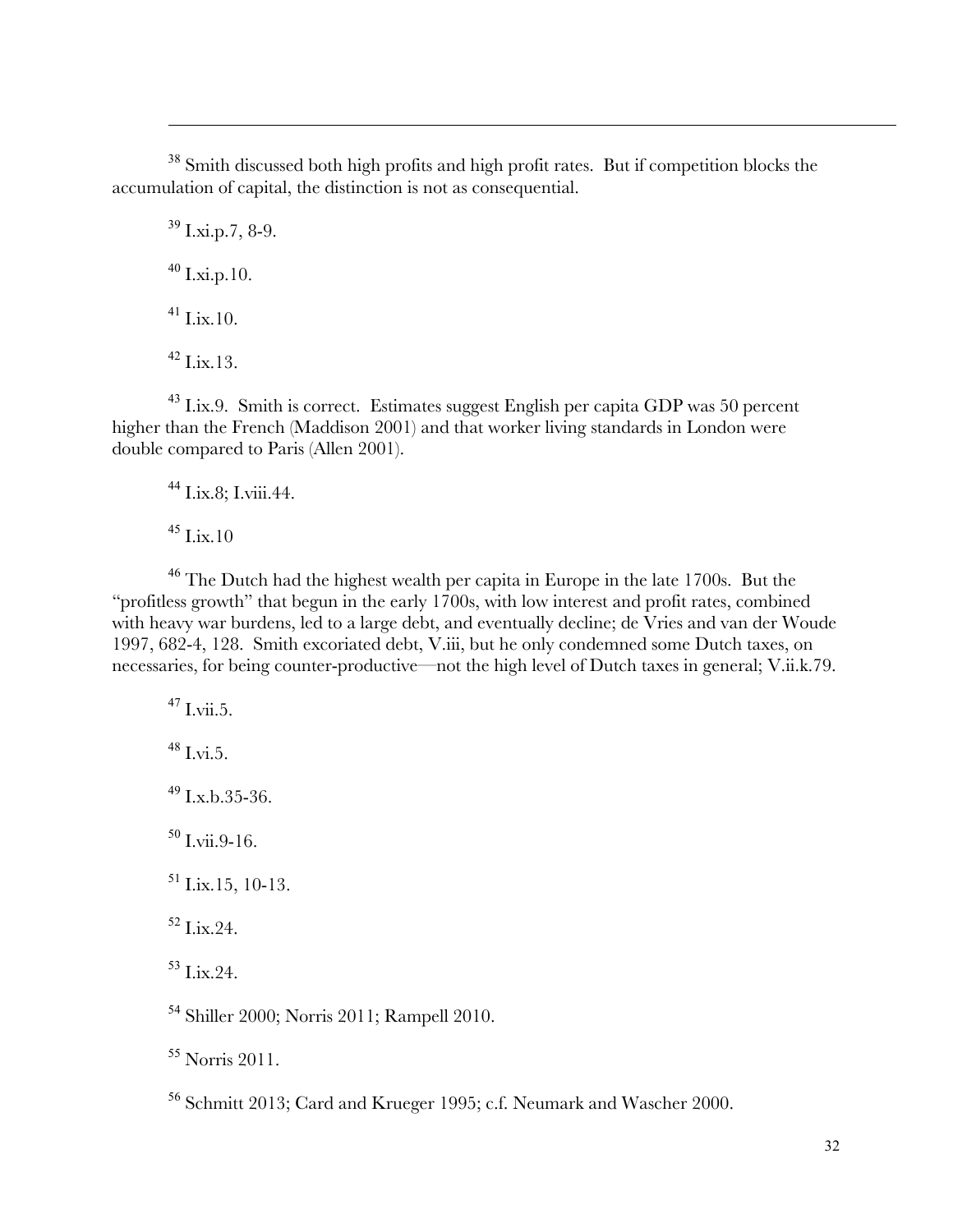<sup>57</sup> Stigler 1946; Friedman and Friedman 1990, 19.

<sup>58</sup> I.viii.27.

 $\overline{a}$ 

 $59$  I viii. 42.

 $^{60}$  World Bank 1994.

 $61$  V.ii.k.4.

 $^{62}$  V.ii.i.

 $^{63}$  Lyiii.16.

 $<sup>64</sup>$  I.viii.36.</sup>

<sup>65</sup> It is also strikingly similar to language of the 1940s; Stigler 1946.

 $^{66}$  V.ii.k.3.

 $^{67}$  I.viii.3, 15.

<sup>68</sup> Sen 1999; Rothschild and Sen 2006.

<sup>69</sup> Blank 2008.

<sup>70</sup> Citro and Michael 1995.

<sup>71</sup> Rector and Sheffield 2011.

 $72$  OECD 2011, 68. This sets the minimum yearly income in the US in 2011 at about \$25,000, which is about 170 percent of what the federal minimum wage yields today on an annual basis; Noss 2012.

<sup>73</sup> Smith stops short from condoning the view he extensively analyzes—whereby wage levels should be pegged at least at double the cost of maintenance of labor, so as to support a family, I.viii.15—yet he clearly leaned in a generous direction.

<sup>74</sup> Temple 1673.

<sup>75</sup> [1714] 1924, 287, 288. Marx 1906, VII.XXV.5.

<sup>76</sup> Young 1771.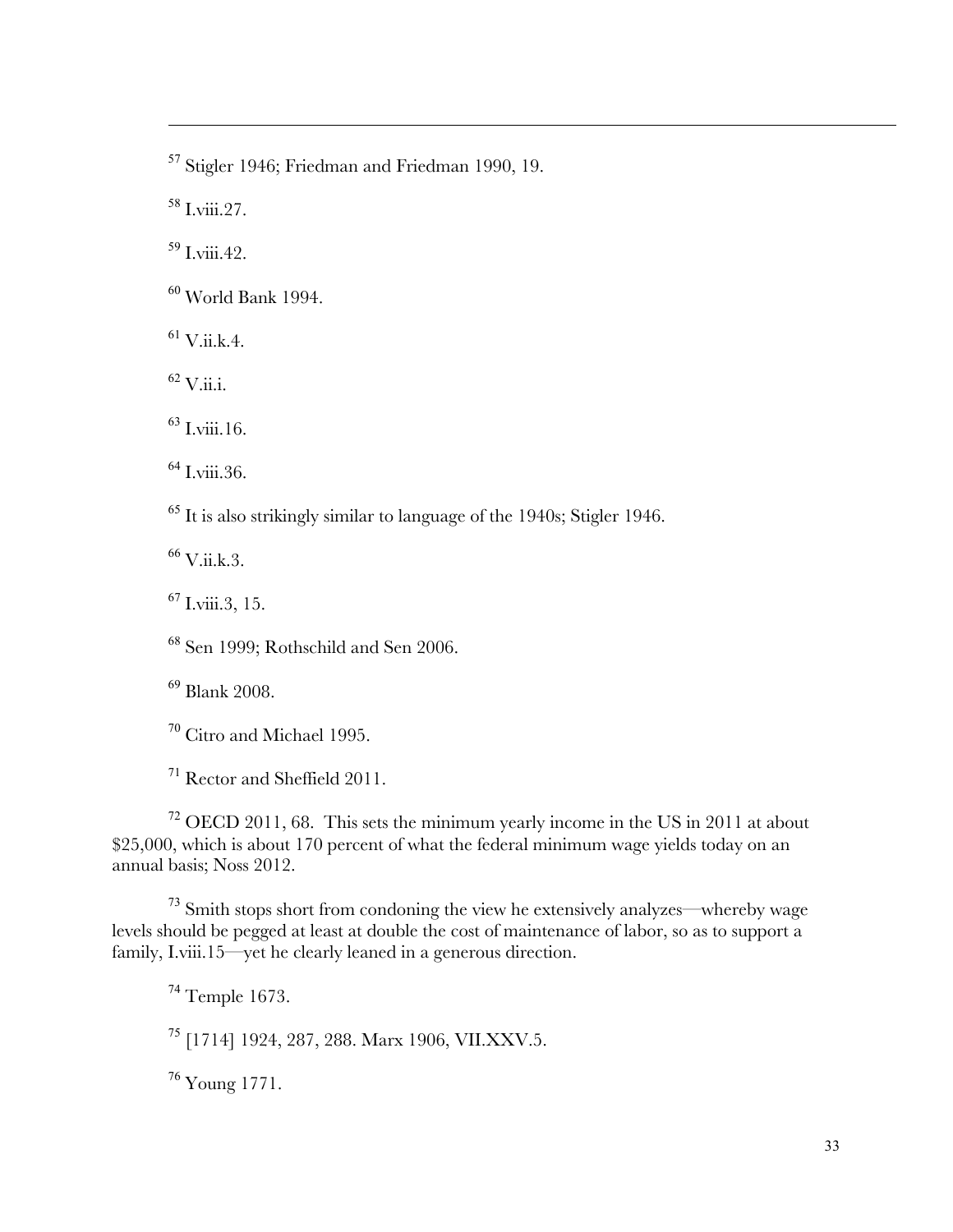$77$  I.viii.41.

 $\overline{a}$ 

<sup>78</sup> Raff and Summers 1987; Akerlof and Yellen 1986.

 $^{79}$  Lix.11.

 $80$  I.ix.14.

 $81$  I.ix.14.

<sup>82</sup> Mill 1909, IV.vi; Ricardo 1817; Malthus 1826.

 $83$  I.ix.15.

<sup>84</sup> I.vii.20-32. Accident and natural causes also lead to price deviations, but Smith devoted little space to them.

<sup>85</sup> Haakonssen 1998.

<sup>86</sup> Smith attacks profit-seekers throughout: IV.i; IV.i.10; IV.iii.c.10; IV.iii.2; IV.viii; IV.ii.43. For his views of government, see the sections on wise legistation and regulation .

 $87$  Rosenberg 1974.

 $88$  I.xi.p.

<sup>89</sup> IV.iii.c.10.

 $^{90}$  V.i.e.22, I.v.37.

<sup>91</sup> IV.iii.c.9; c.f. IV.viii.2.

 $92$  IV.v.b.3-4, 21.

<sup>93</sup> Muthu 2008.

 $^{94}$  III.iv.10.

<sup>95</sup> IV.i.10; IV.ii.43.

 $^{96}$  IV.iii.c.14.

 $^{97}$  IV.i.10.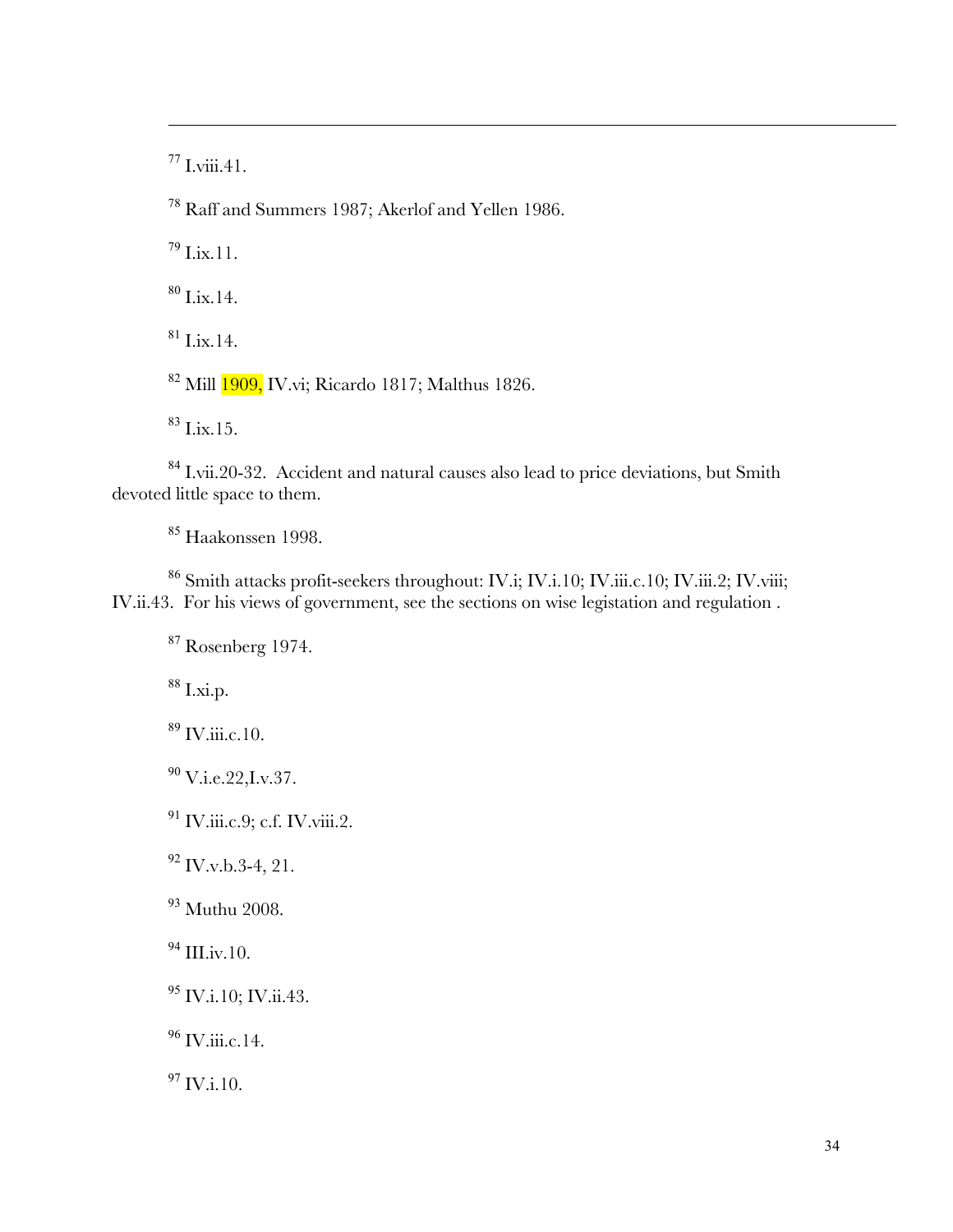$^{98}$  IV.iii.c.10.

 $\overline{a}$ 

I.xi.p.10.

Lyiii.12-13.

 $^{101}$  Baker 2013.

I.viii.12, I.x.c. 34, I.x.c. 61.

Mehta 2006, 257.

Hicks 1932; Heldman, Bennett, and Johnson 1981.

I.viii.11.

I.viii.12.

I.viii.14.

<sup>108</sup> Smith describes the causes of protest (the high cost of provisions or the high profits of employers) with the word "pretence," I.viii.13. But that does not suggest skepticism, since he defines both issues as pathological. The noun meant "putting forth of a claim" in his time; *Oxford English Dictionary*, s.v., "pretence."

I.x.c. 61.

Winch 1985, 237.

Holmes 1995; Holmes and Sunstein 1999; Bates 2008, 2005.

V.ii.h.12.

Haakonssen 1981, 85, 89, 97.

V.i.b.1.

 $^{115}$  IV.vii.c.53.

 $^{116}$  I.x.c. 61.

Winch 1985.

I.x.c. 12ff.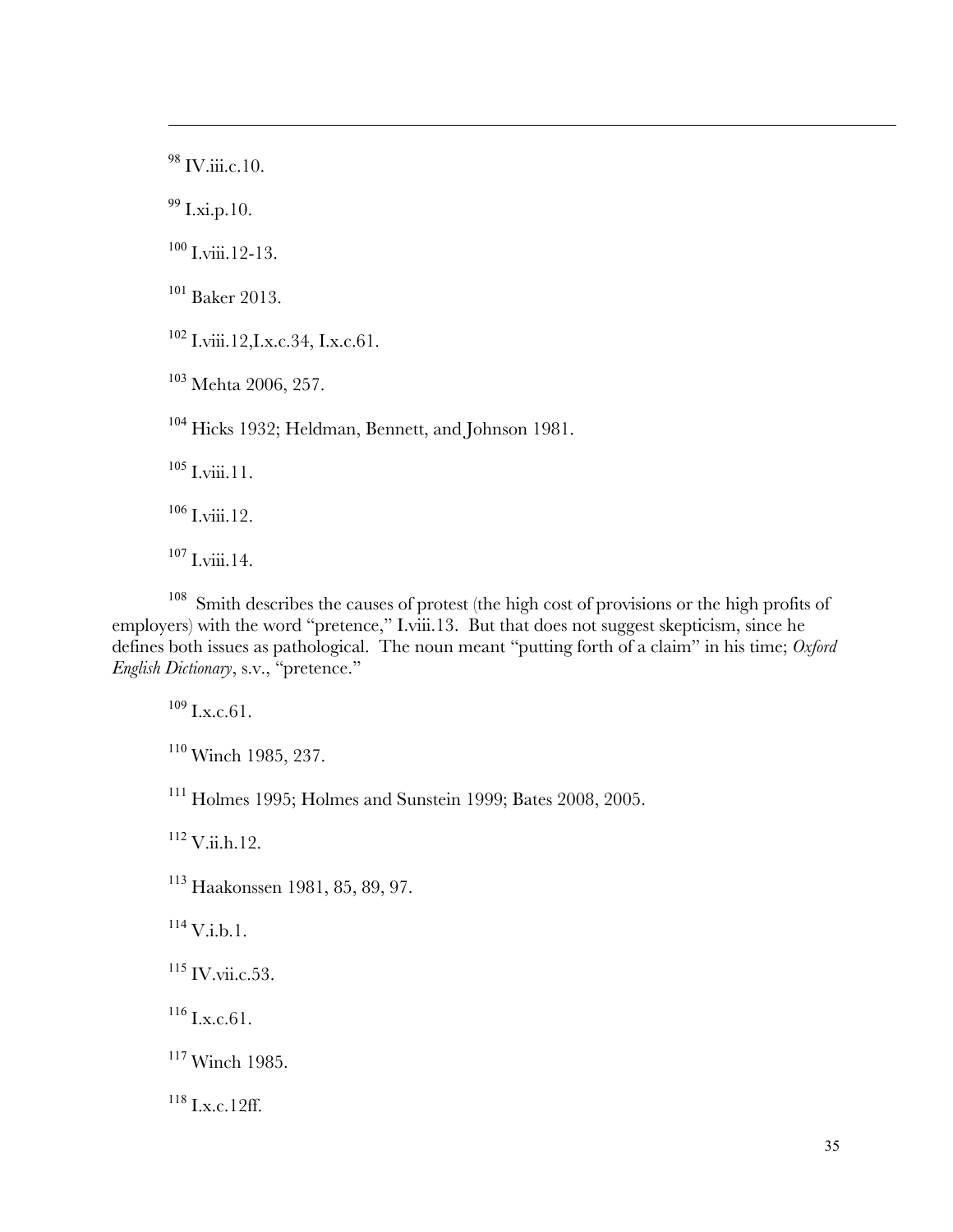I.x.c.18; I.x.c; IV.v.b.43; IV.viii.2.

Winch 1996, 101.

IV.viii.30.

 $\overline{a}$ 

The woolgrowers included landowners and were only *relatively* weak; Thirsk 1990, 190-

3.

I.v. 37.

II.iv. 15, 3.

II.ii.94.

I.x.c.62; Fleischacker 2004, 220.

Polanyi 1944.

Rothschild 1994; Fleischacker 2004; Mehta 2006.

 Smith 1976a, IV.i.10; Hont and Ignatieff 1983, 11; Winch 1978, 92, 98; c.f. Fleischacker 2004, 108ff.

Viner 1927, 215.

 $^{131}$  IV.ii.9.

IV.ii.6,1ff.

 $^{133}$  II.iii.27.

<sup>134</sup> IV.ii.10ff.

I.x.c.12; IV.v.b.16; IV.ix.51.

<sup>136</sup> II.iii.28-31; IV.v.b.43.

 $^{137}$  I.i.

Moran 2009.

Hacker and Pierson 2010; but c.f. Pontusson 2011.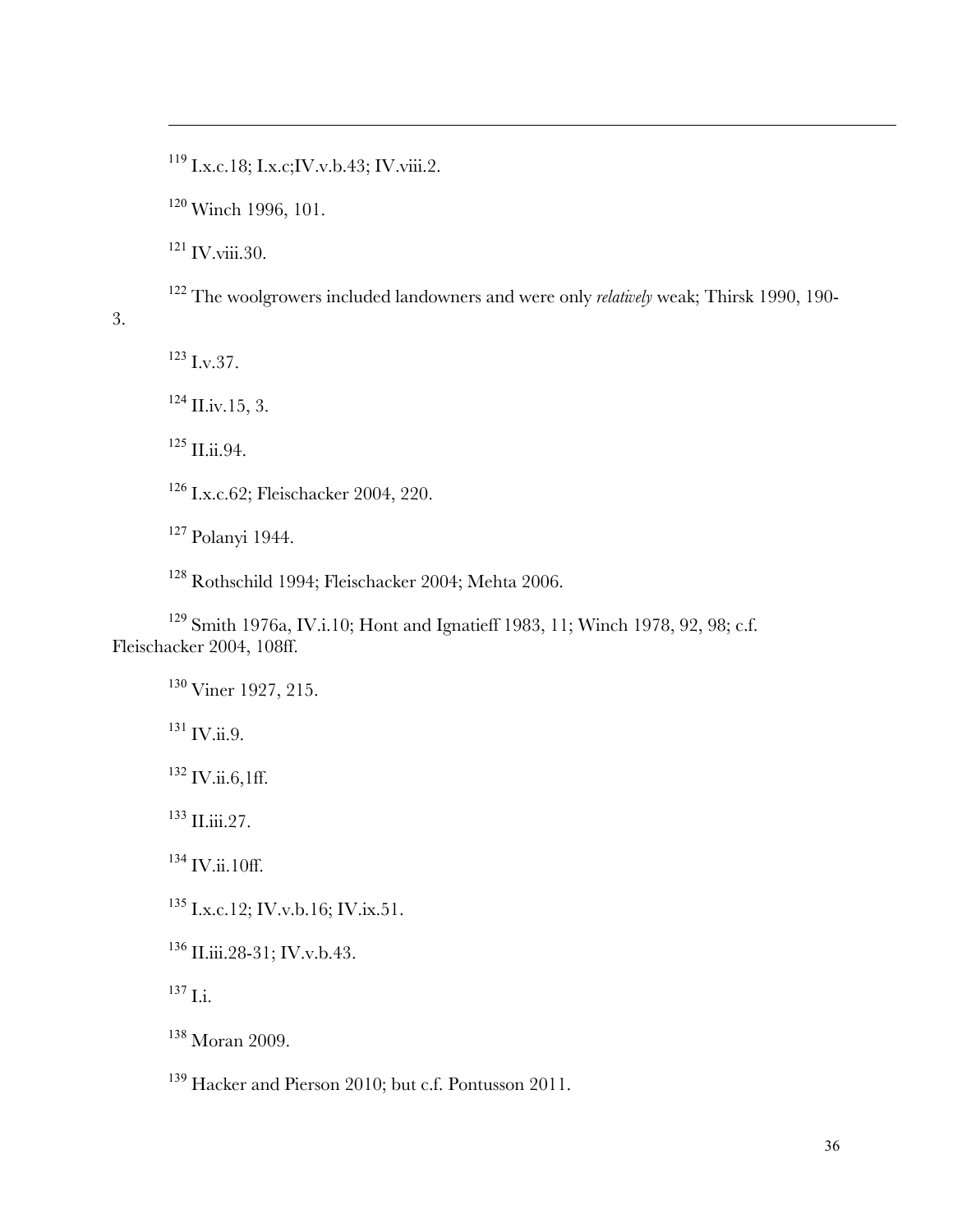$140$  V.ii.k.78. England continued to extract more per capita into the twentieth century, Mathias and O'Brien 1976.

<sup>141</sup> Even Viner 1927 and Rothschild and Sen 2006 don't mention this point. Fleischacker 2004 (196-7) states the opposite, though the point would strengthen his progressive reading of the text.

<sup>142</sup> V.ii.k.78.  $^{143}$  V.ii.k.66.  $^{144}$  V.ii.b.3-6.  $^{145}$  V.ii.b.6.

 $\overline{a}$ 

<sup>146</sup> The expression is not in *TWN*; Smith 1976b, 22. Poll-taxes yielded less in England than France due to English "mild government," suggesting a small government approach. However, Smith opposed poll-taxes because they violated his maxims, as they were either arbitrary or uncertain—lower yield was thus expected and desirable; V.ii.j.7. They also harmed the poorest: "so far as they are levied upon the lower ranks of people, [they] are direct taxes upon the wages of labour, and are attended with all the inconveniencies of such taxes;" V.ii.j.8. But he still called them "a badge of liberty;" V.ii.g.11.

<sup>147</sup> V.ii.k.32,38.  $148$  V.ii.k.38.  $^{149}$  V.ii.k.33-4.

<sup>150</sup> Overall, the fundamental importance of the "uniform system of taxation" in Britain is that it fostered the development of trade, as the whole of the domestic trade was "almost entirely free," V.ii.k.69. This—and not low taxes—was "one of the principal causes of the prosperity of Great Britain" for Smith, ibid.

 $^{151}$  V.ii.e.11.  $152$  V.ii.h.12.  $153$  V.ii.h.14.  $^{154}$  V.ii.h.13.

 $155$  V.ii.e.7. Demands for a tax on land value instead of transfer duties prefigure the Georgist ideas on land tax reform that resurfaced with the crisis of the welfare state; Seager 2007.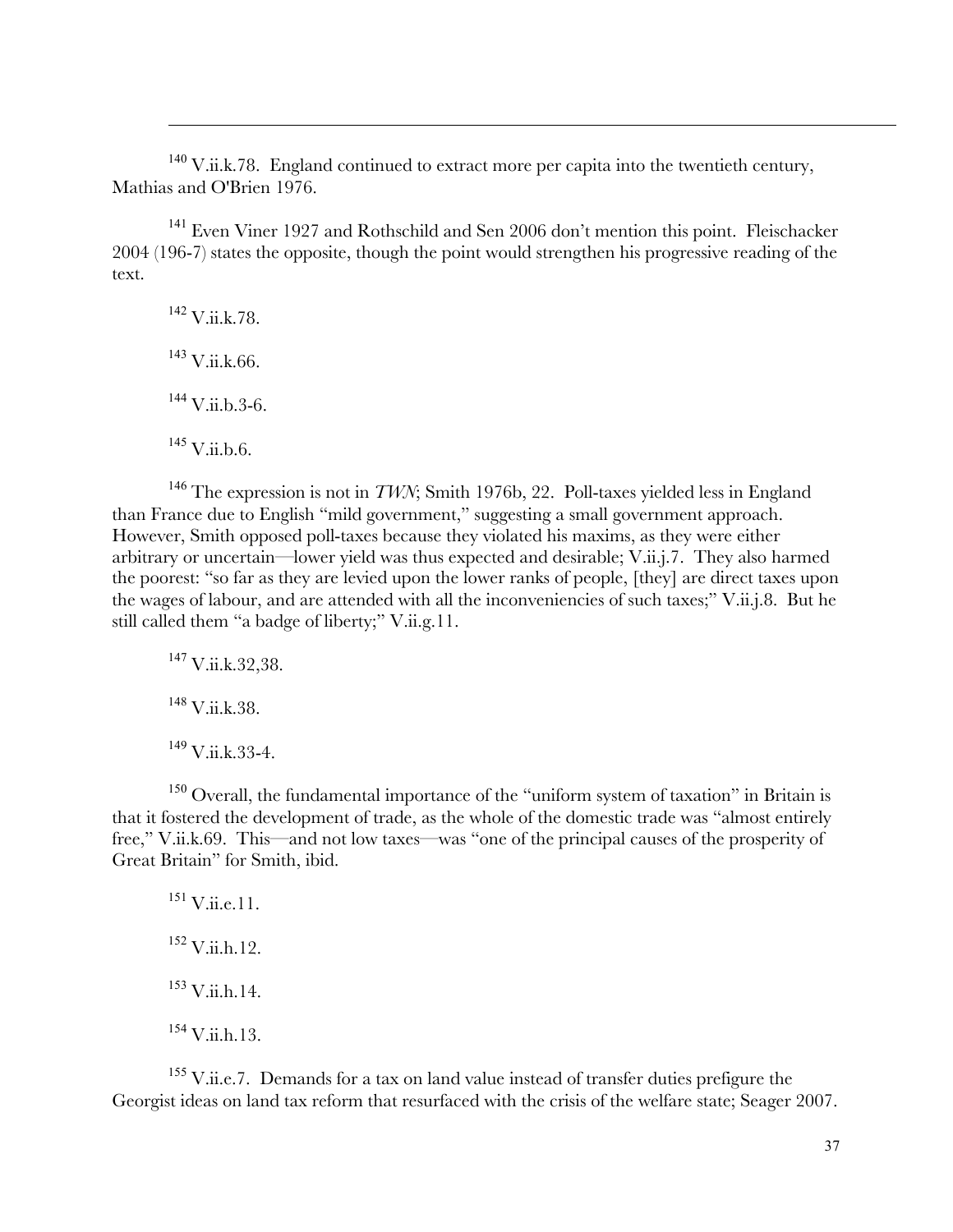V.ii.c.12.  $^{157}$  V.ii.c.13. V.ii.k.7. <sup>159</sup> Bartels 2005. V.ii.k.9;V.ii.k.7;V.ii.c.18. V.ii.k.9.

 $\overline{a}$ 

<sup>162</sup> V.ii.k.6. Taxes on luxuries are highly inefficient in administration, producing losses. He concludes that this problem is lightest in England, due to her administrative advantage, V.ii.k.61-66.

<sup>163</sup> Incidence was first emphasized by the Physiocrats.

<sup>164</sup> Newman and O'Brien 2011.

 $^{165}$  V.ii.i.

 $166$  V.ii.i.7.

 $^{167}$  V.ii.e.6.

 $168$  V.ii.e.6.

<sup>169</sup> V.i.d.5, 13;V.ii.e.6, 19;V.ii.h.13;V.ii.k.45,55.

 $^{170}$  V.i.d.5.

<sup>171</sup> V.i.d.13.

<sup>172</sup> Holmes and Sunstein 1999; Newman and O'Brien 2011.

<sup>173</sup> Fleischacker 2002, 220.

<sup>174</sup> IV.ix.51; Haakonssen 1998.

<sup>175</sup> Hacker and Pierson 2010; Schlozman and Tierney 1986.

 $176$  I.x.c. 29-31.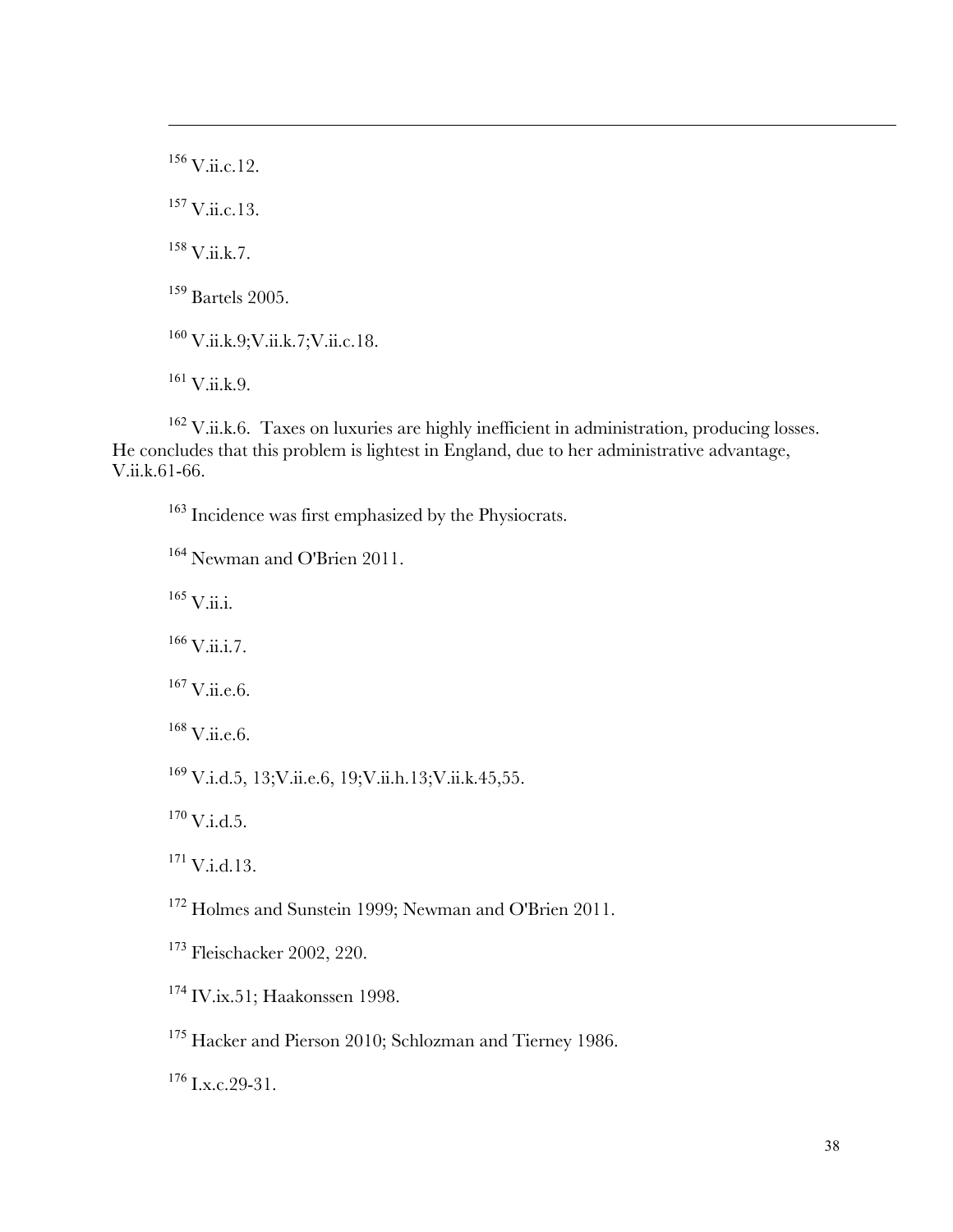<sup>177</sup> Expecting Smith to advocate state welfare is anachronistic, as Fleischacker noted (2004, 201), suggesting instead that Smith enabled the modern concept. I sidestep this debate, since I focus on the prevention of inequality, not its redress; Haakonssen 1998

 $178$  J x c. 13.

 $\overline{a}$ 

 $179$  V.i.d.3, 10; V.ii.a.5.

 $^{180}\rm~V.i.d.8.$ 

 $181$  V.i.d.9; emphasis added.

 $182$  V.ii.k.73.

<sup>183</sup> V.ii.a.4.

 $184$  IV.1.

 $185$  IV.ii.39.

 $186$  IV.vii.b.11.

<sup>187</sup> II.iii.36; V.iii.3.

 $188$  V.ii.a. 6-7.

 $189$  Iv.ix.50; IV.v.b.7.

 $^{190}$  V.i.i.6; V.ii.a.21.

<sup>191</sup> [1776] 1976, 10.

 $192$  V.i.b.2.

 $193$  V.i.b.2.

<sup>194</sup> Sometimes such deference is assumed for the TMS; (Winch 1978, 54-5). But Smith treats it as "the great and most universal cause of the corruption of our moral sentiments" (*TMS*, I.iii.3.1). I thank Michael Frazer for bringing the passage to my attention.

 $195$  C.f. IV.iii.c.11. References to "rich" individuals appear on about sixty pages in Volume I and about forty pages in Volume II. "Wealthy" appears rarely and denotes lower levels of wealth; V.iii.3.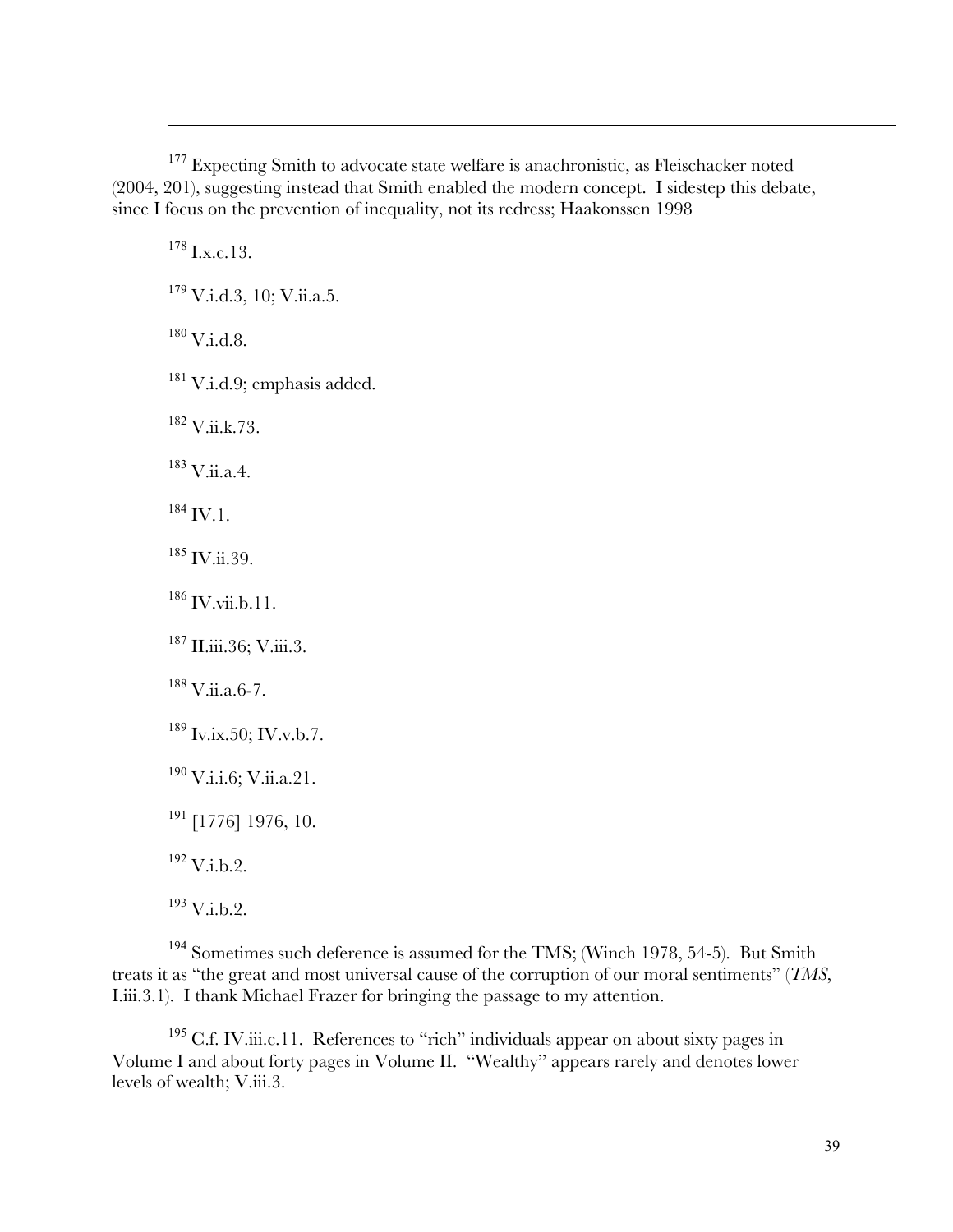II.iii.12-13.

 $^{197}$  III.iv.15.

 $\overline{a}$ 

 III.iv.16; V.iii.1. That remained true until recently, as intra-family wealth usually lasted three generations, Becker and Tomes 1986, S21. But such limits are now eroding; Bowles and Gintis 2002; Hacker and Pierson 2010, 28-9.

V.iii.36.

V.ii.f.2.

 $^{201}$  IV.v.b.8.

V.ii.f.6.

V.ii.f.12.

 $^{204}$  III.ii.4.

 $^{205}$  III.ii.7.

III.ii.5.

 $^{207}$  III.iv.19; III.i.1ff.

III.iv.19.

III.iv.20.

Winch 1978, 67.

Fleischacker 2004, 197.

III.ii.4.

Simpson 1986.

Cahill 2001.

V.II.a.19.

Fleischacker 2004, 200.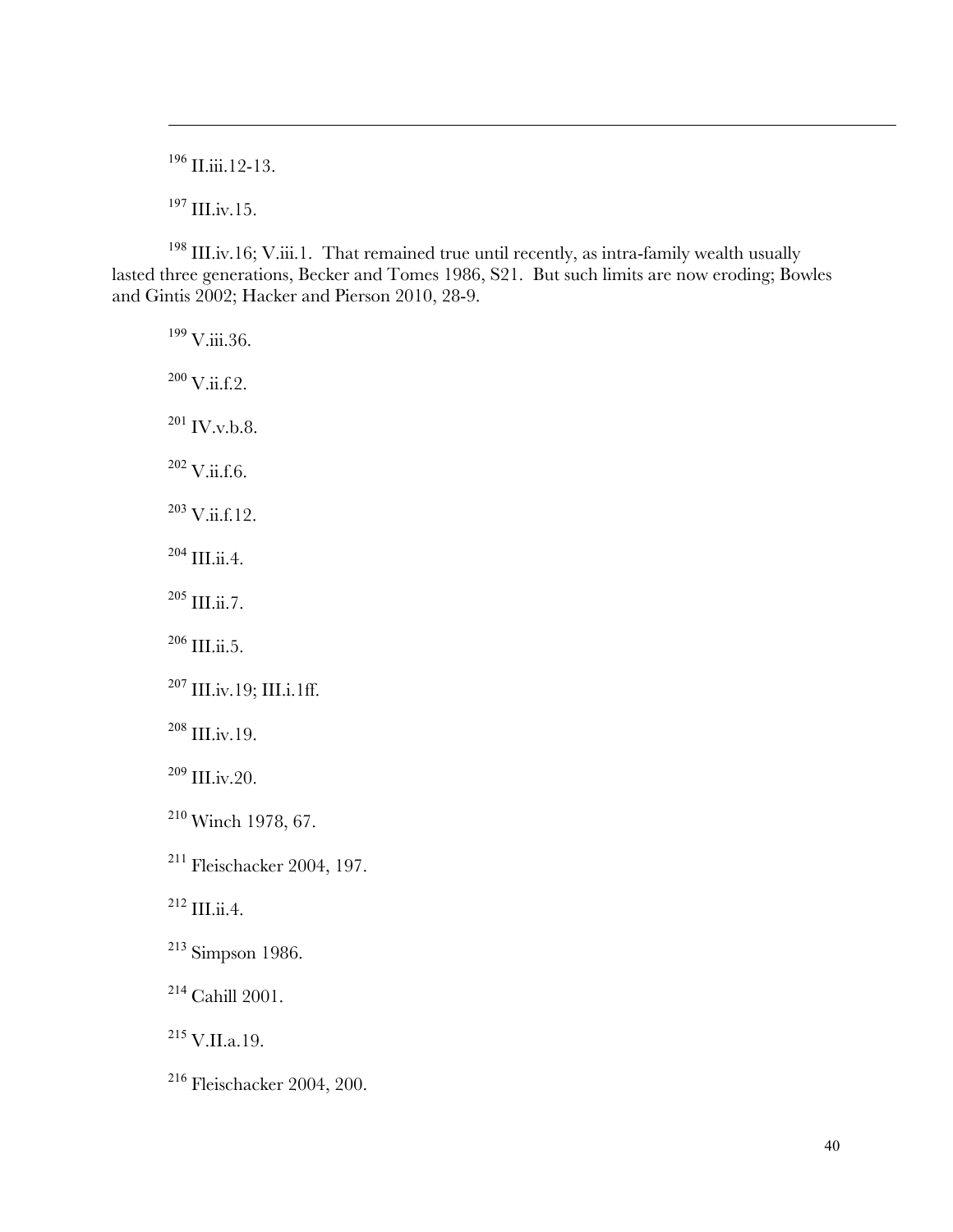$^{217}$  V.ii.h.4.

 $\overline{a}$ 

 $^{218}$  V.ii.h.12.

National Election Studies 2002.

<sup>220</sup> Political theorists have long noted this; Levy and Peart 2003; Fleischacker 2004.

I.ii.4; Peart and Levy 2008.

Fleischacker 2004, 224; Hont and Ignatieff 1983.

Smith 1976b, I.i.11.

Milanovic 2005.

 This does not minimize the effects of the division of labor on the moral constitution of the worker; Winch 1978, 83. But Smith emphasized this would happen "unless government takes some pains to prevent it" and he made a radical demand for public education, V.i.f.50; Rothschild 2001, 11; Fleischacker 2004, 205.

Stiglitz 2012, 3.

Bates 2005, xvii. C.f. Fleischacker 2004, 201.

Paine 1797.

Bates 2005.

Bartels 2005, 2008; Galbraith 2012; Page and Jacobs 2009; Stiglitz 2012.

<sup>231</sup> Bartels 2005.

Martin 2013, 181.

Hochschild 1981, 278.

National Election Studies 2002.

Okun 1975, 48. See also Kenworthy 2004, ch. 4.

Acemoglu, Robinson, and Verdier 2012, 1.